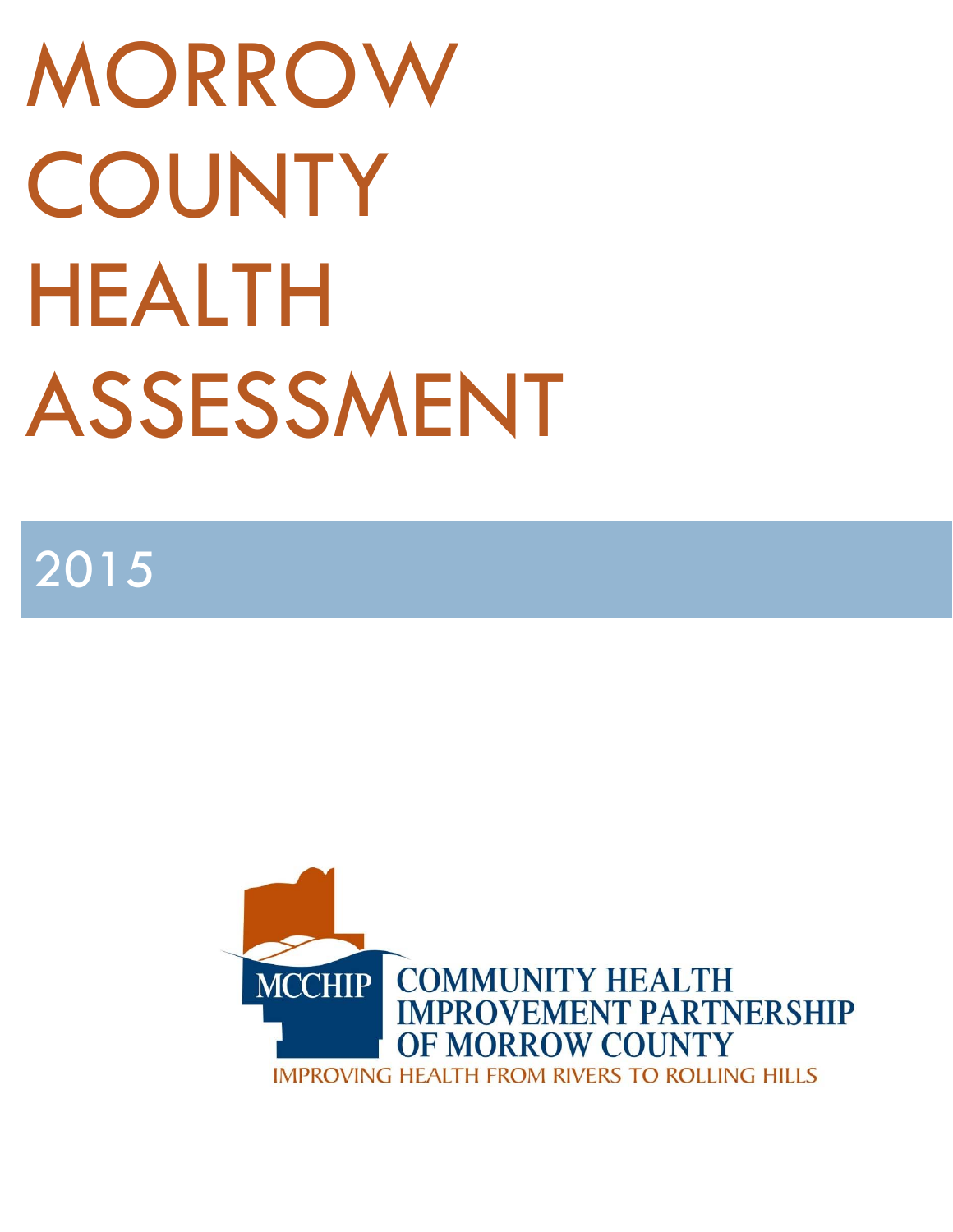# Executive Summary

In September 2010, the Community Health Improvement Partnership (CHIP) of Morrow County, consisting of primary and acute care providers and public and behavioral health organizations that provide local services, convened to form a rural health network and worked collaboratively to conduct a community-driven health needs assessment of the entire county. The goal was to collect information that would identify gaps in access to health care services and the health status of county residents. The network was soon enthusiastically joined by representatives from other health, human and public service agencies, members of the community, city/county/state government leadership and programs, law enforcement, education, recreation, agri-business, faith communities, transportation and local chambers of commerce to become a multi-disciplinary partnership of over 30 members.

In response to healthcare transformation in Oregon, in 2013, the Morrow County Court appointed members to serve on the Local Community Advisory Council (LCAC) to the Eastern Oregon Coordinated Care Organization to compliment the CHIP mission and examine the specific needs of people served by coordinated care efforts. This council was comprised of members of the CHIP, additional community members, representatives of early childhood development and education and oral health.

#### METHODOLOGY

Andrea Fletcher, MPH, Community Health Improvement Partnership Director, has experience in public health, community health education and rural health system planning and resources, and served as the community coordinator for the 2010 health needs assessment in cooperation with the Oregon Office of Rural Health.

The original assessment methodology was selected because it was developed specifically for rural communities and had been used successfully over the past twenty years. The process was extremely beneficial as it granted the community the ability to identify local needs and plan strategically to address them without encumbering an overly burdensome financial cost.

Supported initially with financing by the Morrow County Health District, the CHIP sought additional funding to organize the community (county), determine community readiness, and raise awareness about the potential for improving health, prior to conducting the community health needs assessment. The CHIP then planned and initiated the assessment for the service area defined by geography of the county and the Morrow County Health District boundary.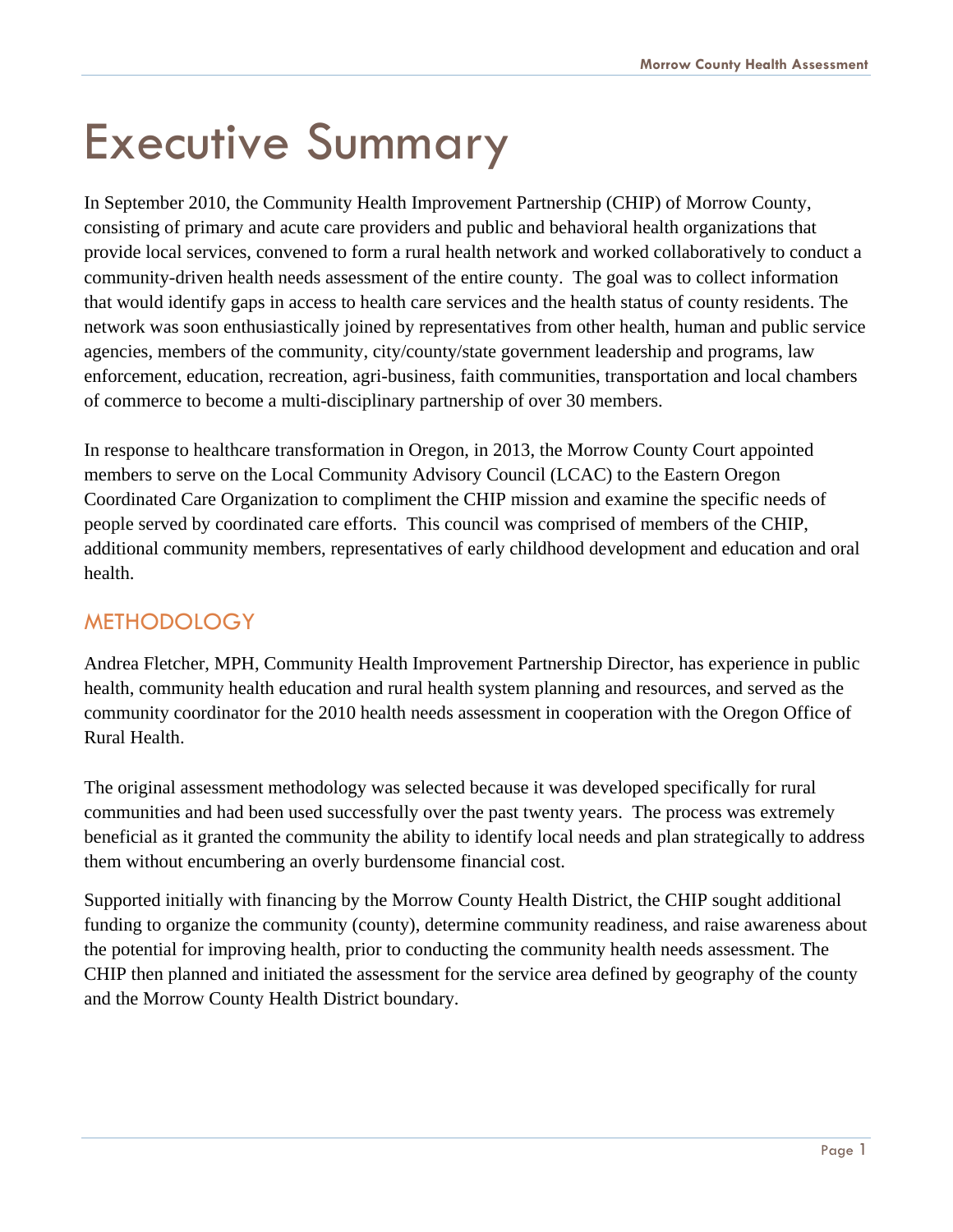#### 2010 - 12 Health Assessment

The CHIP collected and analyzed demographic data, socio-economic indicators, health status indicators, health risk factor survey data, health care resource inventory, health service utilization and scope of service analysis and health care practitioner supply and need analysis data through local resources, the Oregon Health Authority - which collects health statistics data, and the Oregon Office of Rural Health which maintains an information clearinghouse to provide customized community profiles to rural areas.

Qualitative data was collected at the community level through one-on-one key informant interviews with community members.

The Partnership triangulated the data and then utilized a priority matrix tool to further examine and rank health resources and health status issues based on perceptions of need, potential for achieving the greatest impact or change and availability of resources to facilitate change.

The following the priorities for health resources and health status were established at the county-wide community visioning meeting:

 Health Resource Priorities - urgent or extended hours care, communication and coordination, north county assisted living, school nurse, transportation, mobile dental van/access to oral health care services and visiting specialist.

 Health Status Priorities - healthy lifestyle, illness and injury prevention, physical fitness infrastructure/ workout facility, alcohol/drugs/tobacco use, prenatal care, diabetes, safe water and cancer.

Over the course of several years and through strategic planning efforts, the following goals were agreed to by the Community Health Improvement Partnership:

- 1. Conduct community-based health needs assessment every three years.
- 2. Design and implement a communication plan to involve and educate all levels of the community.
- 3. Build a plan for financial sustainability through grant writing, in-kind donation and business support.
- 4. Lead and coordinate workgroups to implement solutions that promote healthy lifestyles and disease/illness prevention and promote physical activity and the development of fitness infrastructure.
- 5. Participate on the Local Community Advisory Council LCAC and support the Eastern Oregon Coordinated Care Organization to improve community outreach and health service coordination.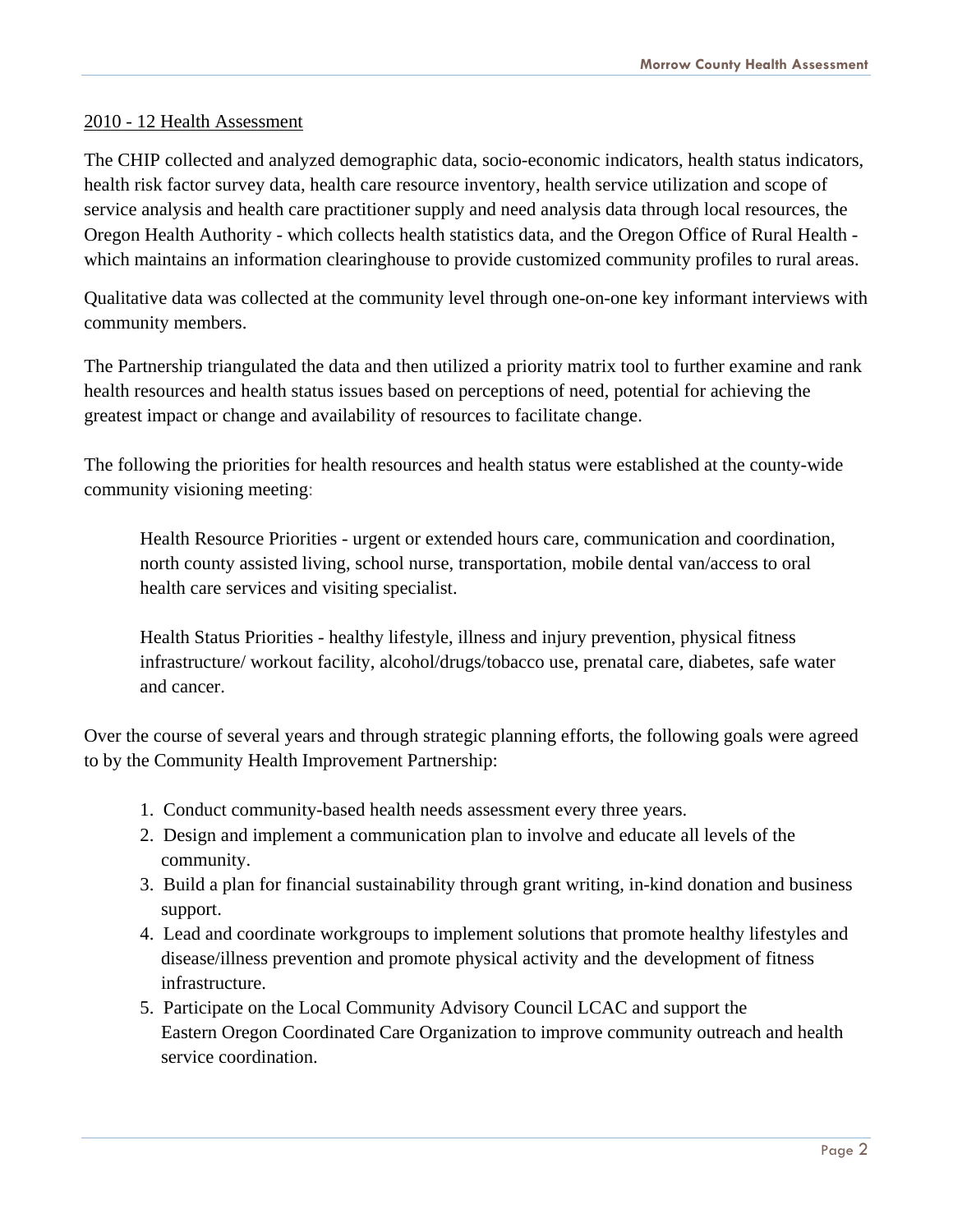Neither the CHIP nor the Morrow County Health District received any public written comments on the approved 2012 health assessment after posted to the websites and available to the public.

#### 2015 Health Assessment

People in Morrow County Oregon who receive health care coverage through the Oregon Health Plan (OHP) are served by the Eastern Oregon Coordinated Care Organization (EOCCO). To ensure local needs are considered in regional health planning, each county developed a Local Community Advisory Council to identify and prioritize local needs and allocate resources to achieve better health, better health care quality and lower costs to the health system and community.

In 2013, the Morrow County Health District worked in concert with Morrow County Local Community Advisory Council and the Community Health Improvement Partnership (CHIP) and initiated a second health needs assessment. The CHIP updated county-level health statistics information and the LCAC was charged with examining demographic and socio-economic data and health status indicators specific to the population served by the Oregon Health Plan.

Jointly, qualitative data was also collected at the community level from focus groups convened in Heppner, Irrigon and Boardman. Additionally, 24 key informant interviews were conducted with Hispanic community members primarily in the north end of the county. This community engagement process was utilized to explore values and perceptions of community members and helped to determine the distance between what statistics had indicated as a community need and what the community perceived as a need, as well as a "hot spot" for emerging issues.

The gathered information was triangulated and the LCAC members, including Morrow County Health District, utilized a forced choice matrix to determine the following priority areas for those served by the EOCCO: maternal risk factors and child health, youth mental health and alcohol/tobacco/drug use. Areas also achieving a high ranking score, but not selected as areas of focus were: obesity or overweight, diabetes and oral health.

The integrated CHIP and LCAC data and information became the foundation of the Morrow County Health Assessment for determining health priorities. The Morrow County Health District Board of Directors, as the authorized body of the hospital facility, adopted the 2015 community health needs assessment. After examining the statistical trends, as well as considering the input received from the community throughout the assessment period, the areas of need, or conversely the areas that show satisfactory health for Morrow County residents had not changed dramatically since 2010.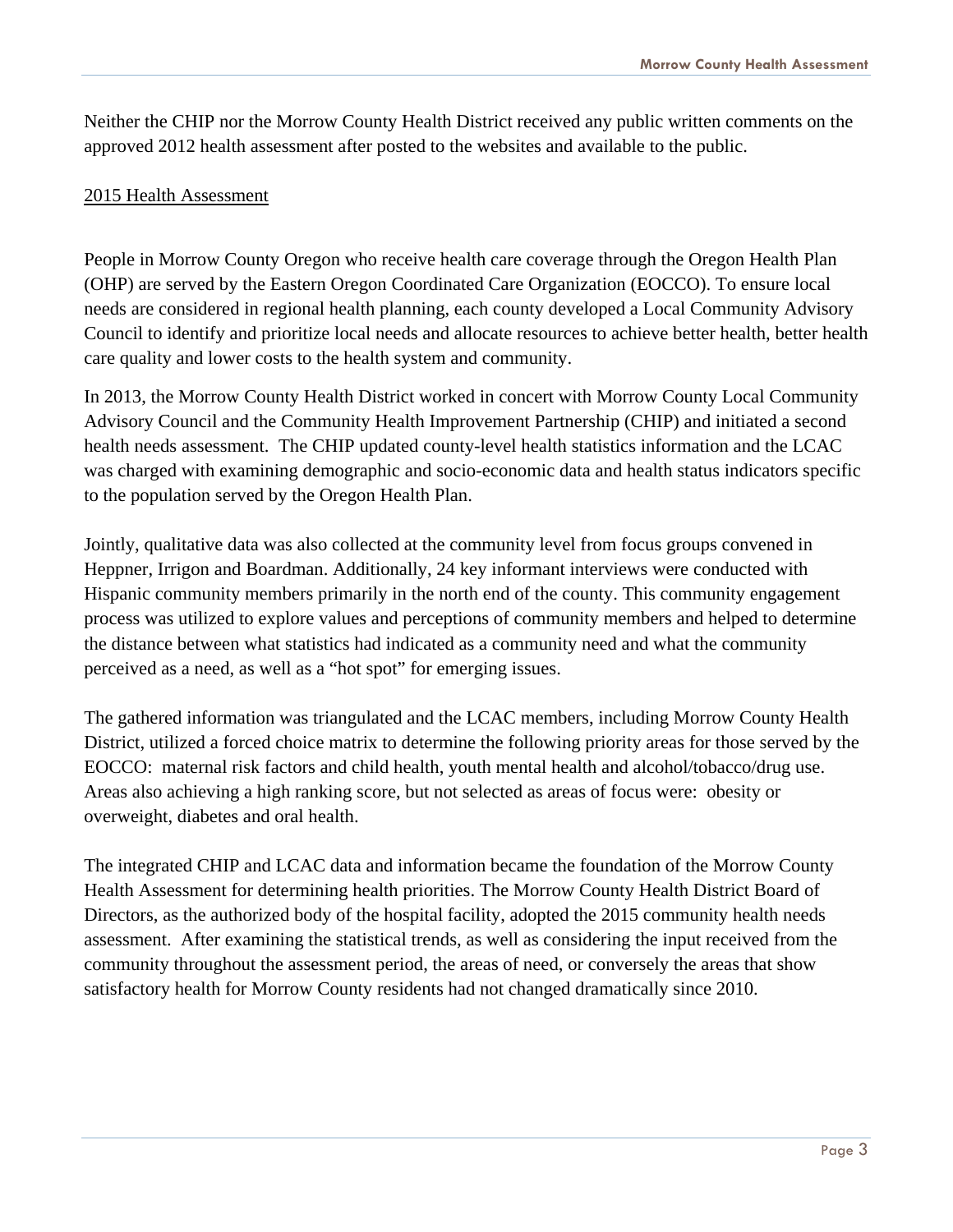The following report details the information which supports the continued focus in the areas originally identified – improving communication and coordination of health issues and services and promoting healthy lifestyles with specific attention to maternal and family health, youth mental health and alcohol, drug and tobacco use.

#### INTRODUCTION

In September 2010, the Community Health Improvement Partnership (CHIP) of Morrow County, consisting of primary and acute care providers and public and behavioral health organizations that provide local services convened to form a rural health network and worked collaboratively to conduct a community-driven health needs assessment of the entire county. The goal was to collect information that would identify gaps in access to health care services and the health status of county residents. The network was soon enthusiastically joined by representatives from other health, human and public service agencies, members of the community, city/county/state government leadership and programs, law enforcement, education, recreation, agri-business, faith communities, transportation and local chambers of commerce to become a multi-disciplinary partnership of over 30 members.

Additionally, in response to healthcare transformation in Oregon, in 2013, the Morrow County Court appointed members to serve on the Local Community Advisory Council (LCAC) to the Eastern Oregon Coordinated Care Organization (EOCCO). This council was comprised of members of the CHIP, additional community members, representatives of early childhood development and education and oral health, specifically to advise on local issues and services affecting the population served by the EOCCO.

Together, the CHIP, LCAC, Morrow County Health District and community initiated this assessment to update local health status information to include an expanded and slightly more comprehensive look at special populations, including information Oregon Health Plan enrollees, older adults and Hispanic people.

#### GEOGRAPHIC DESCRIPTION AND LOCATION

Morrow County, Oregon is located in the north central part of the state and east of the Cascade Mountains. The incorporated areas of Morrow County include the towns of Boardman, Irrigon, Heppner, Lexington and Ione. The elevation varies from 250 feet on the Columbia River to nearly one mile elevation in the Blue Mountains. The county land area encompasses 2,032 square miles. Morrow County contains more than one million acres of gently rolling plains and broad plateaus to forested lands. This rich agricultural land can be roughly divided into three occupational zones—increasing amounts of irrigation farming in the north; vast fields of dry land crops yielding to cattle ranches in the center; and timber products in the south. It is bound by the Columbia River on the north, Umatilla County to the east, Grant County and Wheeler County to the south, and Gilliam County to the west.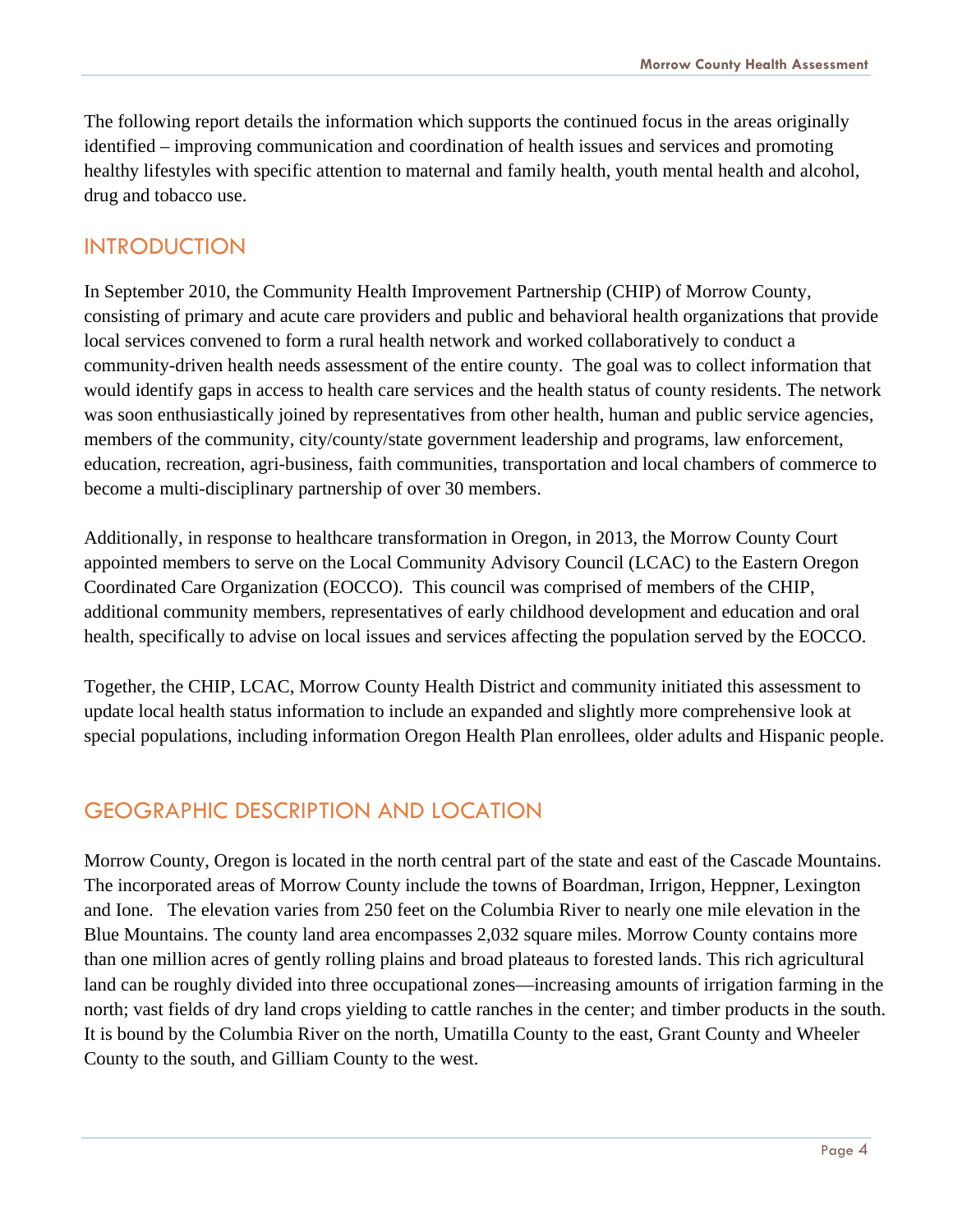#### HEALTH SERVICE AREA DESCRIPTION

Direct health care services are available in Boardman, Irrigon and Heppner. A student health center and community clinic is currently being developed in Ione.

Medical providers also support some level of health care and social services to three of the surrounding frontier counties. Morrow County is designated as a Health Professional Shortage Area for primary medical, dental and mental health care. All of the counties surrounding Morrow have population or geographic shortage designations for primary medical, dental and mental health care as well. Heppner is the county seat and location of Morrow County Health District (MCHD) administration and Pioneer Memorial Hospital.

The Heppner and Ione communities are a forty-eight mile drive over a two lane state highway to the nearest micropolitan statistical area – Hermiston and seventy miles to Pendleton. Boardman, located in the north end of the county is twenty-three miles away from Hermiston. This does not seem to be a great distance, however the low-income and farm worker populations that reside in the area often also experience transportation barriers and have limited access to care. Even if individuals have unimpeded transportation, Umatilla County also has areas of medical underservice, which leaves very little accommodation for neighboring access to additional health services.

#### METHODOLOGY

Andrea Fletcher, MPH, Community Health Improvement Partnership Director, has experience in public health, community health education and rural health system planning and resources and served as the community coordinator throughout the assessments.

The assessment methodology was selected because it was developed specifically for the less densely populated rural communities and had been used successfully over the past twenty years. This process is extremely beneficial as it grants the community the ability to identify local needs and plan strategically to address them.

Supported initially by Health District funding, the CHIP sought additional funding to organize the community (county), determine community readiness, and raise awareness about the potential for improving health prior to conducting the community health needs assessment. The CHIP then planned and initiated the original assessment of the health needs in cooperation with the Oregon Office of Rural Health.

The service area was defined by geography of the county and the Morrow County Health District boundary.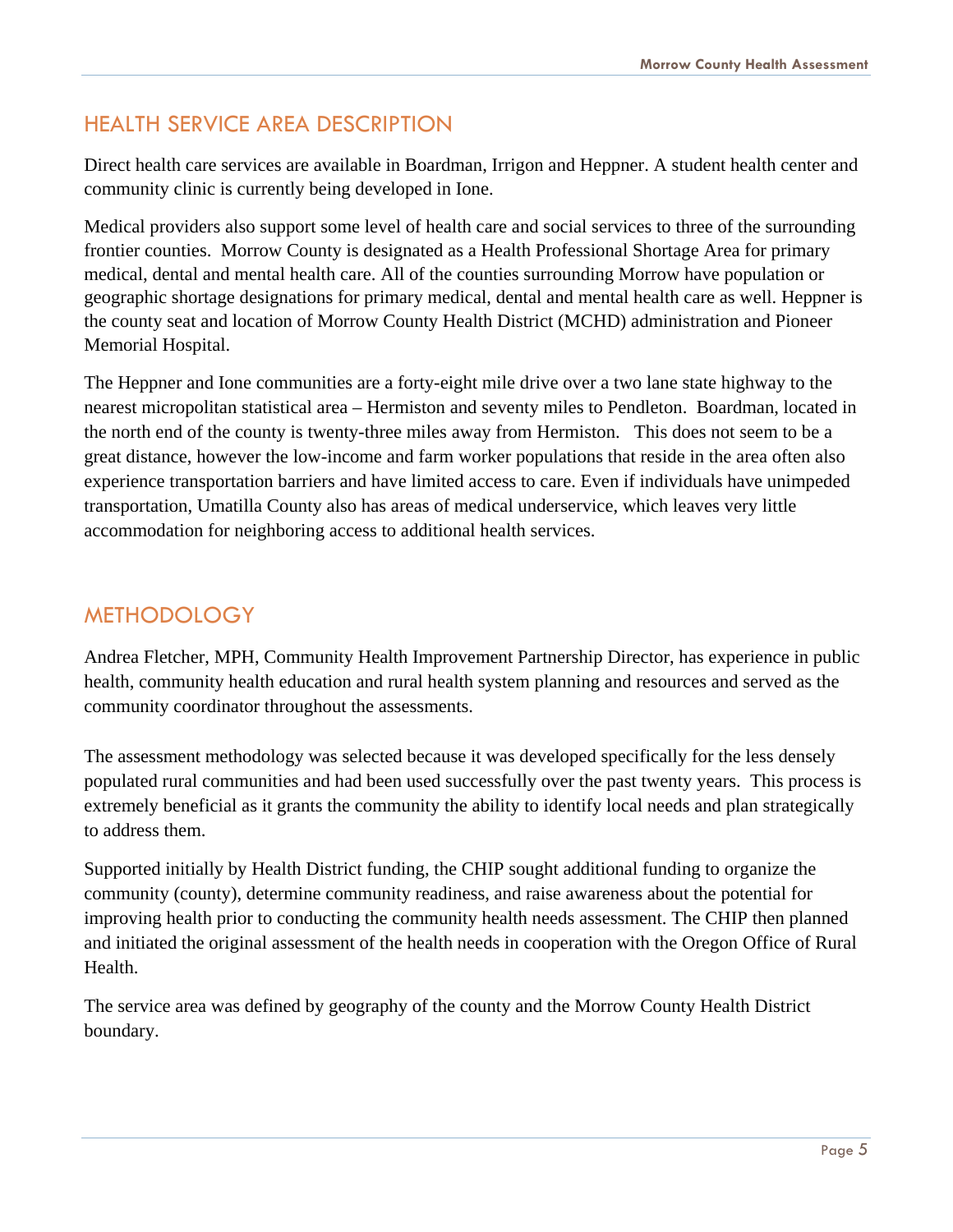#### 2012

The following quantitative data was collected in a combined effort by CHIP, local resources, the Oregon Health Authority - which collects health statistics data, and the Oregon Office of Rural Health - which maintains an information clearinghouse to provide customized community profiles to health service areas.

- Demographic data
- Socio-economic indicators
- $\div$  Health status indicators
- Health risk factor survey data
- Health care resource inventory
- $\triangle$  Health service utilization and scope of service analysis
- $\triangle$  Health care practitioner supply and need analysis

Qualitative data was collected at the community level by conducting one-on-one key informant interviews with community members, hosting county-wide community visioning meeting and public presentations of data. See Attachment 1 **-** Organization Collaboration List and Attachment 2 - Data Sources.

#### 2015

People in Morrow County Oregon who receive health care coverage through the Oregon Health Plan are served by the Eastern Oregon Coordinated Care Organization (EOCCO). To ensure local needs are considered in regional health planning, each county developed a Local Community Advisory Council (LCAC) to identify and prioritize local needs and allocate resources to achieve better health, better health care quality and lower costs to the health system and community.

In 2013, the Morrow County Health District worked in concert with Morrow County Local Community Advisory Council and the Community Health Improvement Partnership (CHIP) of Morrow County and initiated a second health needs assessment. The CHIP updated county level health statistics information and the LCAC was charged with examining demographic and socio-economic data and health status indicators specific to the population served by the Oregon Health Plan (OHP).

Jointly, qualitative data was also collected at the community level from focus groups convened in Heppner, Irrigon and Boardman. Additionally, 24 key informant interviews were conducted with Hispanic community members primarily in the north end of the county – Attachment 3. This community engagement process was utilized to explore values and perceptions of community members and helped to determine the distance between what statistics had indicated as a community need and what the community perceived as a need, as well as a "hot spot" for emerging issues.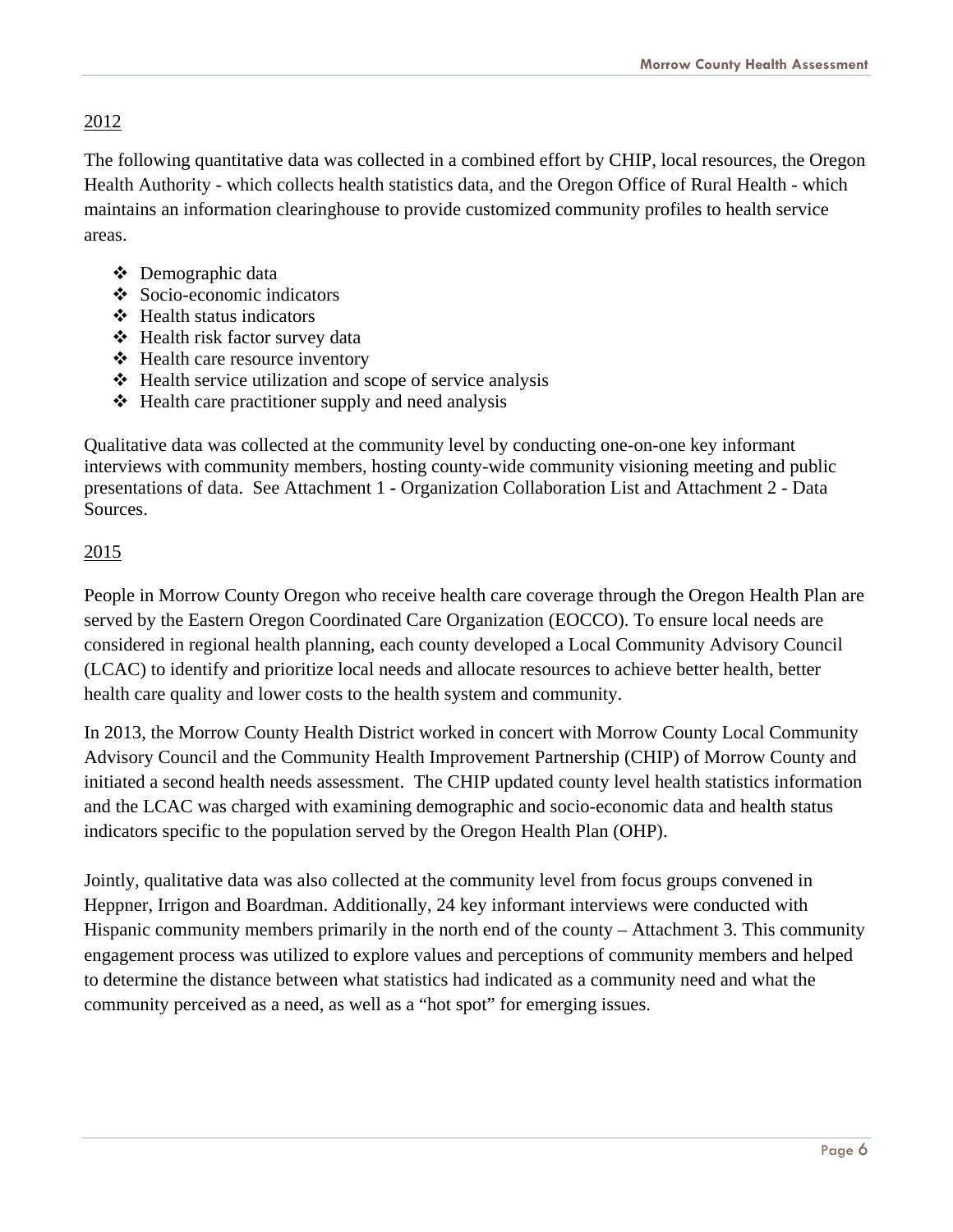The gathered information was triangulated and the LCAC members, including Morrow County Health District, utilized a forced choice matrix to determine the following priority areas for those served by the EOCCO: maternal risk factors and child health, youth mental health and alcohol/tobacco/drug use.

Areas also achieving a high ranking score, but not selected as areas of focus were: obesity or overweight, diabetes and oral health.

The integrated CHIP and LCAC data and information became the foundation of the Morrow County Health Assessment for determining health priorities. After examining the statistical trends, as well as considering the input received from the community, the areas of need, or conversely the areas that show satisfactory health for Morrow County residents had not changed dramatically since 2010. The following report details the information which supports the continued focus in the areas originally identified – improving communication and coordination of health issues and services and promoting healthy lifestyles with specific attention to maternal and family health, youth mental health and alcohol, drug and tobacco use. See Attachment 4 - MCHD Impact Strategies.

#### DATA AND INFORMATION

#### **Demographic, Socio-economic, Safety and Education**

The U.S. Census Bureau 2014 estimate of the county population is 11,289; with the increasing growth occurring at the north end of the county in the Boardman area. This area of the county has also experienced growth of the Hispanic population - approximately sixty percent of the population identified as Hispanic origin compared to the state's 13 percent.

Morrow County per capita income is greater than the state average and unemployment is near the same as the state average at about 8%. The population living below poverty is 16% relative to the state's 35%. The population living below 200% percent of the federal poverty level is much greater in Boardman (55%), greater than other communities in Morrow County, and also much greater than the state (35%). For children below the age of 18, Boardman (18%) and Irrigon (17%) have lower rates of poverty than both the state level (21%) and Heppner reports a significantly greater ratio (28%).

Between 46-94% percent (an average of over 70 percent of the students in Morrow County schools) are enrolled in the free and reduced school lunch program. It is worth noting that even though child poverty is reportedly higher in Heppner; significantly greater numbers of students are enrolled in the free and reduced school lunch program at the elementary schools in the north end of the county.

Thirty percent of the population in Boardman (Oregon 6%), older than 5 years of age, speaks English less than very well. Thirty-five percent of this population does not have a high school diploma (Oregon 11%).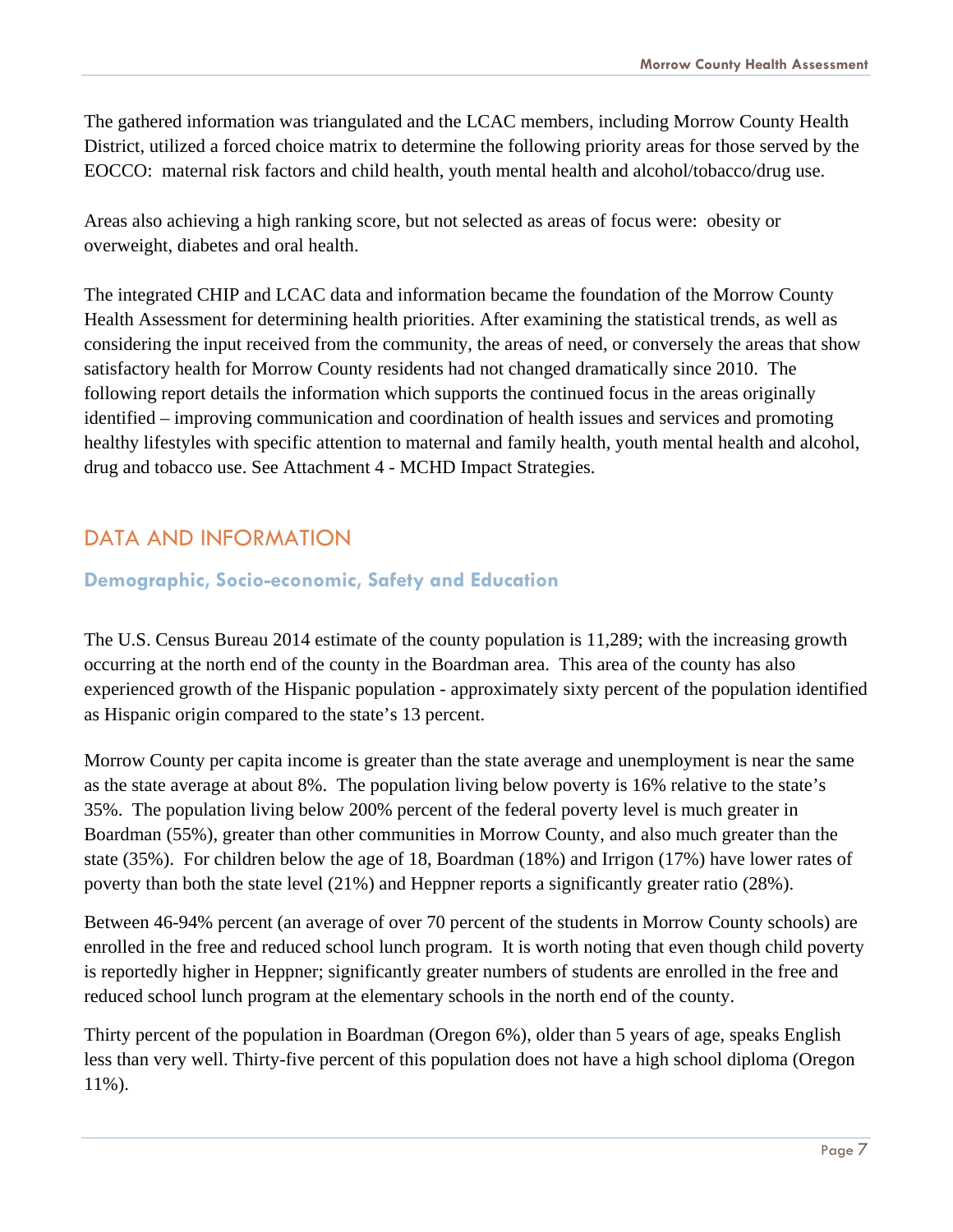In all of Morrow County, nearly 10% of adults over the age of twenty-five have a bachelor's degree or higher.

The Morrow County Epidemiological Data on Alcohol, Drugs and Mental Health 2000-2012 reports consistently higher than the state average for violent crimes (homicide, rape, kidnapping, assault reported to police). Oregon had a state goal of reducing crimes to less than 115/10,000. Morrow County rates ranged from 120-179/10,000.

#### **HEALTH FACTORS**



#### **Mortality**

*Diabetes, heart disease and stroke lead to more death and disability than any other conditions in Oregon.* 

*Together, these three diseases are among the most costly health conditions in Oregon. These diseases are interrelated and complex.*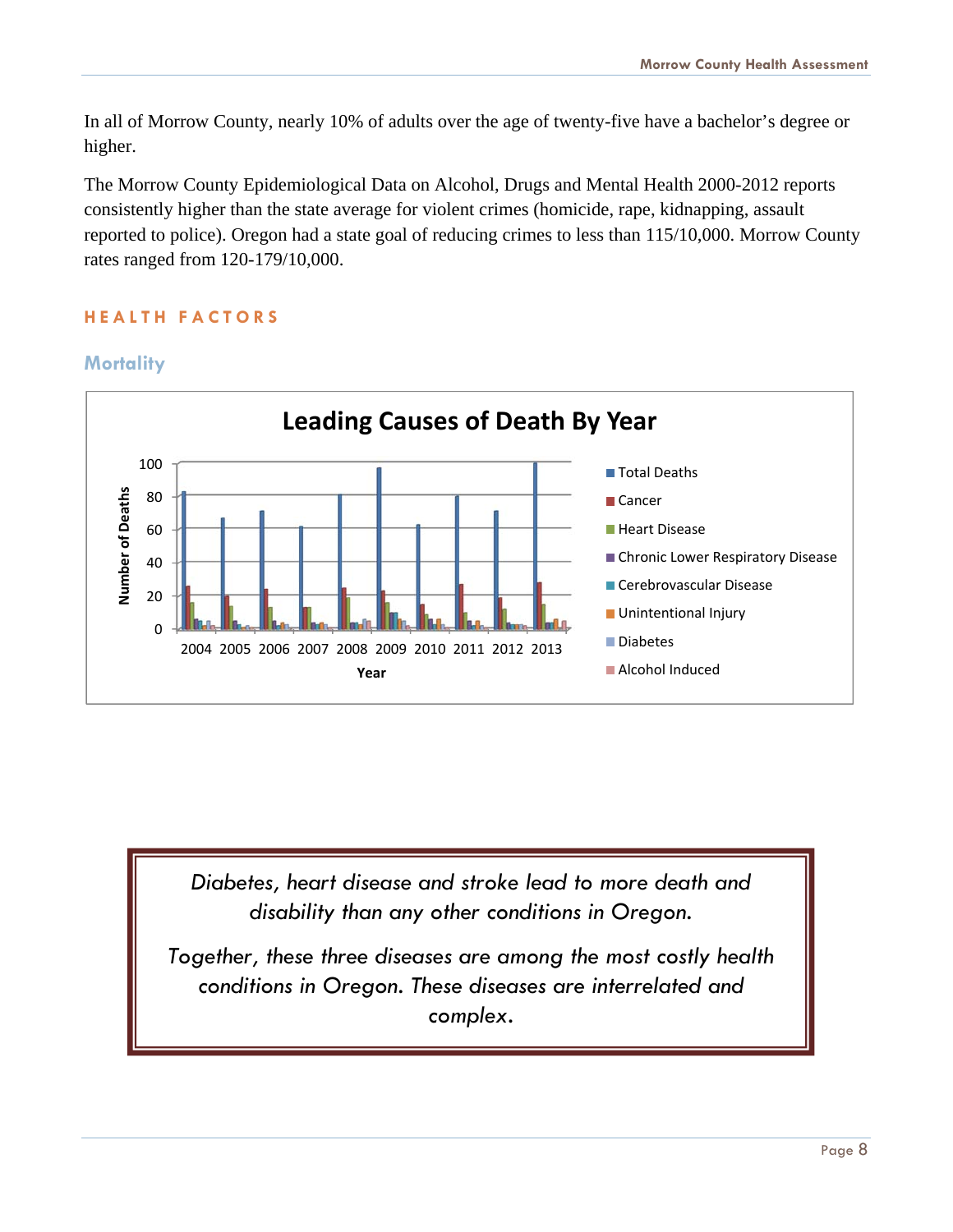#### **Mortality Continued**



#### Age-Adjusted Death Rate

The age-adjusted death rate for Morrow County is 726/100,000, which is below the state rate 821/100,000. (The potential confounding effect of age is reduced when comparing age-adjusted rates as opposed to crude death rates).

#### Tobacco-Related Deaths

There were 100 deaths in Morrow County in 2013; twenty-six of these deaths were linked to tobacco.

#### Cancer Deaths

During the period of 2006-2010, the mortality rate (ratio of people dying from Cancers) for Morrow County was 175.9/100,000; Oregon's rate was 178.7/100,000.

There are approximately twenty-two deaths per year from all types of cancer in Morrow County.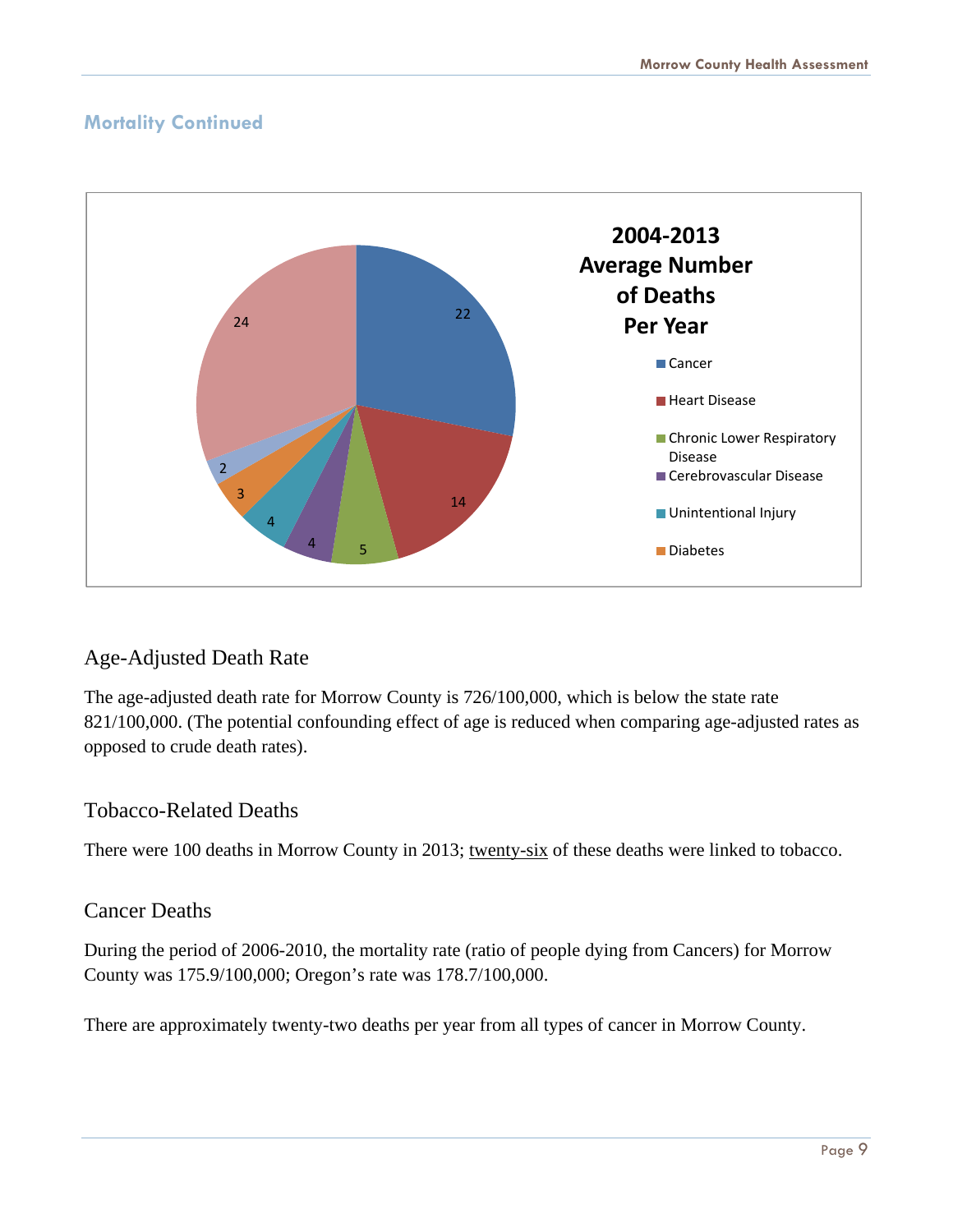Cancer Deaths Continued



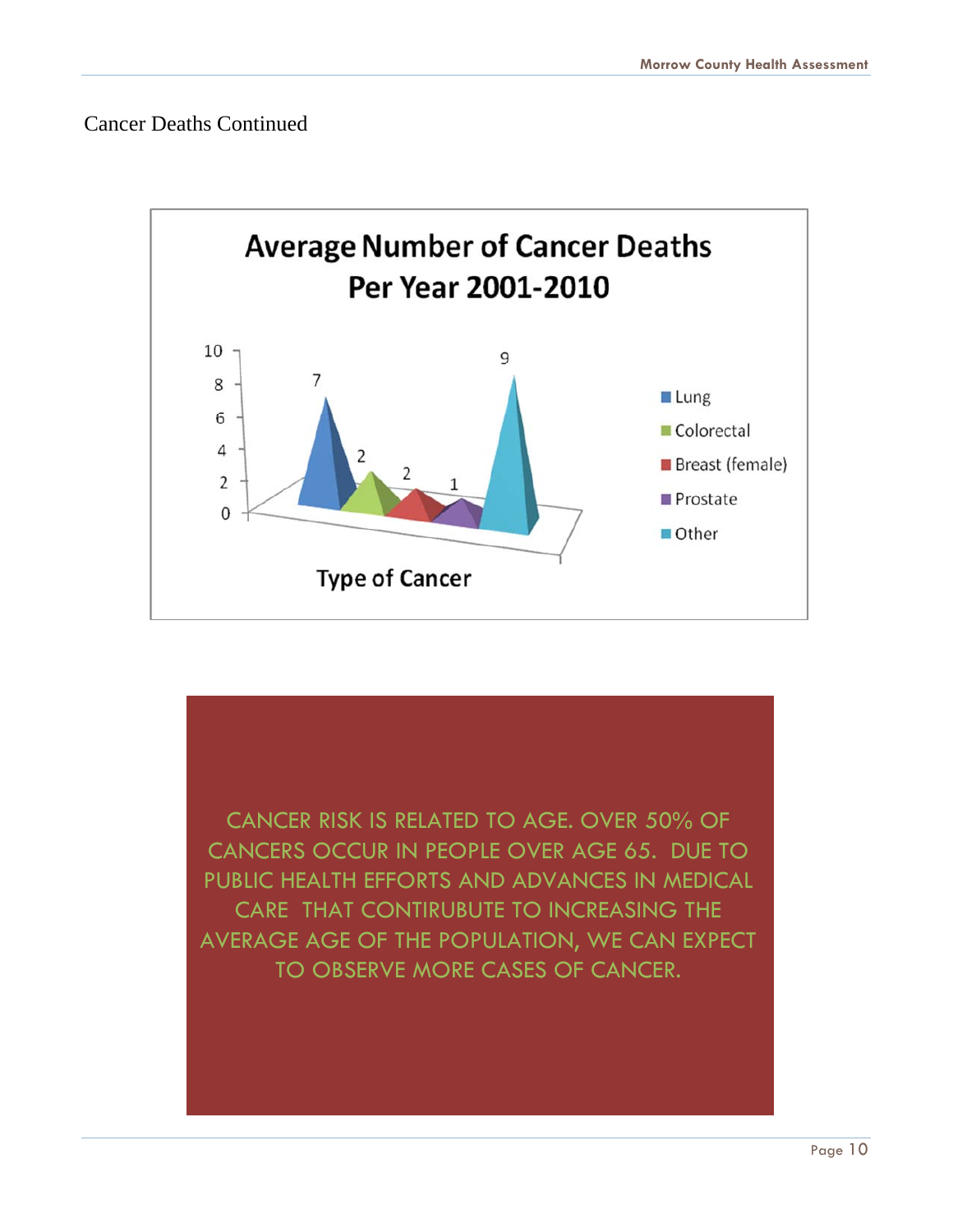#### **Morbidity (Chronic Conditions)**

#### Cancer Diagnosis

In Morrow County, the incidence rate (number of newly diagnosed cases) for prostate and colorectal cancer is slightly higher than the state, while the lung cancer rate is higher than the state rate and breast cancer is slightly lower than the state rate.



CANCERS HAVE MANY DIFFERENT CAUSES— SOME OF WHICH ARE SPECIFIC AND KNOWN, LIKE SMOKING AND LUNG CANCER, MANY ARE UNKNOWN.

IT IS A COMBINATION OF FACTORS: INDIVIDUAL BEHAVIOR, GENETIC PREDISPOSITION, OR ENVIRONMENTAL FACTORS THAT DETERMINE WHETHER OR NOT A PERSON DEVELOPS CANCER.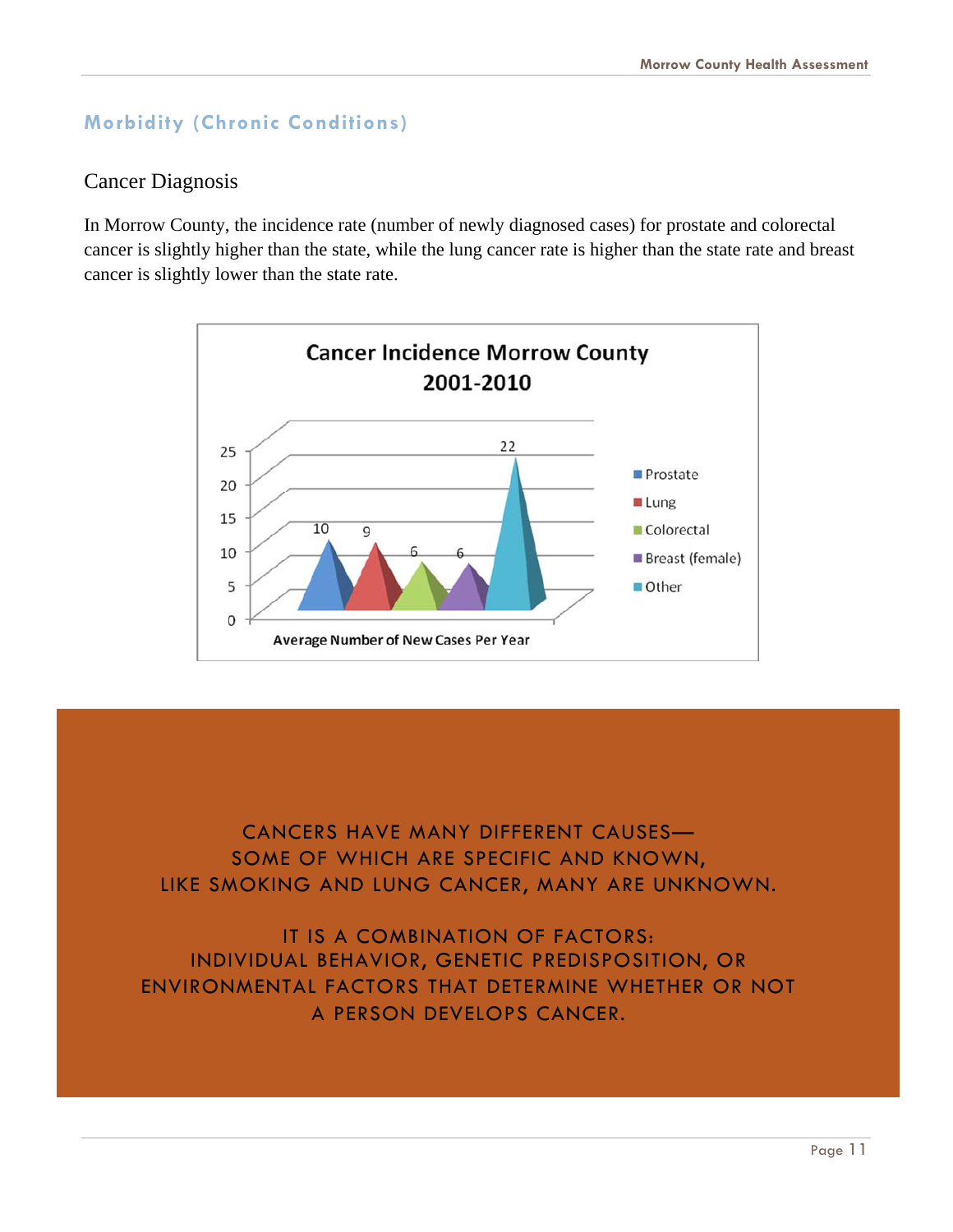#### **Morbidity (Chronic Conditions) Continued**

#### High Blood Pressure

Nearly one quarter of adults in Morrow County have high blood pressure, which is approximately the same percentage as occurs in the state.

#### High Cholesterol

It is estimated that twenty-eight percent of the adult population has high cholesterol, which is different from the state (32%).

#### **The leading modifiable risk factors for heart disease and stroke are:**

- **High Blood Pressure**
- **High Cholesterol**
- **Cigarette Smoking**
- **Diabetes**
- **Poor Diet and Physical Activity**
- **Overweight/Obesity**

**It is critical to address risk factors early in life to prevent the potential devastating complications of chronic cardiovascular disease.**

#### Diabetes

Approximately 7% of adults in Morrow County have been told by a health care professional they have diabetes, which corresponds with the proportion of the state of Oregon.

#### *Strategies*

*Increase the availability of healthy foods and beverages in child care facilities, schools, worksites and neighborhoods;* 

*Increase places where people can move more safely;* 

*Increase the number of environments that are tobacco-free;* 

*Increase referrals to self-management programs so that people with chronic disease can live well and take care of themselves.* 

#### Arthritis

Thirty-three percent of adults in Morrow County were told by a health professional they had some form of arthritis.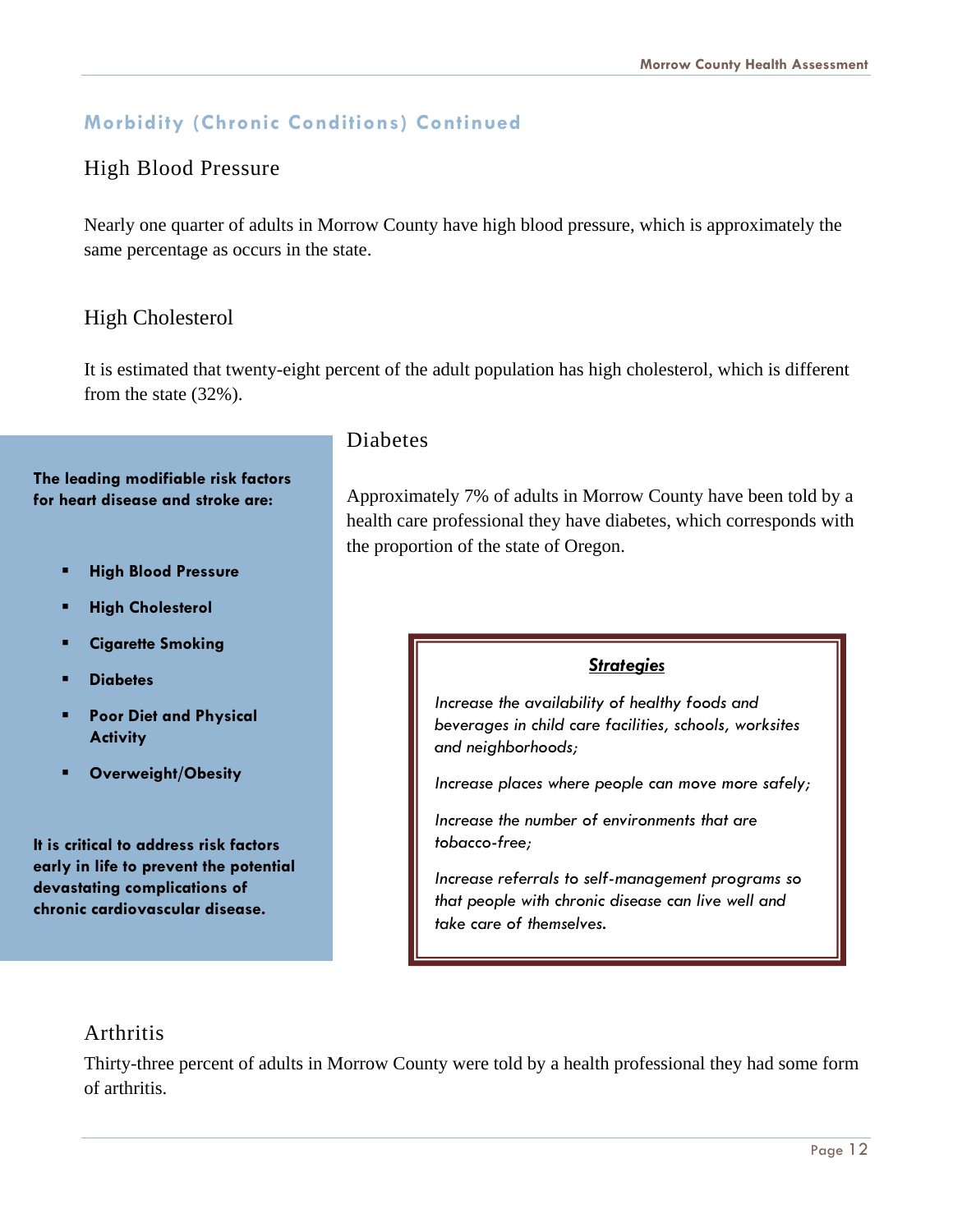#### **Morbidity (Chronic Conditions) Continued**

#### Other Chronic Diseases

Based on a small population size or number of events, rates can fluctuate widely between different populations or from year to year for reasons other than a true difference in the underlying number of events. So, the prevalence (number of cases at a particular time) of asthma, heart attack, angina, stoke, cancer is not reported in Morrow County as it is potentially statistically unreliable. Therefore rather than relying on prevalence rates, it becomes important to look at behaviors or underlying causes that contribute to the development of these conditions.

#### **Morbidity (Communicable Disease)**

#### Sexually Transmitted Disease

Chlamydia is the most common reportable disease in Oregon and a major cause of infertility. In Morrow County over the past five years the average number of cases diagnosed was 25 per year and has been increasing. Oregon law requires health care providers and laboratories to report Chlamydia cases to the local health department.

In 2014, Morrow County saw a small spike in the number of gonorrhea cases. If a pregnant woman has gonorrhea, she may give the infection to her infant as the baby passes through the birth canal during delivery. This can cause blindness, joint infection, or a life-threatening blood infection in the baby. Treatment of gonorrhea as soon as it is detected in pregnant women will lessen the risk of these complications.

#### *Prevention Primary strategies to prevent a person from becoming infected with STDs:*

- *Delay age at onset of intercourse;*
- *Decrease the number of sex partners;*
- *Increase condom use;*
- *Rapidly find and treat new cases. This can also be primary prevention when it results in sex partners not becoming infected.*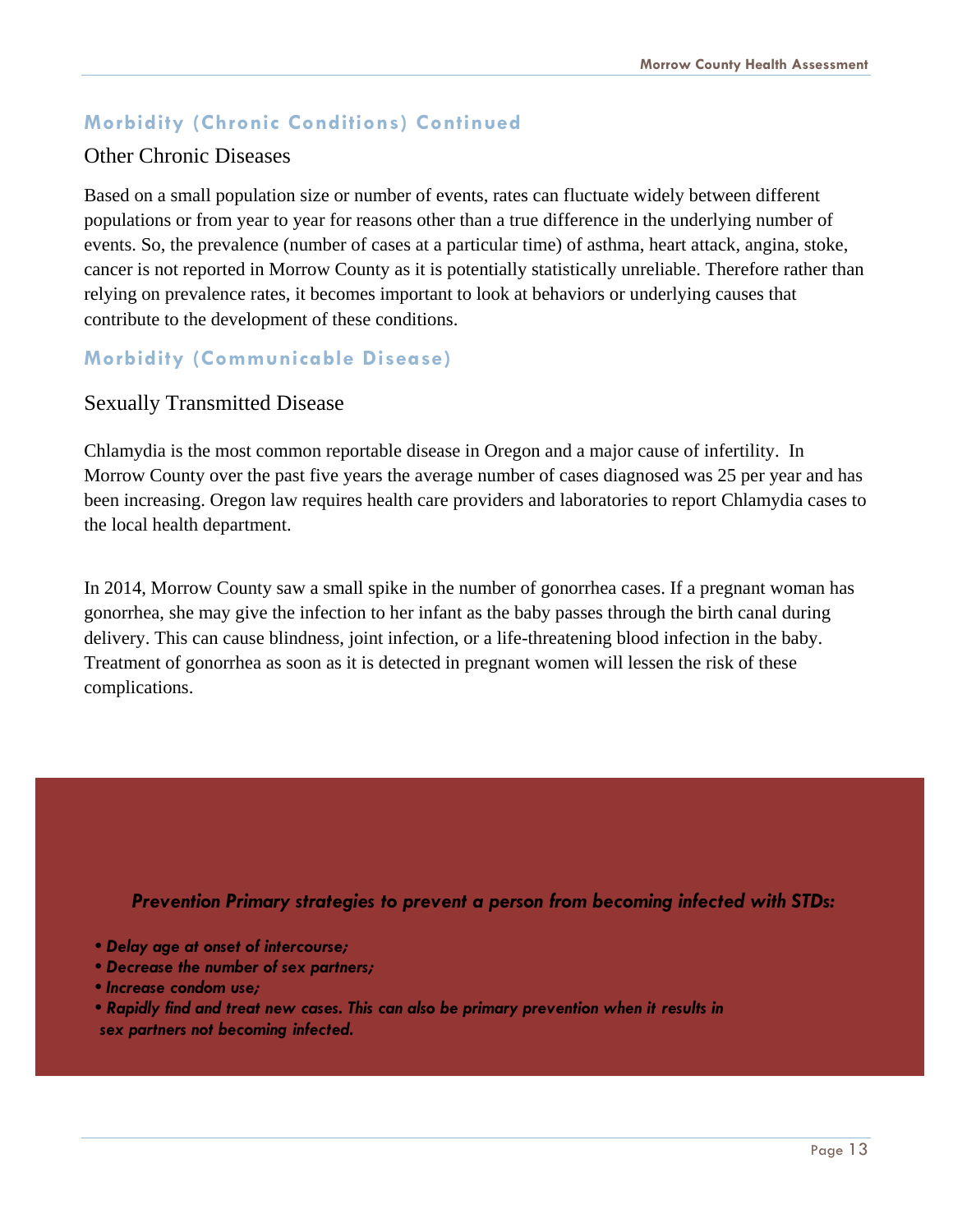#### Sexually Transmitted Disease Continued

Untreated gonorrhea can cause serious and permanent problems in both women and men. In women, gonorrhea is a common cause of pelvic inflammatory disease (PID). About 1 million women each year in the United States develop PID. Women with PID do not necessarily have symptoms or signs.

When symptoms or signs are present, they can be very severe and can include strong abdominal pain and fever. PID can lead to long-lasting pelvic pain, and infertility. PID can cause infertility or damage the fallopian tubes (egg canals) enough to increase the risk of ectopic pregnancy. Ectopic pregnancy is a life-threatening condition in which a fertilized egg grows outside the uterus, usually in a fallopian tube.

#### **Healthy Behaviors**

#### High Cholesterol

In the period 2008-11, 28% of Morrow County residents were estimated to have high blood cholesterol. This is a slightly better rate than the state average (32%). But, Morrow County lags behind the state rate for preventive cholesterol screenings (Morrow County 66%, Oregon 73%).

#### Overweight/Obesity

Obesity is a major risk factor for the development chronic conditions such as high blood pressure and high cholesterol, and for chronic diseases such as diabetes, heart disease, cancer and stroke. To better understand the burden of these chronic conditions and diseases in Oregon, the prevalence of the underlying risk factors (or precursors of disease) needs to be known. Overweight and obesity is one of the leading causes of preventable death in Oregon, (an estimated 1,500 premature deaths each year).

In Morrow County over 40% of residents are overweight. The prevalence for those overweight increased from 30% reported in 2006-09. Thirty percent of residents are obese. These rates are above the state averages.

Four community focus groups were convened to gather information to help understand perceptions of health issues and each of the groups initiated conversation about topics related to forming healthy lifestyles related to exercise, rest, accessing and affording healthy foods, identifying time to prepare healthy foods and education about nutrition and cooking.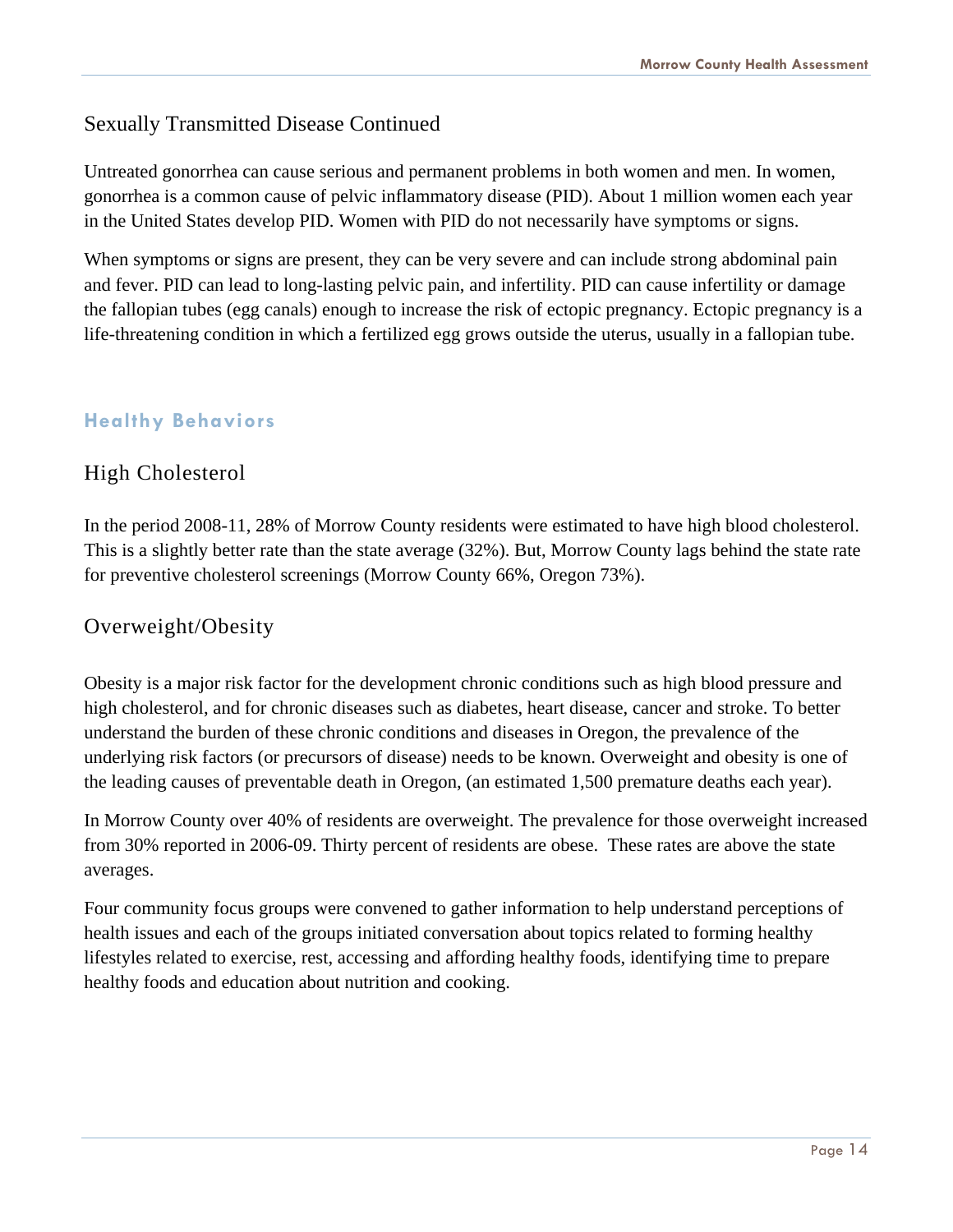#### **Healthy Behaviors Continued**

Three of the four focus groups referred to the need for continuing the Biggest Winner Weight Loss Challenge and Healthy Lifestyle Program or maintaining the resources which were available at that time. This successful program's focus was supporting weight loss and promoting healthy lifestyles.

All community focus groups indicated a need for safe and accessible indoor and outdoor exercise sites with organized activities or instruction.

#### Colorectal Screening

Just over 40% of men have received timely colorectal screening. The state average is over 60%.

#### Mammogram

At the county level, statistically reliable data is not available.

#### Cholesterol Screening Within Past 5 Years

Sixty-six percent of the eligible population had received screening compared to seventy-three percent of the state population.

#### Pap Screen Within Past 3 Years

Ninety-four percent of the eligible population has been screened as recommended, which is a statistically significant difference from other counties in Oregon. This indicates Morrow County is achieving a high standard of care.

#### Tobacco Use

In Morrow County, smoking tobacco use has declined slightly. Fifteen percent of persons report being a smoker. The prevalence decreased from 18% reported in 2006-09. According to Behavioral Risk Factor Surveillance data, there are approximately 1,180 adult smokers in Morrow County and 500 suffering a tobacco-related illness. All four community focus groups perceived smoking as a lifestyle factor of great concern to their community.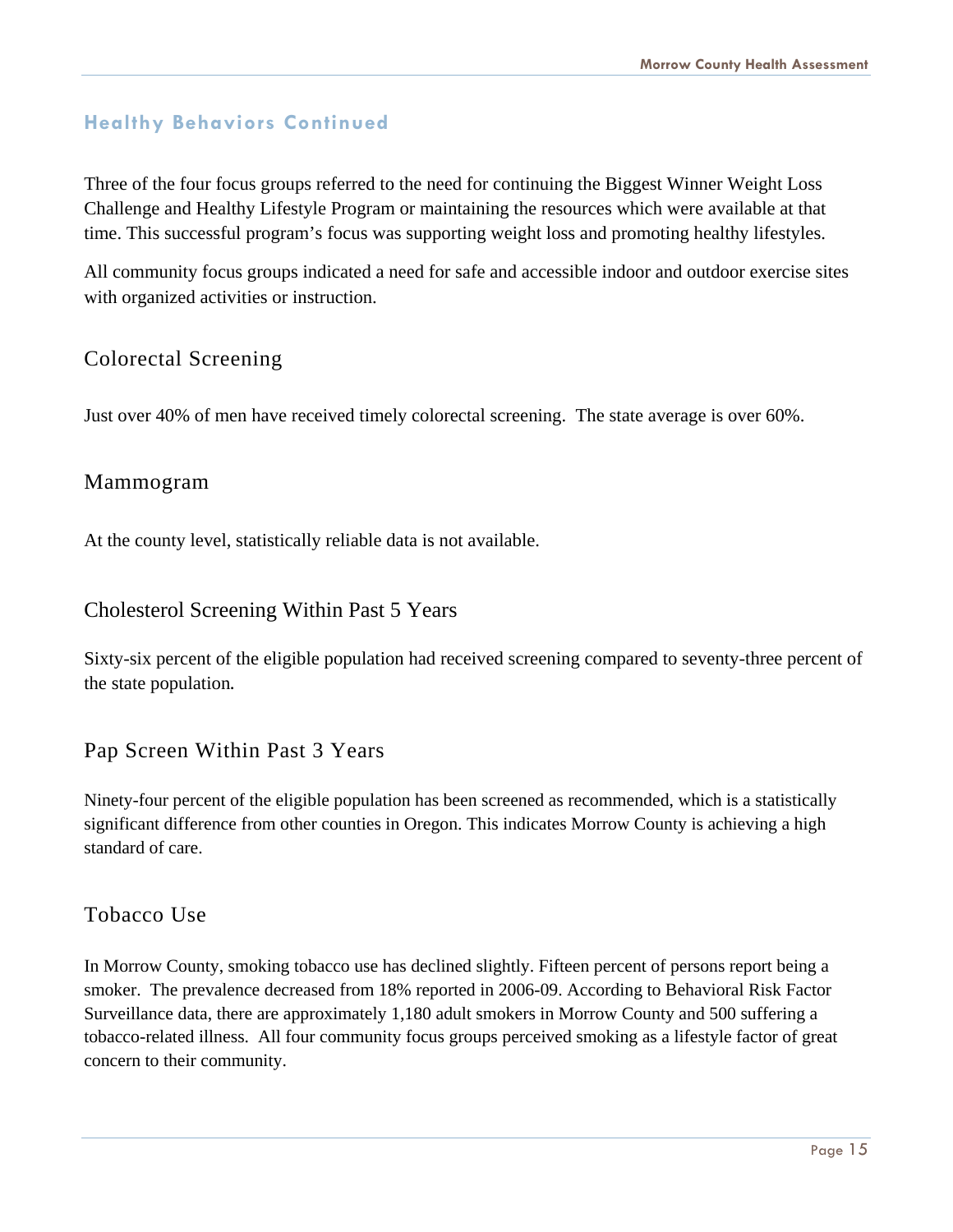#### **Healthy Behaviors Continued**

#### Smokeless Tobacco by Males

The Oregon Health Authority reports through data collected 2008-11, 24% of adults in Morrow County were users of smokeless tobacco products, however, this figure is statistically unreliable. The perception by community members and public health program managers is that this figure is likely near accurate. The state usage rate is seven percent.

#### Flu Shot and Pneumonia Vaccination

Adequate adult information is not available.

#### **Maternal and Child Health**

On average, 156 births per year occurred from 2008-2012 in Morrow County. In 2013, 9/129 births were low birth weight (1,500-2,500 grams) babies and nine percent of mothers did not receive adequate prenatal care (less than 5 prenatal care visits or began care in third trimester). In contrast the state reported that almost six percent of mothers did not receive adequate prenatal care. Approximately 10% of births are at higher risk due to the mother's use of tobacco during pregnancy.

In Morrow County four maternal risk factors were identified: being a member of a minority population, age, having four or more live births, having less than 12 years of education and being unmarried.

#### Immunizations

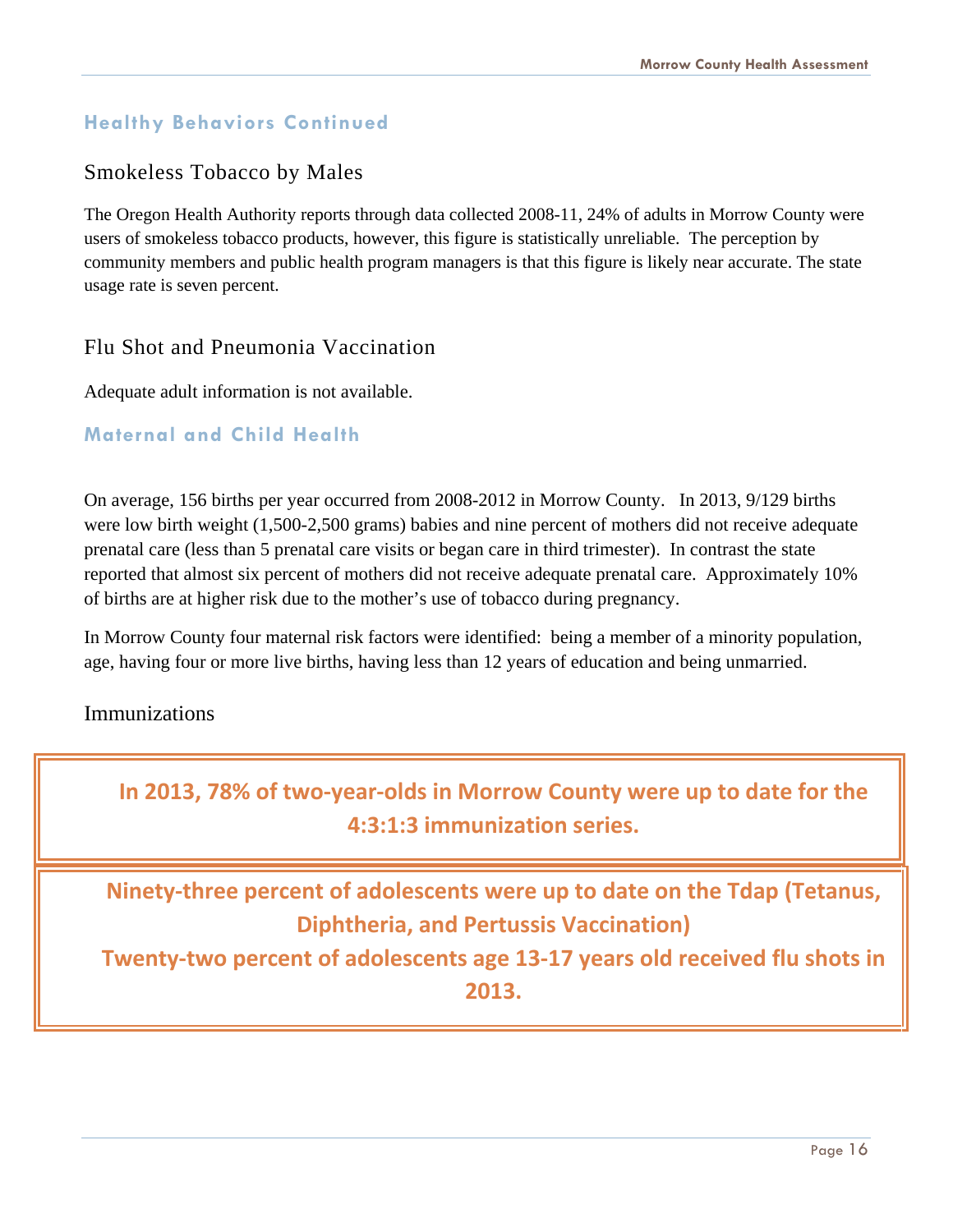#### Immunizations Continued

**Tetanus**, **diphtheria** and **pertussis** can be very serious diseases, even for adolescents and adults. Tdap vaccine can protect us from these diseases.

**TETANUS** (Lockjaw) causes painful muscle tightening and stiffness, usually all over the body.

Tetanus kills about 1 out of 5 people who are infected.

**DIPHTHERIA** can cause a thick coating to form in the back of the throat.

It can lead to breathing problems, paralysis, heart failure, and death.

**PERTUSSIS** (Whooping Cough) causes severe coughing spells, difficulty breathing, vomiting and disturbed sleep.

The American Academy of Pediatrics, American Academy of Family Physicians and the Centers for Disease Control and Prevention's National Center for Immunization and Respiratory Diseases recommend a series of immunizations to protect your children against vaccine-preventable diseases. Immunization is one of the safest and most effective ways to keep yourself, your family and your community healthy

#### **Oral Health**

Oregon children have among the worst oral health in the nation. Because of poverty, lack of access to care, and other social and economic issues, Oregon children suffer more dental pain and infection than children in almost any other state. If left untreated, dental disease can be devastating to children's health, educational success, productivity and self-image. Furthermore, current medical research indicates that dental disease can play a significant role in many other medical conditions, including heart disease and diabetes.

Many low-income adults in Oregon go without dental coverage under the current health insurance structure. As untreated dental issues progress, many uninsured people with dental crises turn to emergency rooms for pain relief. Up to 30% of uninsured individuals who visit hospital emergency rooms are cases that could be treated more effectively in a dental office. Emergency room treatment for dental disease is not only ineffective, but also costly for both patients and hospitals.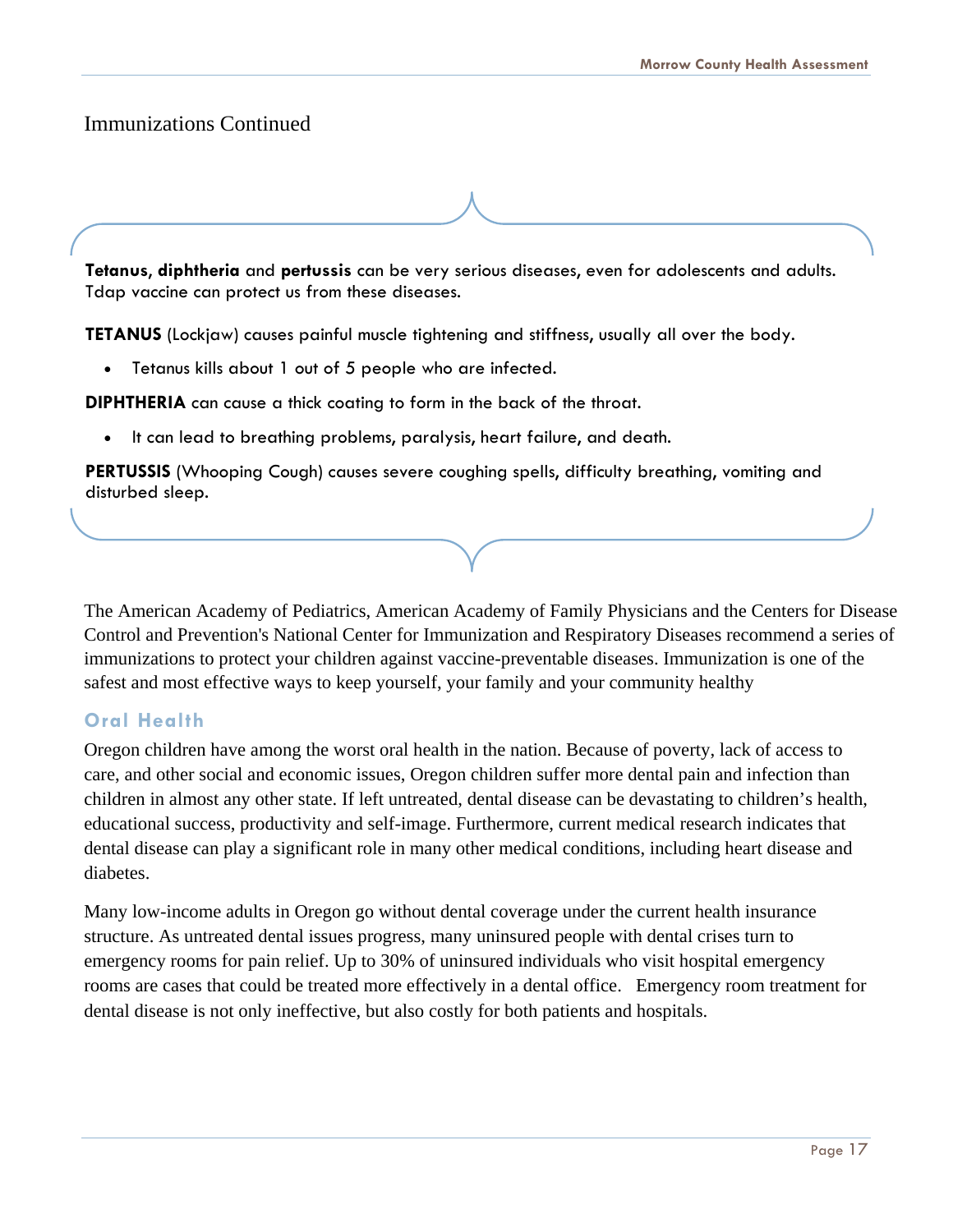#### **Oral Health Continued**

2012 Oregon Smile Survey findings:

- Despite being preventable, tooth decay remains a significant public health concern and causes needless pain and suffering for many of our children in Oregon.
- In Oregon more than one in two children (52%) between 6-9 years of age have had a cavity Morrow County had a 58% cavity rate. This rate is above Healthy People 2020 goals, indicating there is more progress to be made in preventing tooth decay.
- In Oregon, children from lower-income households had substantially higher cavity rates compared to children from higher-income households (63% vs. 38%), almost twice the rate of untreated decay (25% vs. 13%), and more than twice the rate of rampant decay (19% vs. 8%).
- Hispanic/Latino children experienced particularly high rates of cavities, untreated decay, and rampant decay compared to white children.

**The use of dental sealants is a highly effective, safe, and low-cost intervention that protects against cavities.** 

**Preventing tooth decay isn't just good medical practice; it also makes good economic sense. The cost of effective early intervention is negligible compared to the social and economic costs of widespread, untreated dental disease.**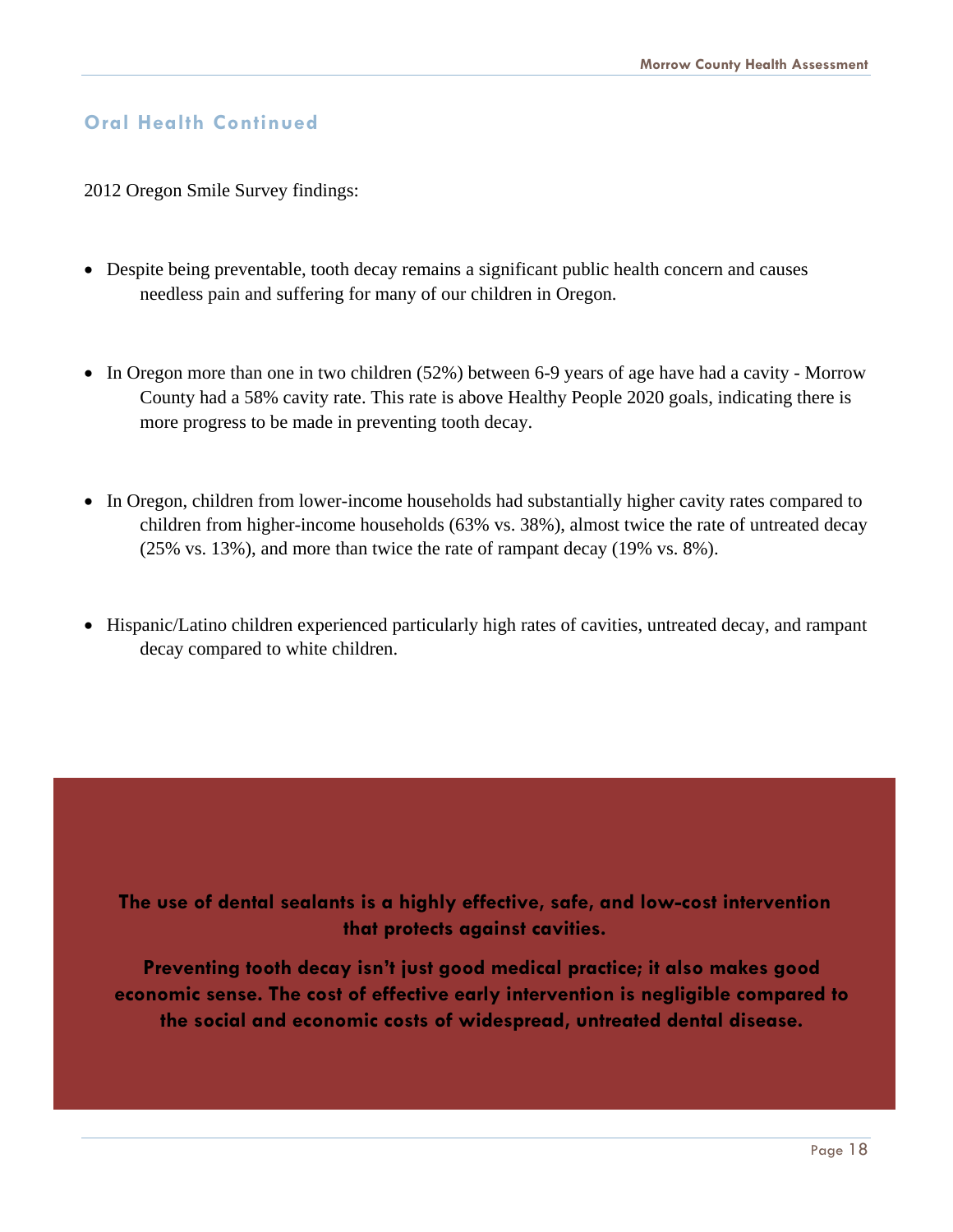#### **Behavioral and Mental Health**

Substance use disorders, gambling disorders and mental illness carry widespread physical, social and financial consequences for individuals, their families and communities. These problems result in billions of dollars each year spent on health care for preventable illnesses, the criminal justice and social welfare systems. There are the measureable costs, such as lost wages and homelessness, as well as the immeasurable human cost of lost potential and lost opportunity.

Behavioral health issues are a major public health concern nationally and in Oregon. It is estimated that in between 2011 and 2012, 21 percent of all adults (18 and older) dealt with mental illness, and 4.6 percent had a severe and persistent mental illness. The estimated prevalence for children with serious emotional disorders is tied to a state's poverty rate; for Oregon, it was estimated that 6–12 percent of all kids ages 9–17 would experience serious emotional disorders in 2013.

#### Alcohol and Drug Use

Substance use disorders remain a serious problem. The rate of alcohol-induced deaths has been near the state rate since 2000, but an increasing trend has been observed 17/100,000 – Morrow County and 14/100,000 – Oregon. Similar information was reported for drug induced deaths.

#### Services

Local mental health authorities typically are composed of the local board of county commissioners that is responsible for the management and oversight of the community's public system of care for mental illness, intellectual and developmental disabilities, and substance use disorders. Local mental health authorities manage local funding and resources, and they plan, develop, implement and monitor services within their area to ensure consumers are experiencing the expected improvements in health outcomes.

Community mental health programs provide care coordination and treatment for people with mental illness, intellectual or developmental disabilities, and substance use disorders. Core services include screening, assessment and referral to providers and community organizations, as well as emergency or crisis services. All members of a community can access core services from community mental health programs, subject to the availability of funds. These safety net and crisis services play a key role in the overall behavioral health system.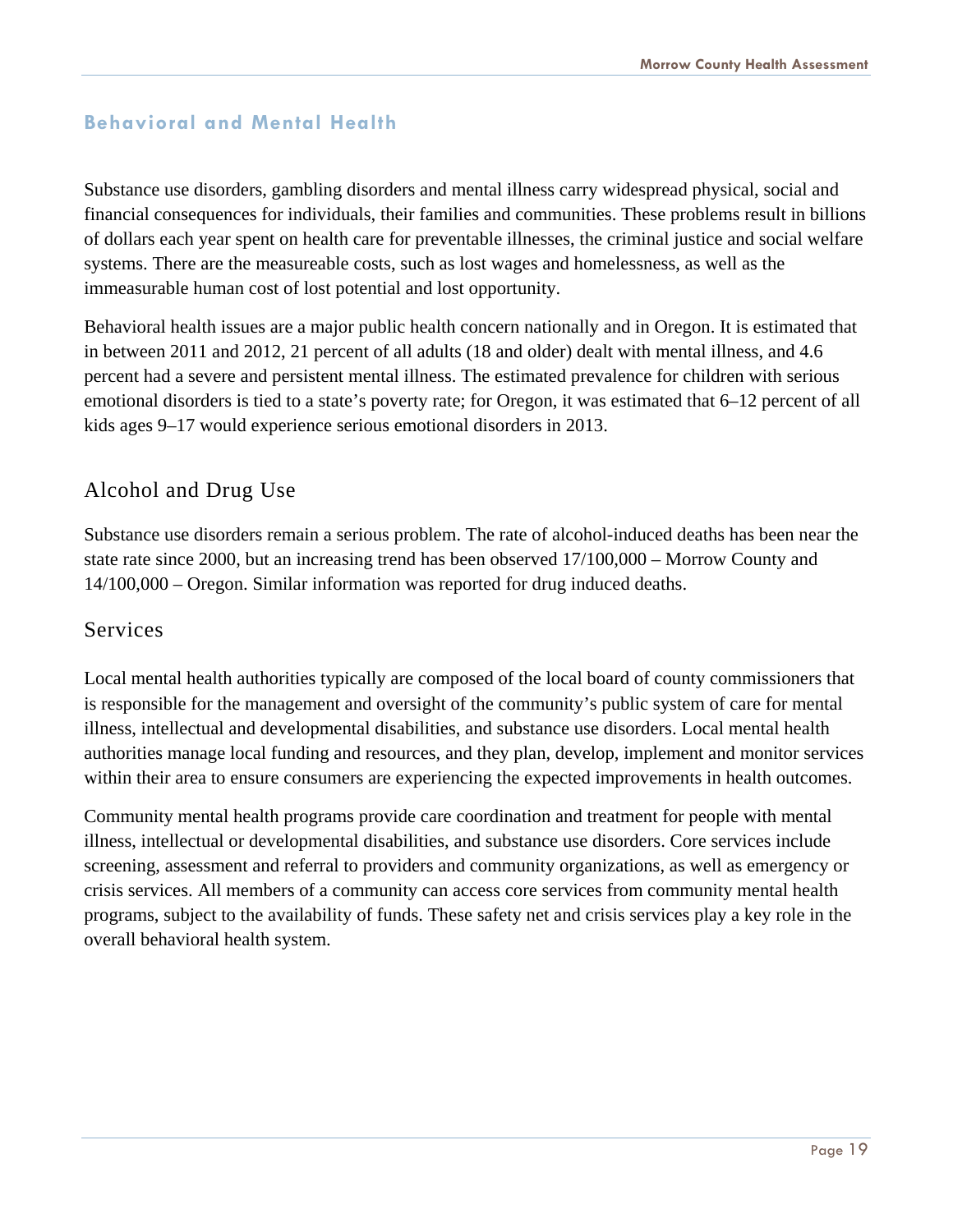#### Services Continued

The Local Community Advisory Council to the Eastern Oregon Coordinated Care Organization (EOCCO) utilizes health metrics data to track and evaluate the health of those individuals receiving health care coverage through the Oregon Health Plan. The metrics assessing mental health are: alcohol or other substance misuse (SBIRT), follow-up after hospitalization for mental illness, screening for clinical depression and follow-up plan, screening for clinical depression and follow-up plan, follow-up care for children prescribed ADHD medications, patient-centered primary care home enrollment, developmental screening in the first 36 months of life, adolescent well-care visits and mental and physical health assessment within 60 days for children in DHS custody.

#### **Transportation**

All four community focus groups discussed transportation needs for food shopping and health care as a potential problem in Morrow County. The EOCCO Needs Assessment Checklist reported over 6% of the county population is reported as having no personal transportation (2007-11 American Community Survey). While this number is lower than the state rate, it remains a significant issue in rural communities.

 References were made in three of the four focus groups to knowledge of an Oregon Department of Transportation - Northeast Area Commission on Transportation area assessment alluding to transportation issues.

#### **Environment**

#### Water Fluoridation

Over the past several decades, there have been major improvements in the nation's oral health. Still, tooth decay remains one of the most common chronic diseases of childhood. Community water fluoridation has been identified as the most cost-effective method of delivering fluoride to all members of the community, regardless of age, educational attainment, or income level.

Community water fluoridation is recommended by nearly all public health, medical, and dental organizations including the American Dental Association, American Academy of Pediatrics, U.S. Public Health Service, and World Health Organization.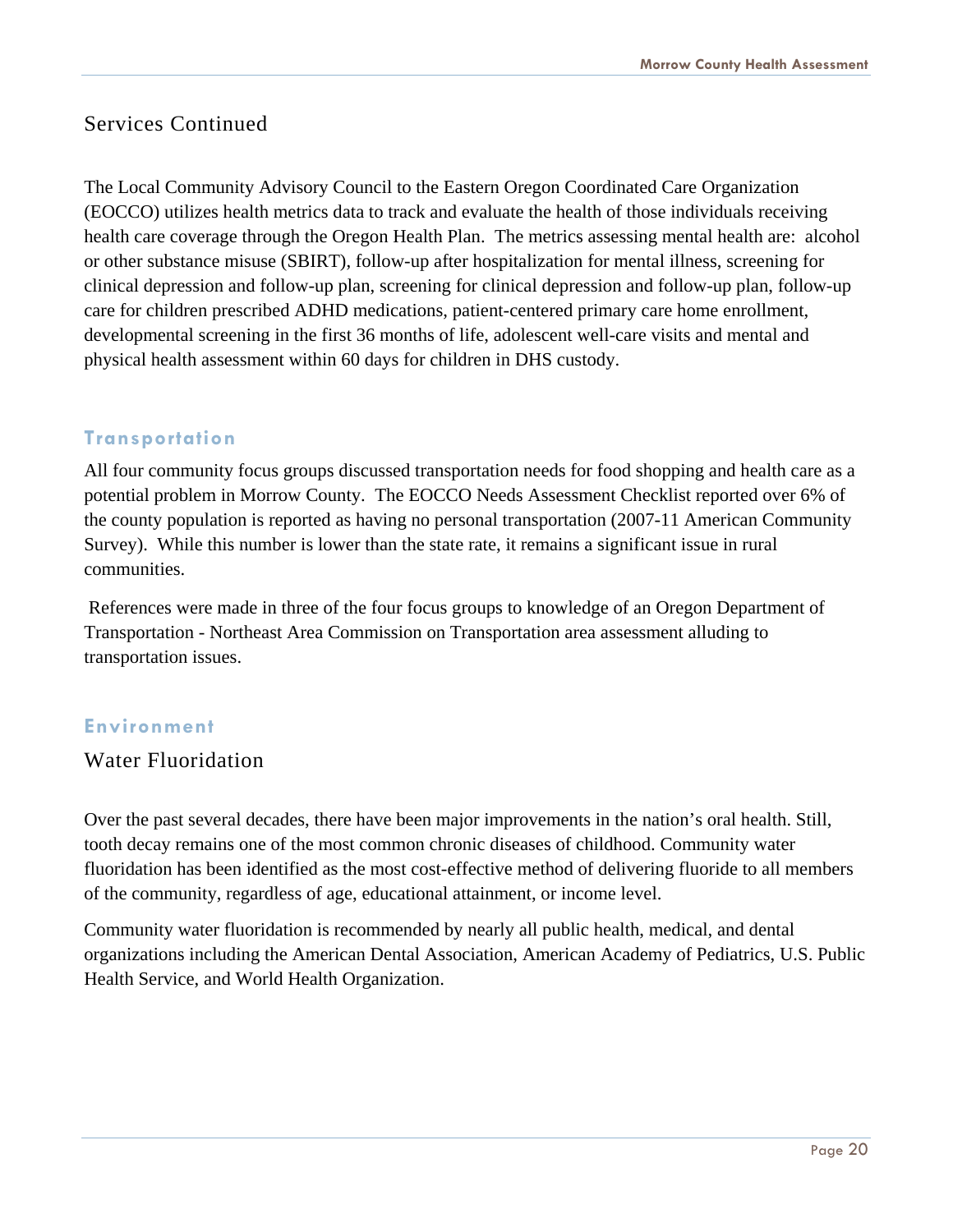#### Water Fluoridation Continued

The safety and benefits of fluoride are well documented. For 70 years, people in the United States have benefited from drinking water with fluoride, leading to better oral health. By preventing tooth decay, community water fluoridation has been shown to save money, both for families and the health care system.

Despite evidence that water fluoridation is safe and prevents tooth decay, Oregon ranks 48th among U.S. states by proportion of public water systems that are fluoridated.

There are currently no cities in Morrow County that fluoridate the community water supply. The U.S. Department of Health and Human Services recommends a level of 0.7 milligrams perLiter (mg.L) of fluoride in your drinking water. This is the level that prevents tooth decay and promotes good oral health.

In Morrow County, Heppner, Boardman, and Lexington have a natural fluoride level of .40 mg/L. Irrigon has .30 mg/L. These community water system have a fluoride level from natural sources below the amount needed to prevent cavities (tooth decay). Since this water does not provide sufficient protection for good oral health, individuals want to consult with dental professionals for fluoride treatment options to improve oral health.

#### **SPECIAL POPULATIONS**

#### **Student Wellness**

#### Obesity/Overweight

The 2012 Student Wellness Survey for Morrow County School District 1 (SD1) indicated the 35% of females and over 30% of males overweight or obese.

Umatilla Morrow Head Start Survey reported 35% of their youth population over the age of three reported a body mass index corresponding to being overweight or obese.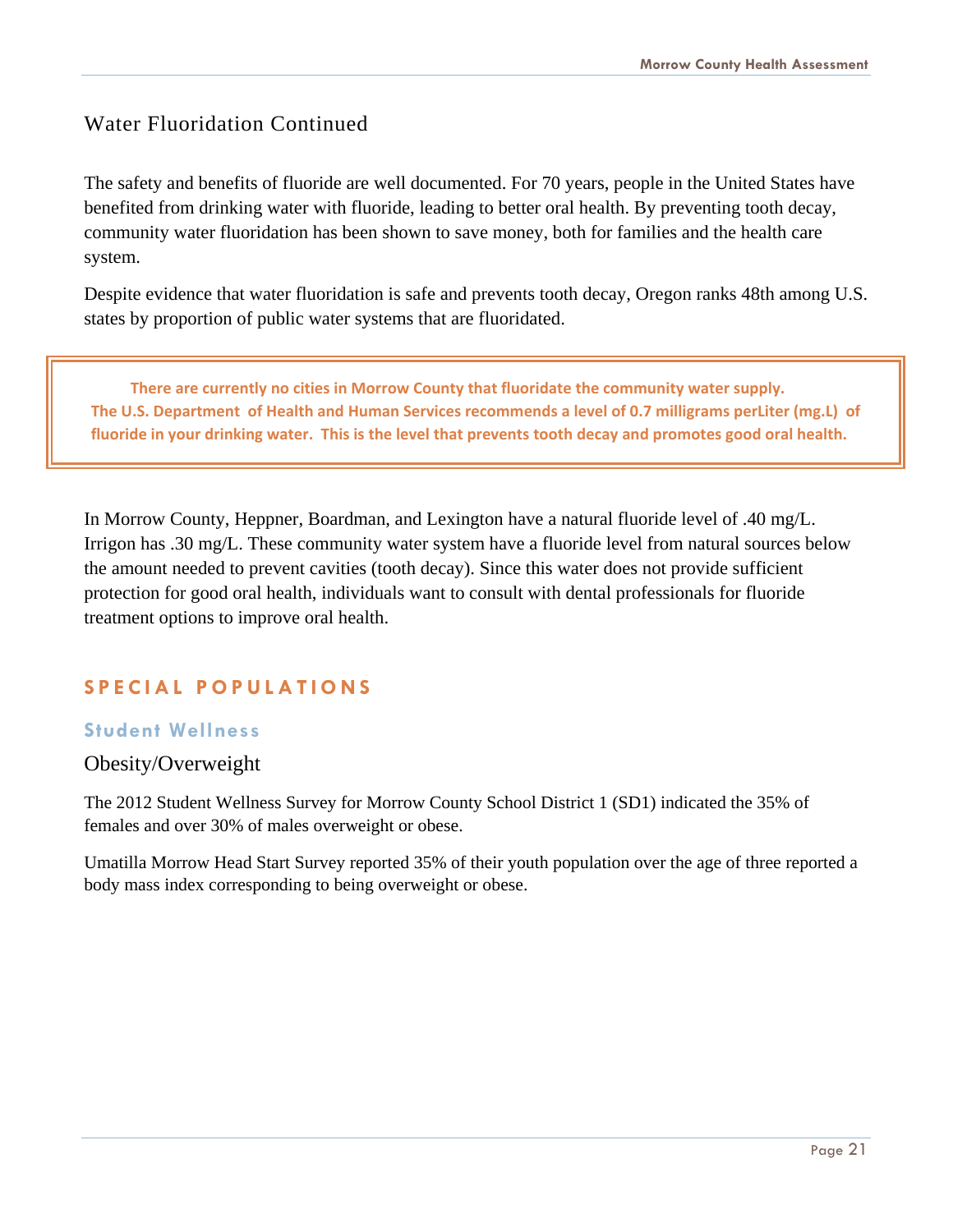#### **Student Wellness Continued**

#### Tobacco Use

Also according to the survey, twice as many sixth grade students reported smoking cigarettes in the past 30 days as was reported at the state level. More than five times as many reported using other tobacco substances.

In the eleventh grade nearly 15% of students reported using "other" tobacco products.

There was concern expressed in all community focus groups about high smokeless tobacco use among youth.

#### Alcohol/Drug Use

The 2012 Oregon Student Wellness Survey for Morrow County SD1 reported lower rates for alcohol use or binge drinking use as compared to the state rates in eleventh grade, however higher for sixth and eighth grade.

The same study reported a higher than statewide average use of sniffing glue and breathing contents of aerosol sprays to get high (6th grade was 12.1 percent compared to 6.7 for the state; 11th grade was 2.6 compared to 1.8 for the state).

Morrow SD1 students also reported a higher rate of using prescription drugs without a doctor's orders (6th grade was 4.4 percent compared to 1.7 for the state; 8th grade was 7.9 compared to 4.5 for the state; 11th grade was 9.1 compared to 8.4 for the state).

Other use of illicit drugs (marijuana, cocaine, ecstasy, heroin, etc.) was lower overall than the state average.

#### Mental Health

Morrow County Epidemiological Data on Alcohol, Drugs and Mental Health for 2000 to 2012, reports higher levels of depression and attempted suicide and ideation of suicide, in 6th graders than state rates.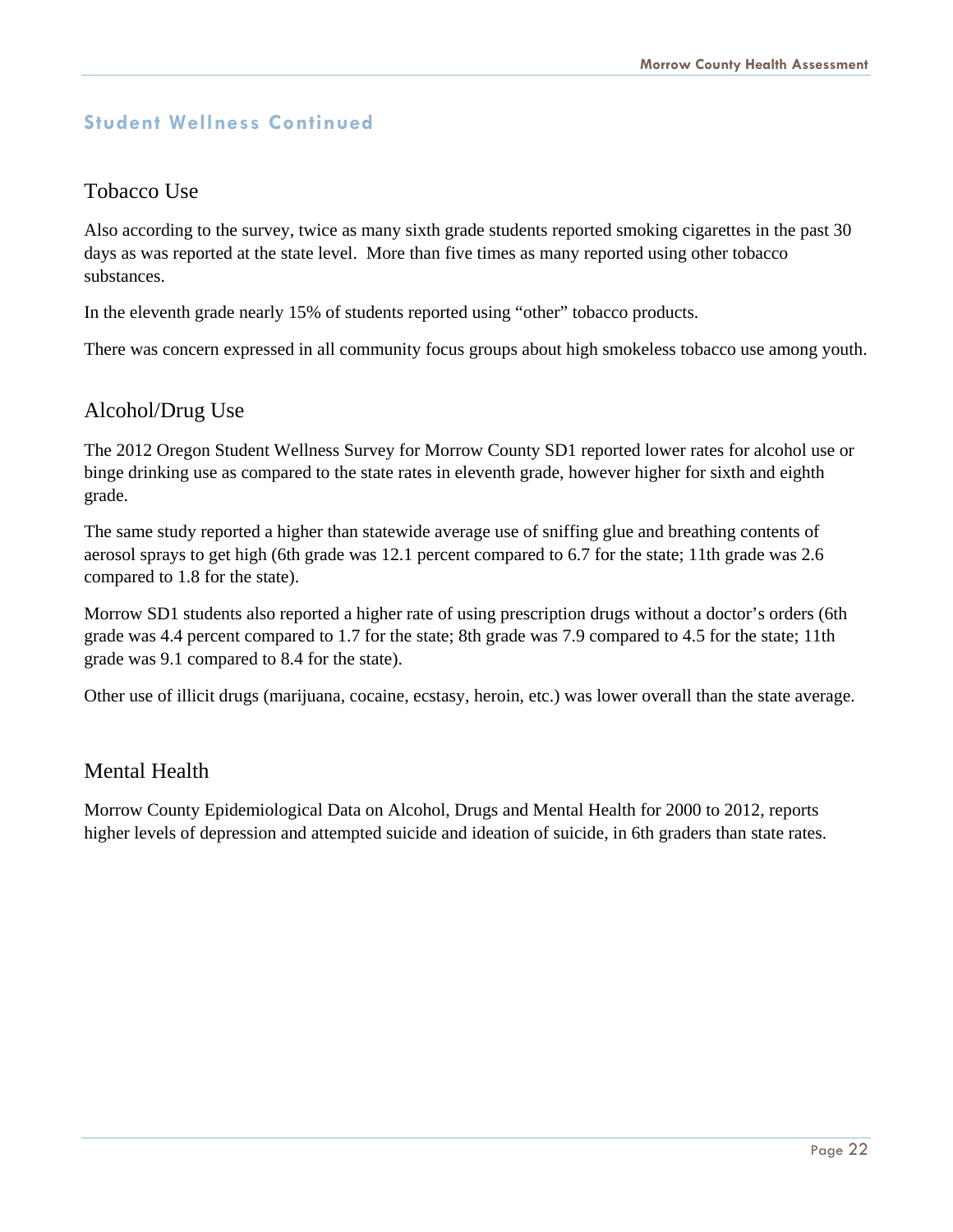#### **Older Adult**

Morrow County is beginning to see the first baby boomers join the age group of older adults, and in the coming years the population will include an increasing percentage of older adults.

The growth of the population age 65 and over affects many aspects of our society, challenging families, businesses, health care providers, and policymakers, among others, to meet the needs of aging individuals.

**Since 2000, the population in the Boardman area of those individuals ages 45-64 grew by 35% and age 65+ grew by 69%.** 

**In Irrigon, the population ages 0-14 decreased 6% and ages 15-44 decreased 12%. Additionally, age 45-64 and 65+ increased 20% and 45% respectively.** 

**In south Morrow County since 2000, ages 0-14 decreased 28%; 15-44 decreased 18% and age 65+ increased 20%.** 

Illness or disease, life expectancy, falls and functional abilities, living arrangements, transportation, and health care access are all key issues to consider for the older adult population. By using effective community-wide approaches and programs, health program managers and service providers help ensure the health and independence of the aging population.

#### Life Expectancy

Americans are living longer than ever before. Life expectancies at both age 65 and age 85 have increased. Under current mortality conditions, people who survive to age 65 can expect to live an average of 19.2 more years.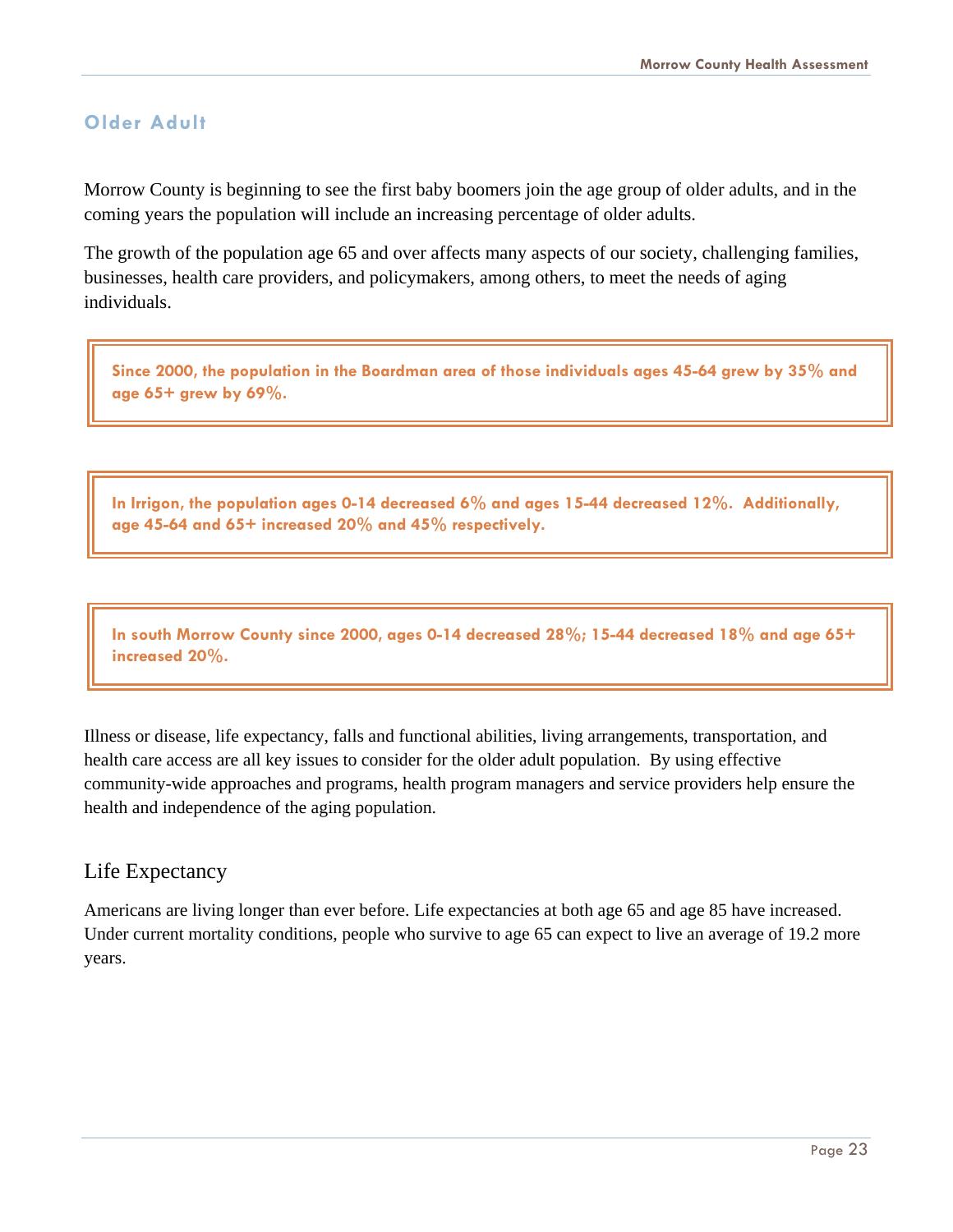#### **Older Adult Continued**

#### Illness/Disease

Chronic diseases are long-term illnesses that are rarely cured. Chronic diseases such as heart disease, stroke, cancer, and diabetes are among the most common and costly health conditions. Chronic health conditions negatively affect quality of life, contributing to declines in functioning and the inability to remain in the community. Many chronic conditions can be prevented or modified with behavioral interventions. Six of the seven leading causes of death among older Americans are chronic diseases.

Vision limitations, hearing limitations, and oral health problems are often thought of as natural signs of aging. However, early detection and treatment can prevent, or at least postpone, some of the debilitating physical, social, and emotional effects these impairments can have on the lives of older people. Glasses, hearing aids, and regular dental care are not covered services under Medicare.

#### Disability

According to the Oregon Office on Disability and Health, about half (51.6%) of adults 80 and older in Oregon have a disability.

**In Heppner, Lexington and Ione areas, 22% of the population reports living with a disability. In the Behavioral Risk Factor Surveillance Survey, people are considered to have a disability if they answer "Yes" to one or both of the following questions: 1. Are you limited in any way in any activities because of physical, mental, or emotional problems? 2. Do you now have any health problem that requires you to use special equipment, such as a cane, a wheelchair, a special bed, or a special telephone?** 

**This rate is near the national average (23%), but below Oregon (27%).** 

#### Mental Health

Depressive symptoms are an important indicator of general well-being and mental health among older adults. People who report many depressive symptoms often experience higher rates of physical illness, greater functional disability, and higher health care resource utilization.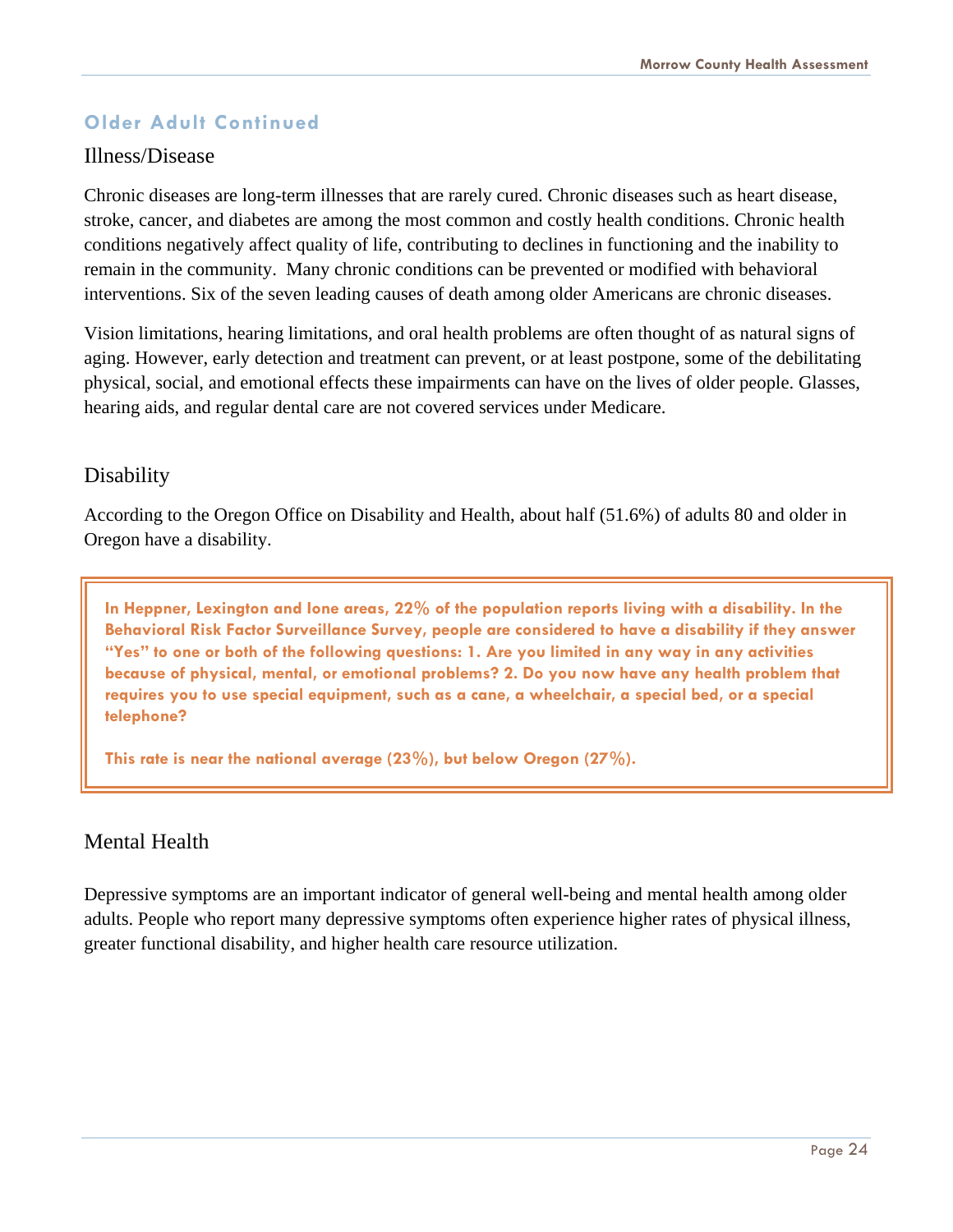#### **Older Adult Continued**

#### Healthy Behaviors

Vaccinations against influenza and pneumococcal disease are recommended for older Americans, who are at increased risk for complications from these diseases compared with younger individuals. Influenza vaccinations are given annually, and pneumococcal vaccinations are usually given once in a lifetime. The costs associated with these vaccinations are covered under Medicare Part B.

Dietary intake affects the health of older Americans, because poor diet quality is associated with cardiovascular disease, hypertension, type 2 diabetes, osteoporosis, and some types of cancer.

Physical activity is beneficial for the health of people of all ages, including the age 65 and over population. It can reduce the risk of certain chronic diseases, may relieve symptoms of depression, helps to maintain independent living, and enhances overall quality of life. Research has shown that even among frail and very old adults, mobility and functioning can be improved through physical activity. Strength training is recommended as part of a comprehensive physical activity program among older adults and may help to improve balance and decrease risk of falls.

#### Health Care Coverage

Nearly all older Americans have Medicare as their primary source of health insurance coverage. Medicare covers mostly acute care services and requires beneficiaries to pay part of the cost, leaving about half of health spending to be covered by other sources. Many beneficiaries have supplemental insurance to fill these gaps and to pay for services not covered by Medicare.

**According to the Centers for Medicare and Medicaid services, as of July 2012 Morrow county had 1,593 aged individuals enrolled in Medicare Hospital Insurance (Part A) and 1,471 enrolled in Supplemental Medical Insurance (Part B).**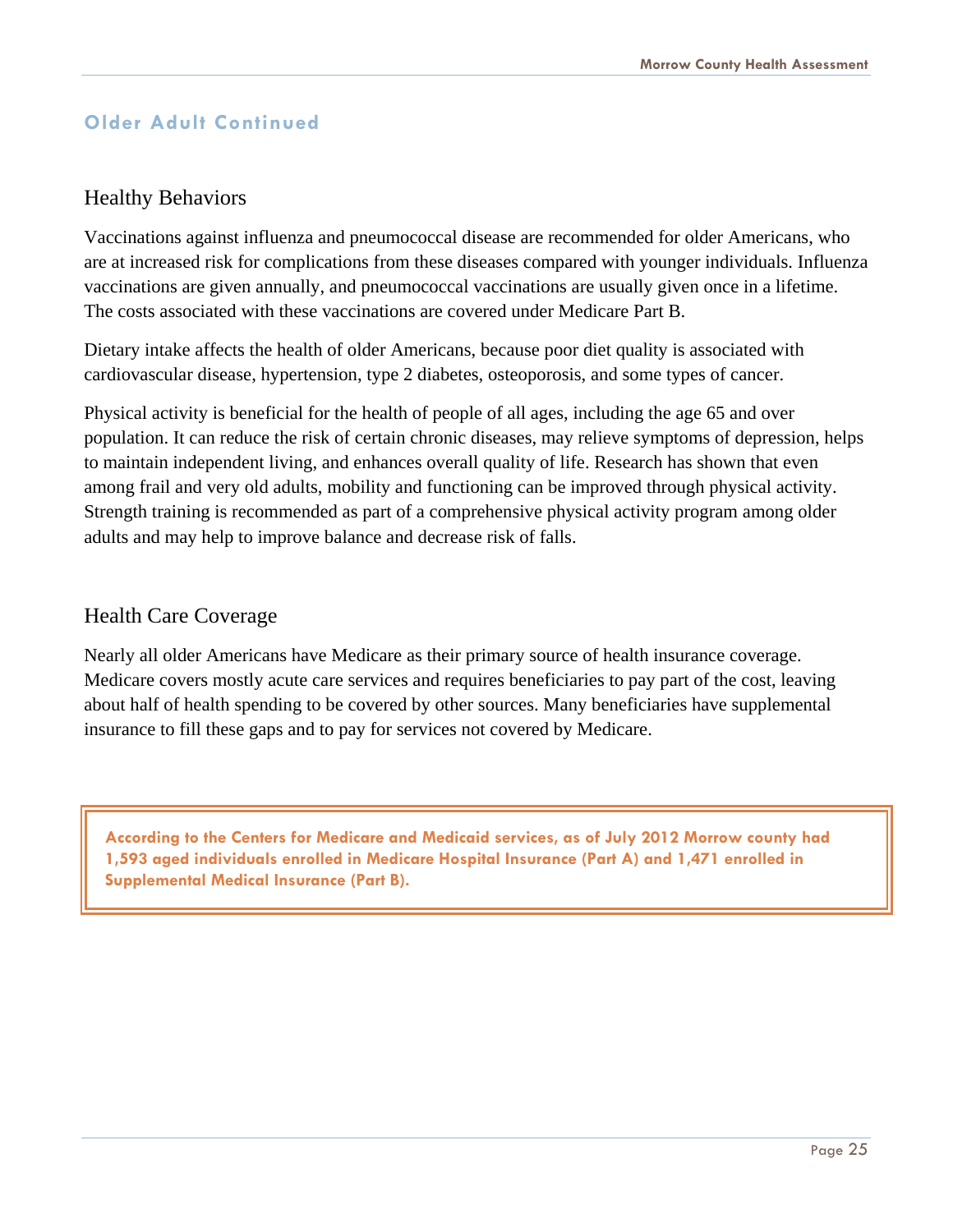#### **Older Adult Continued**

#### Living Arrangements

Most older Americans live independently in traditional communities. Others live in licensed long-term care facilities, and some live in their communities and have access to various services through their place of residence. Such services may include meal preparation, laundry and cleaning services, and help with medications. Availability of such services through the place of residence may help older Americans maintain their independence and avoid institutionalization.

As the proportion of the older population residing in long-term care facilities has declined, the use of community-based services, personal assistance and/or special equipment among those with limitations has increased. This assistance helps older people living in the community maintain their independence.

#### **Veterans**

The number of veterans age 65 and over who receive health care from the Veterans Health Administration (VHA), within the Department of Veterans Affairs (VA), has been steadily increasing. This increase may be because VHA fills important gaps in older veterans' health care needs not currently covered or fully covered by Medicare such as long-term care (nursing home care for eligible veterans and community-based care for all enrolled veterans) and specialized services for the disabled, including acute mental health services. In addition, as the largest integrated health care system in the country, VHA provides broad geographic access to these important services in rural and highly rural communities.

The large increase in the oldest segment of the veteran population will continue to have significant ramifications on the demand for health care services, particularly in the area of long-term care.

As of October 2014, there was an estimated 1,078 veteran's living in Morrow County.

Morrow County has one Primary Care Telehealth Outreach Clinic which is located in Boardman and was establish by the Walla Walla Veterans Administration.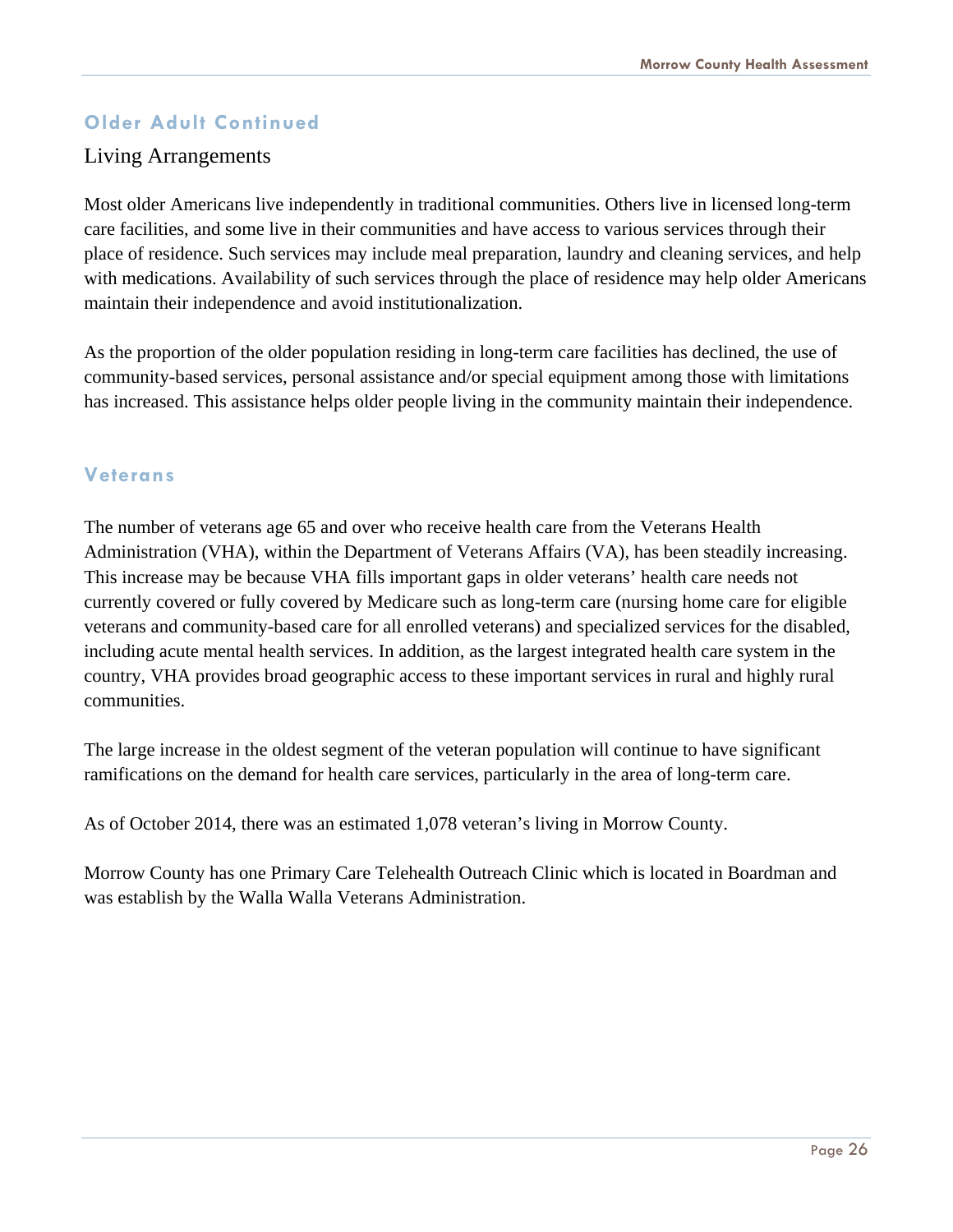#### **Ethnic Diversity**

According to the Oregon Commission on Hispanic Affairs Annual Report 2009, the number of Latinos residing in Oregon has increased dramatically in the last two decades, leading to increased diversity across the state, particularly visible in the public school system, in agricultural fields, and in urban workplaces.

**Sixty percent of the total population in the Boardman service area identified as Hispanic, and nearly 30% of the population in the Irrigon services area. Thirteen percent of the Oregon population identifies as Hispanic.** 

**Thirty percent of the population in Boardman, greater than five years of age speaks English less than very well.**

Latino children and youth, taxpayers, and consumers—are a critical part of our future economic, social, and political prosperity. Latino families have much strength, including stability, youthfulness, a commitment to the wellbeing of their children, a strong work ethic, and an ability to develop cohesive communities. However, many Latino children also face unique and substantial challenges, and their circumstances can vary widely depending on their parents' countries of origin, education levels and English speaking proficiency.

Poverty levels in particular remain unacceptably high among Latino children: while 32 percent (44,280) of Latino children live in poor families in Oregon in 2008, it is projected that by 2030 that portion will rise to 44 percent if the trend remains constant

Having an immigrant parent can prevent children from accessing important benefits to which they are entitled, including education and health services. Nationally, more than three out of five (62%) Latino children live in families in which at least one parent is an immigrant, and more than one in ten lives in a mixed-status family with one parent who is U.S.-born and one parent who was born outside of the United States

High-quality early childhood education is a critical stepping stone in helping children succeed in school and become productive adults later in life. However, Latino children are underrepresented in early childhood education programs in our state. Moreover, teenagers who drop out of high school are at a severe disadvantage in terms of future employment opportunities and potential earnings, and Latino youth in Oregon are among the less likely to graduate from high school.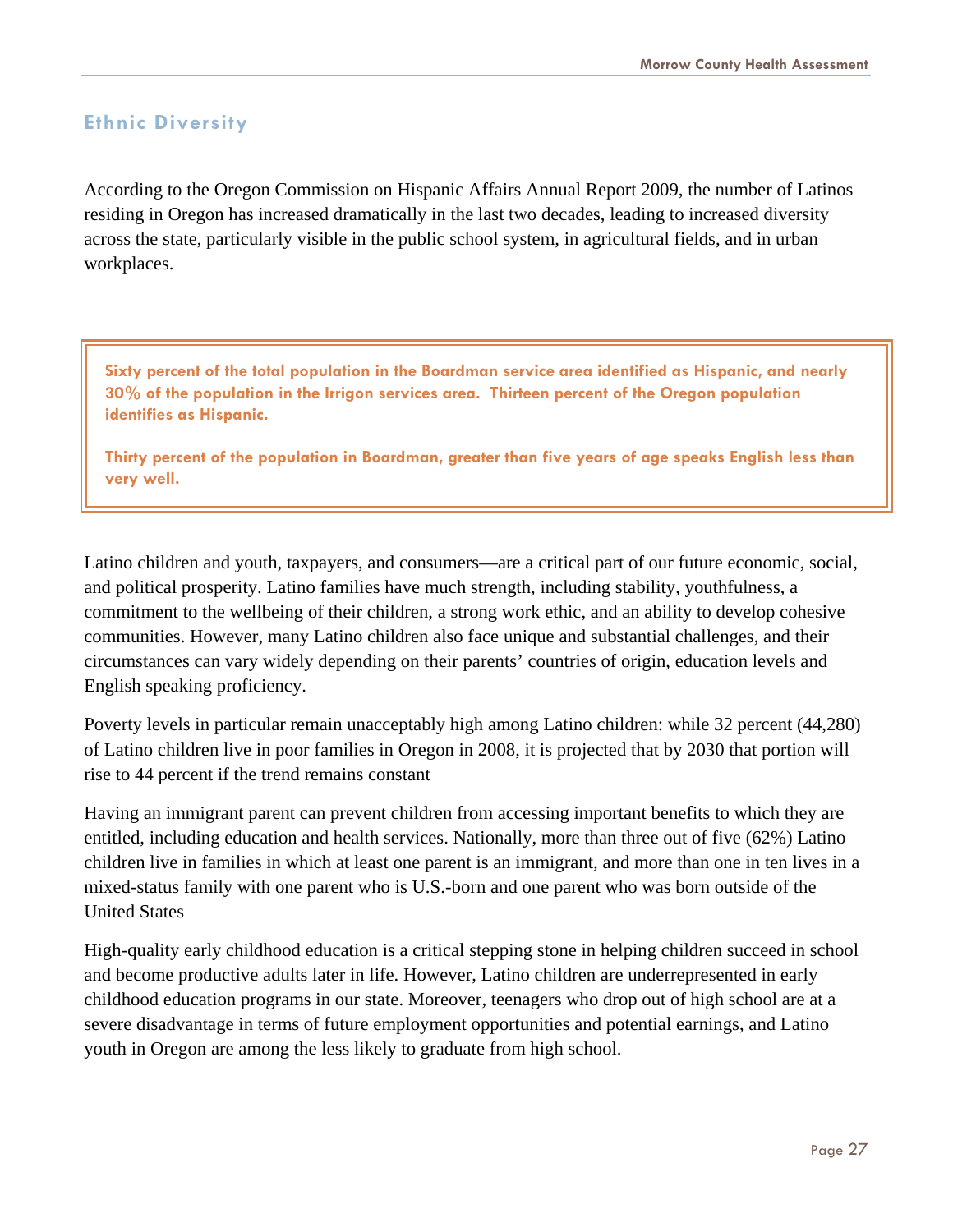#### **Economically Disadvantaged**

The Oregon Health Plan had 2,651 Morrow County participants enrolled September, 2013 - August 2014. Sixty percent of the enrollees were children from age 1-18, however 70 percent of the expenses incurred was for the 25-44 and 45-64 year-old age groups.

The greatest expenses by type of service were for inpatient (22%) and outpatient (17%) care. Primary care (8%), prescription drug (14%) and maternity costs (8%) were the majority of the remaining costs. Over 880 members did not utilize any health services during the reporting period, which would indicate that likely primary and preventive care services were not being sought.

Quarterly, the Local Community Advisory Council reviews data reporting on seventeen metrics utilized to assess the health status of OHP enrollees. The LCAC also reviews enrollment by program and costs incurred per member per month to identify and prioritize local needs and allocate resources to achieve better health, better health care quality and lower costs to the health system and community.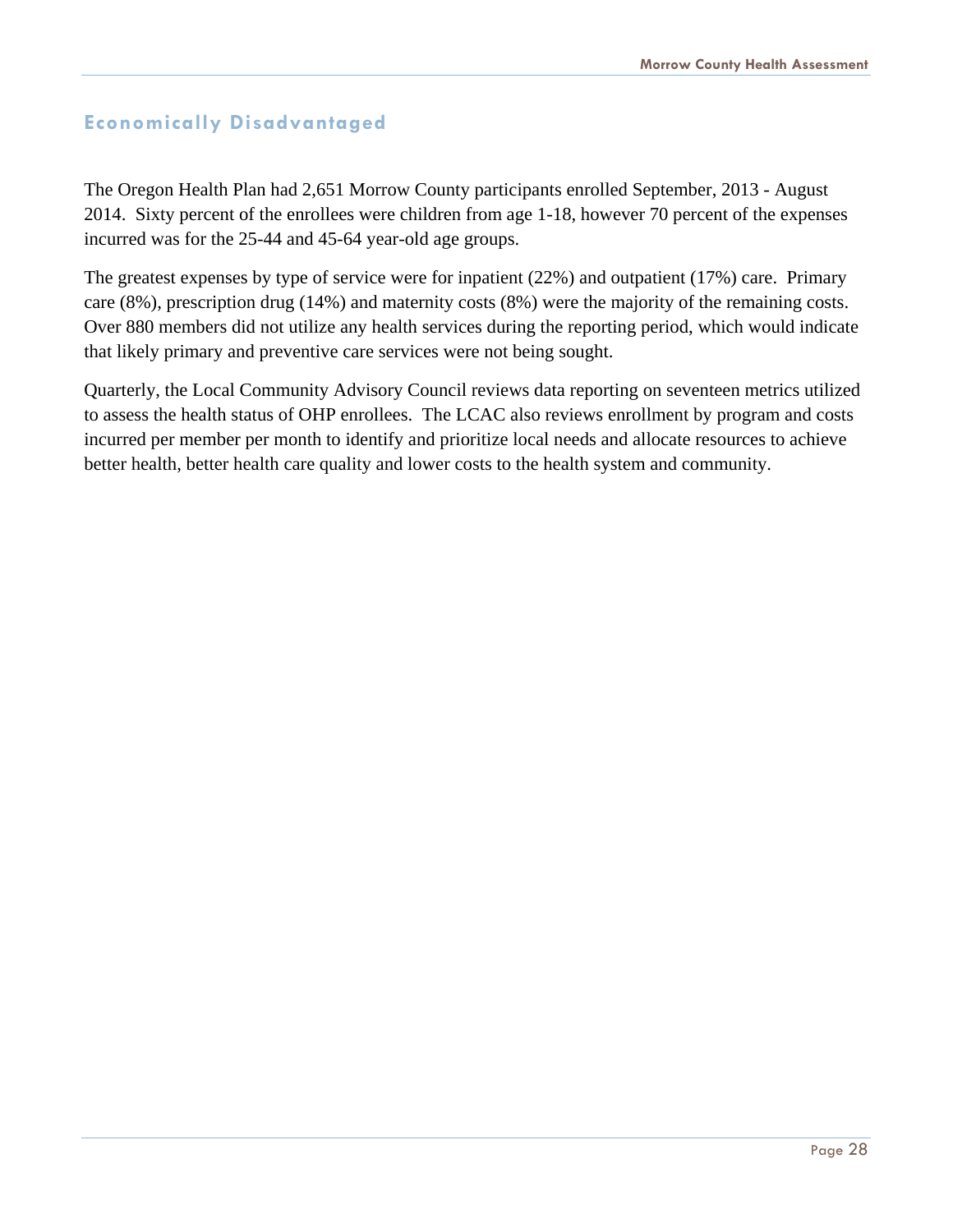#### **HEALTH SERVICES**

#### Columbia River Community Health Services

 The following primary care services are provided directly through Columbia River Community Health Services: family medicine, internal medicine, pediatrics, diagnostic laboratory, radiologic services, preventative health services, emergency medical services, and case management.

 Prenatal care, labor and delivery for patients are provided by referral arrangement to two private OB/GYNs.

 The 340B program is contracted through a local pharmacist who carries inventory and provides prescription drugs to patients eligible for a sliding fee discounted scale.

 Mental health and substance abuse services are limited at the clinic, but formal arrangements have been made with a private counselor in Hermiston, who provides additional mental health and substance abuse counseling and treatment to patients eligible for a sliding fee discounted scale.

 Oral health services are provided on a limited emergency basis at a private dentist's office by referral arrangement. Preventative dental care available on-site once a month for two days, which is open to everyone. That would also eliminate the patient transport for those services. The mobile dental van comes only once per month. Additionally, once per month a mobile dental van comes and provides emergent, restorative, and preventative services for low-income/uninsured patients.

Transportation and translation services are provided for all clinic patients.

#### Community Counseling Services

Community Counseling Solutions (CCS) provides a full range of mental health, addictions, developmental disability and alcohol and drug prevention services. Services consist of a wide variety of behavioral health services to four counties in the state of Oregon, including individual, family, and group therapy, alcohol and drug treatment, 24/7 crisis intervention services, psychiatric consultation, and medication management, in addition to cooperation with various other organizations including residential and acute psychiatric services and school programs. Case management is offered for developmental disabilities in six counties.

The PATH International (Professional Association of Therapeutic Horsemanship) certified Equine Assisted Activities and Therapy program at Lakeview Heights is now in operation, which is a crucial step in caring for individuals with more severe challenges of mental illness in the community

CCS is also the official home of the David Romprey Oregon Warmline, a toll-free confidential telephone support service to all Oregonians.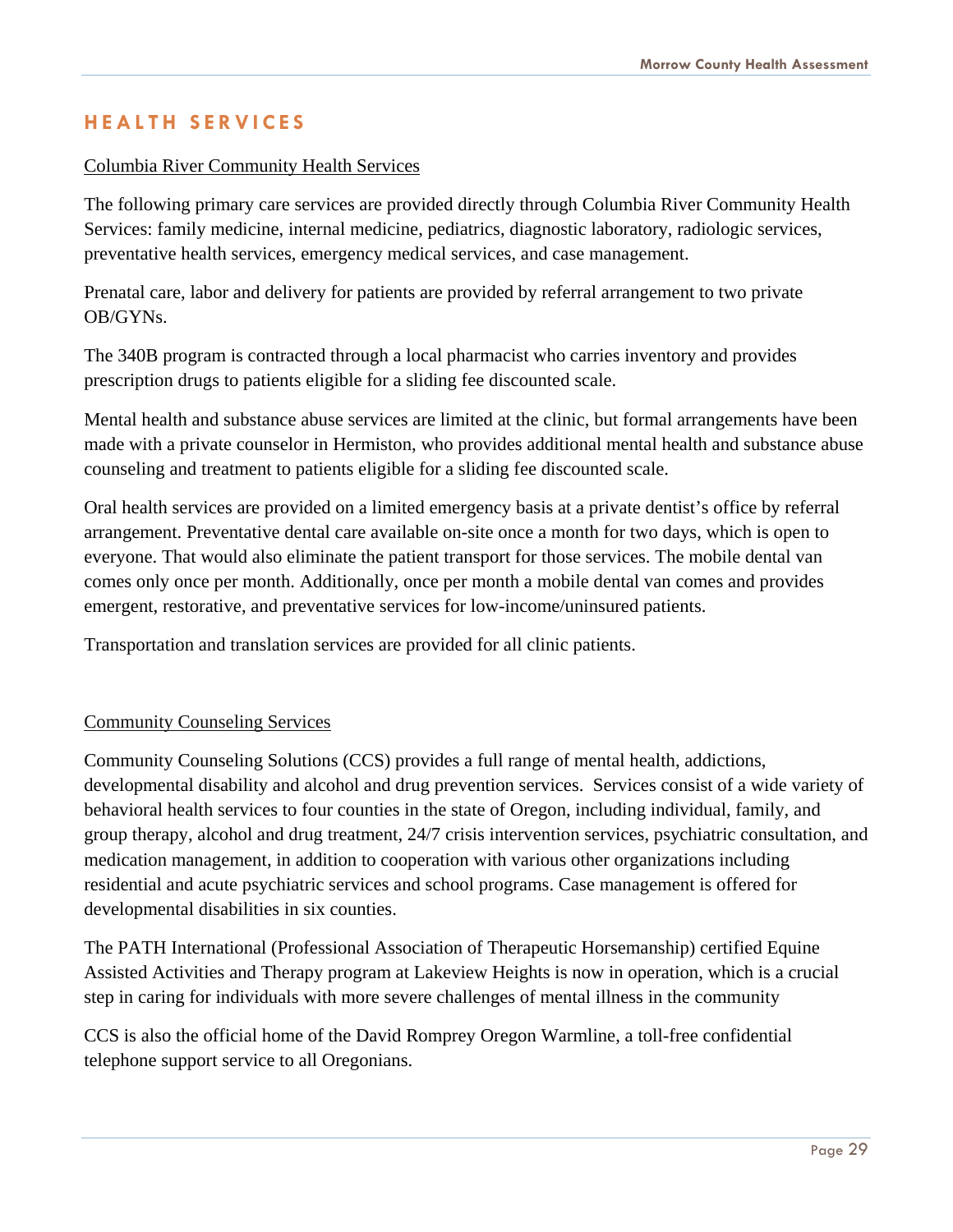#### **HEALTH SERVICES CONTINUED**

#### Morrow County Health District

Emergency Medical Services' personnel and ambulances reach every corner of the county from the mountains in the south to I-84 along the Columbia River, assisting anyone in need of emergent care. The EMS Department has ambulances stationed in Boardman, Irrigon, Heppner, and Ione with full-time staff in Boardman, Irrigon, and Heppner. The EMS Department boasts a total of 61 volunteers across the county including paramedics, EMT Intermediates and Basics, and 27 volunteer ambulance drivers. All EMS staff, paid and volunteer is part of a caring and dedicated team that is always ready to respond when needed.

The District's Pioneer Memorial Home Health and Hospice departments care for patients throughout Morrow and Gilliam counties, providing compassionate care to patients in their homes, as well as at care facilities throughout both counties. Services include direct patient care, IV therapy, monthly foot care clinics and rehabilitative programs, as well as training and support for family members and others who provide day-to-day care. The Hospice Department has over 30 trained volunteers who assist with services throughout the county.

Irrigon Medical Clinic specializes in family medicine for all ages. A physician assistant and a nurse practitioner provide primary care at the clinic. A physician also provides oversight at the clinic. Pioneer Memorial Clinic, located in Heppner, is staffed by three family physicians and a physician assistant. The clinic provides preventive and continuing care services for all ages.

Pioneer Memorial Hospital, located in Heppner, has a long history of providing care to area residents. The hospital's 24 hour Emergency Department is certified as a Level IV Trauma Center. The laboratory processes typical lab requests in-house and works with consulting laboratories for less common requests. The imaging department offers X-rays, CT scans, ultrasounds, and EKGs. In addition, colonoscopy, endoscopy, and infusion therapy procedures are available. The Swing-bed program provides skilled nursing care, post surgical rehabilitation and therapy, and long-term care services. Hospital rooms have recently been modernized to create a more comfortable atmosphere for patients and their families.

Willow Creek Terrace, also located in Heppner is a unique retirement lifestyle offering lovely surroundings and personal assistance to help maximize independence. Daily activities and staff interaction promote vitality, participation, socialization and a sense of purpose at this assisted living facility.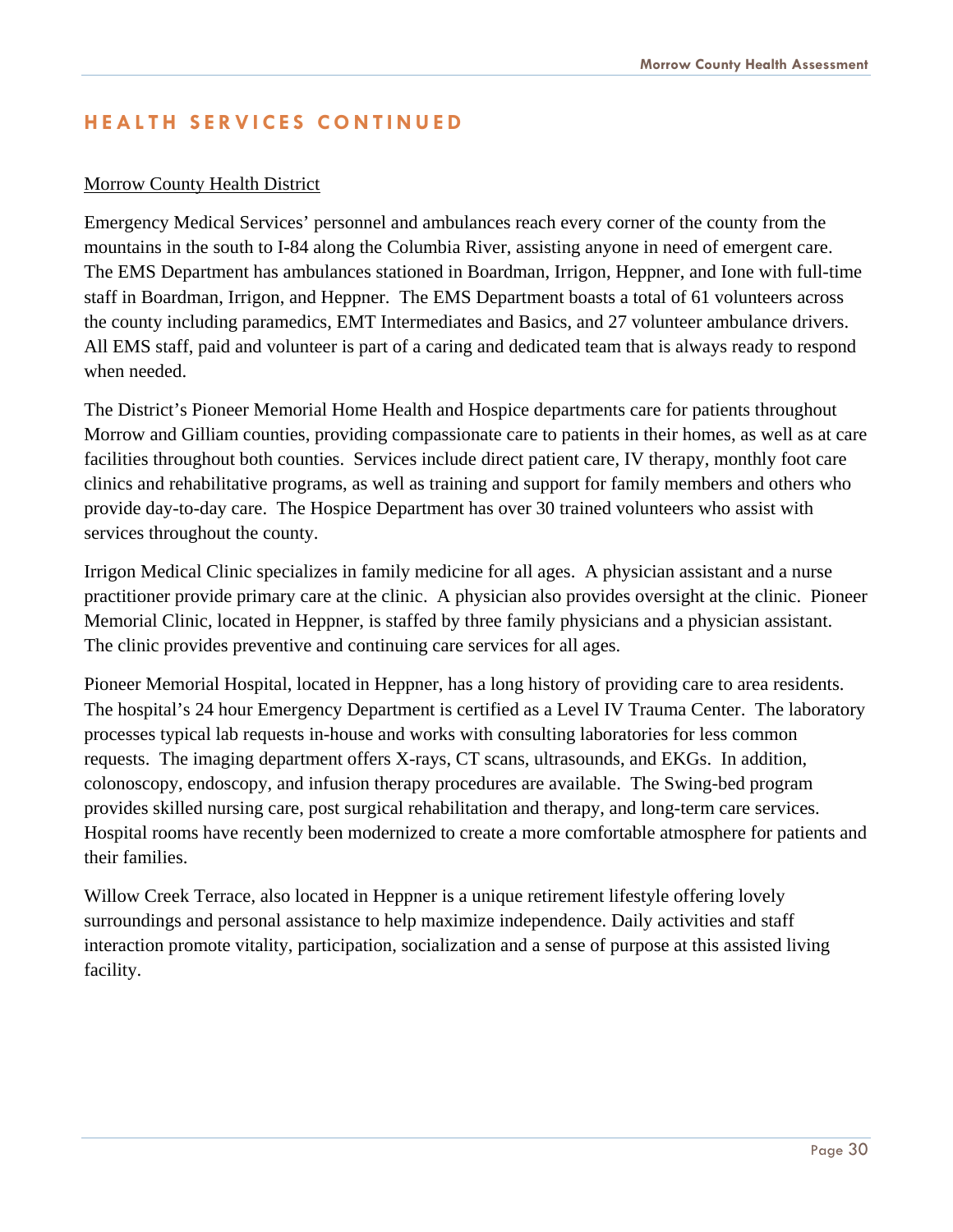#### **HEALTH SERVICES CONTINUED**

#### Morrow County Public Health Department

MC Health Department provides a variety of services including: immunizations; family planning services and supplies; pregnancy testing, counseling and referral; prenatal care assistance; sexually transmitted disease (STD) screening and treatment; communicable disease investigation and control; tobacco prevention and education; maternal and child health education and supports, including evidence-based home visiting services(prenatal, newborn and special needs children); preparedness planning and education, blood pressure screening; car seat resources and education; and general health and chronic disease information and referral.

#### Advantage Dental

Advantage Dental was founded in 1994 by a group of dentists concerned with the lack of access to dental care in rural Oregon. The model they created addressed this concern by providing service and access to care, along with dental leadership to communities in a sustainable, entrepreneurial and professional manner. Advantage Dental is geographically the largest dental care organization in the state of Oregon and numerically one of the largest. As of January 2015 Advantage Dental has over 320 owners; 35 Advantage Dental Clinics; 374 employees and over 1,290 contracted dentists in the network for PacificSource. Advantage Dental providers care for over 300,000 recipients with Medicaid coverage.

#### **CONCLUSION**

This assessment included an expanded and slightly more comprehensive look at the local data, including information related to Oregon Health Plan enrollees affected by health care transformation. Overall however, the general population information has not changed significantly since the data was assessed and community input was solicited in 2010. The leading causes of death remain the same, and the behavioral issues contributing to good or poor health outcomes remain similar (overweight, tobacco use, preventive screenings and maternal health risk factors). Importantly however, there is recognition of the special populations that may require additional health planning and resources in the future.

The Community Health Improvement Partnership of Morrow County and Local Advisory Council comprised of health and social service providers and community representatives - utilized collective professional experience and community knowledge to determine areas of need or conversely areas of satisfactory health and identified priorities for Morrow County: continue to improve communication with the community and improve communication and coordination among the health service providers, provide education, programs and services to promote healthy lifestyles and additionally attend to maternal and family health needs, youth mental health and alcohol/drug/tobacco use and the Morrow County Health District Board of Directors adopts the health assessment findings.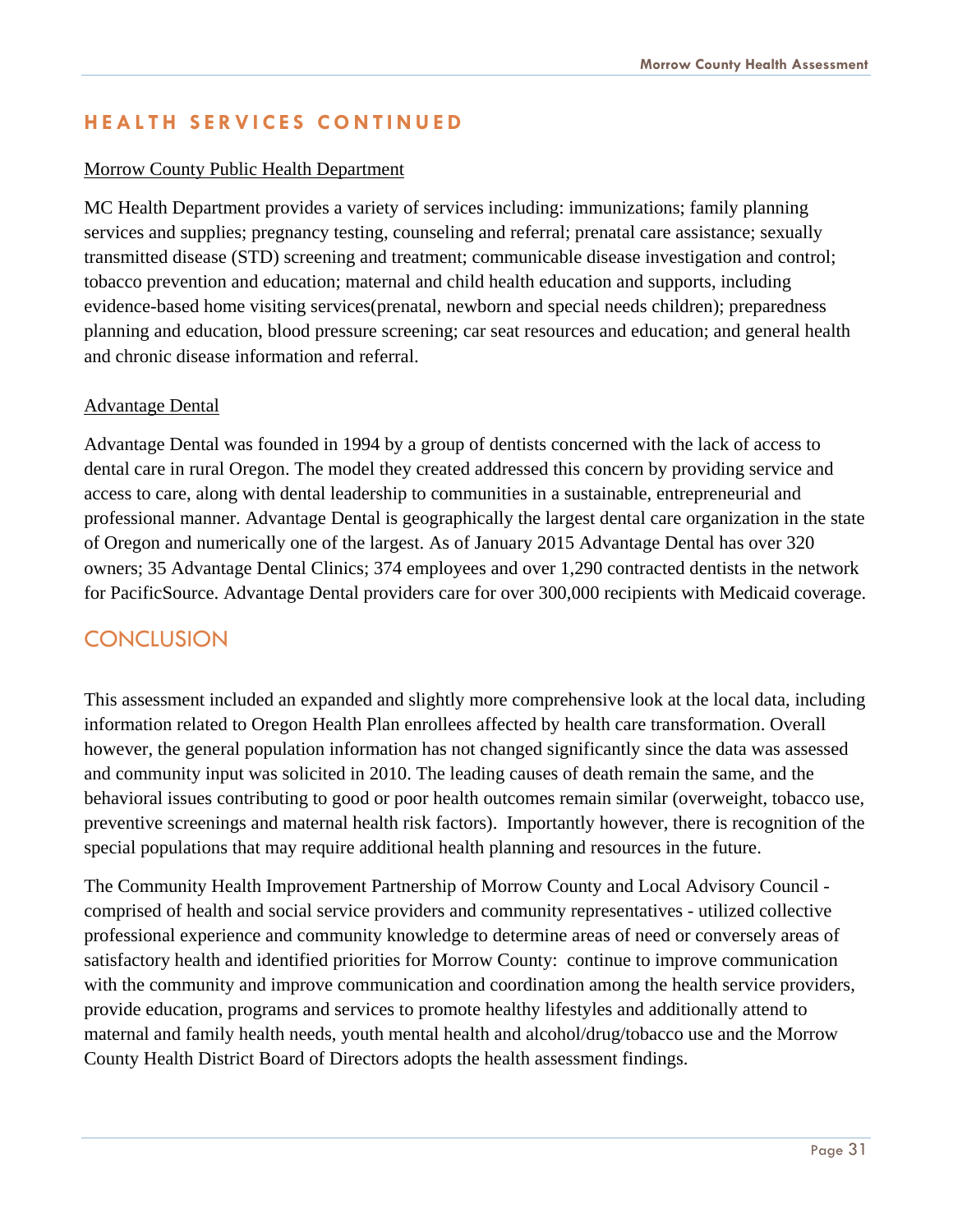# **Attachment 1**

## **Community Health Improvement Partnership of Morrow County Collaboration List July, 2010 – December, 2011**

#### **Partnership Member**

Blue Mountain Community College – Art Hill Boardman Chamber of Commerce – Diane Wolfe City of Boardman - Karen Pettigrew City of Irrigon – Gerald Breazeale Columbia River Community Health Services- Mindy Binder Community Action Program of East Central Oregon (CAPECO) - Karen Wagner Community Counseling Solutions Behavioral Health – Kimberly Lindsay Diana Ball, older adult representative Heppner All Saints Episcopal and Lutheran Churches - Katy Anderson Heppner Chamber of Commerce – Sheryll Bates Heppner United Methodist Church – Jonathan Enz Intermountain Educational Services District Emergency Management Program – Maria Duron Ione Community Agri-Business Organization - Betty Gray Ione Community Church – Stacy Shelton Ione School District – Jerry Archer Irrigon Chamber of Commerce – Christine Sorenson Jean Cassidy, Heppner resident Kelly Boyer, Lexington resident Morrow County Commission on Children and Families – Kim Carnine Morrow County Health District – Mike Blauer Morrow County Public Health Department – Sheree Smith Morrow County School District – George Mendoza Morrow County Sheriff's Office – Anne Alleman Morrow County Special Transportation – Ed Baker Morrow County Unified Recreation District – Cyde Estes Morrow County Veteran's Services - Linda Skendzel Oregon Office of Rural Health – Troy Soenen Patti Smith, resident of Heppner State of Oregon Self-sufficiency Program – Ivonne Lopez and Roberta Shimp Town of Lexington Council Umatilla Morrow County Head Start – Amy Hendrix Umatilla Morrow County Head Start Resource and Referral Program – Starla Halvorson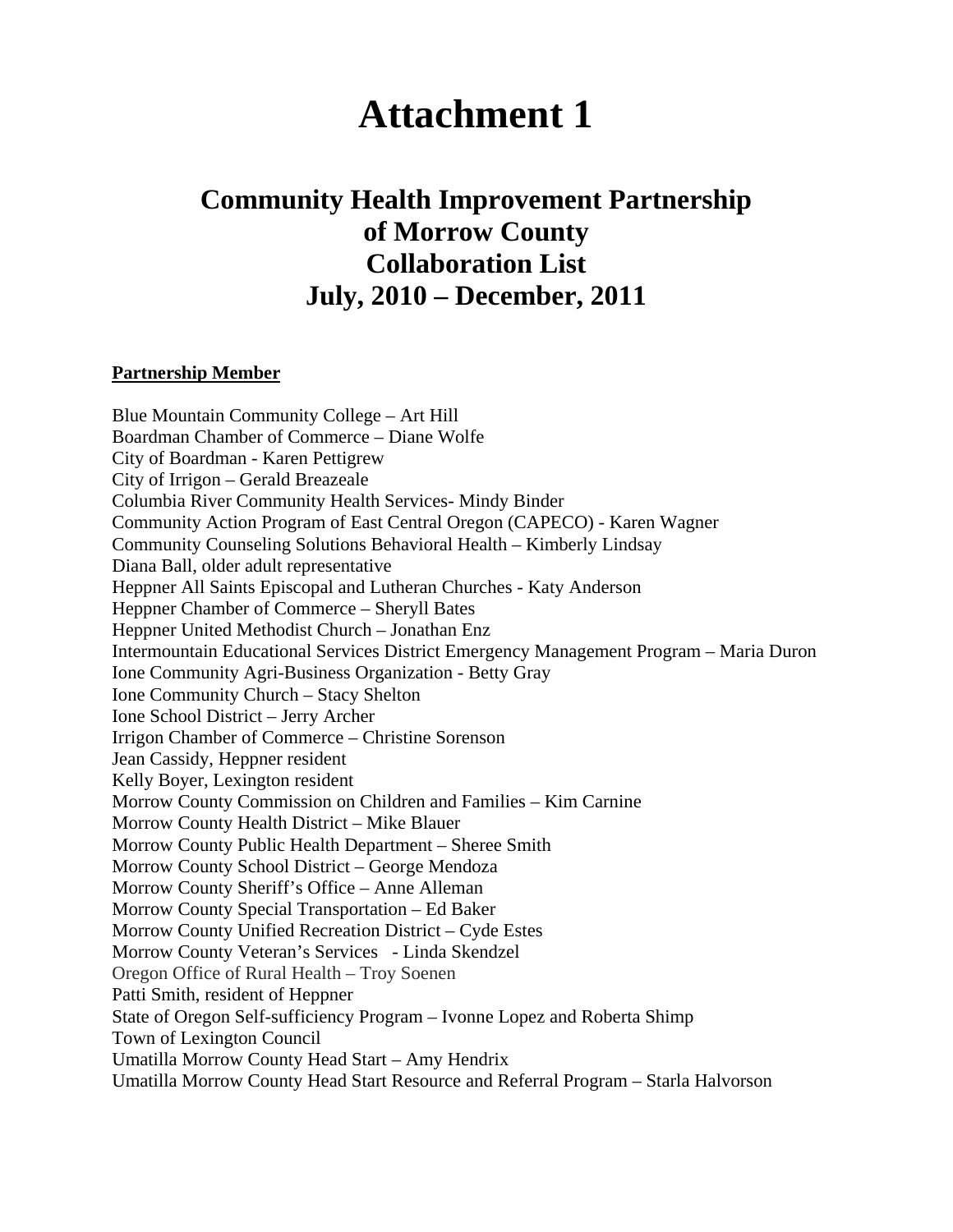#### **Medical Community Representative**

Betsy Anderson, physician Ed Berretta, physician John Adair, physician assistant Molly Rhea, RN Murray's Drug Pharmacy Robin Bredfield, RN Russ Nichols, physician Sheridan Tarnasky, physician assistant

#### **Community Visioning**

Barb Huwe, Irrigon resident Boardman HealthMart and Pharmacy –Ray & Carol Michaels Boardman Lutheran Church - Paul Berthelot Boardman Parks and Recreation District – Ted Lieurance Boardman Senior Center – Marge Shankle Chet Phillips, Mayor of Boardman City of Heppner Council City of Ione Council City of Lexington Council John Murray, Morrow County Health District Board of Directors Ken Grieb, County Commissioner Leann Rea, County Commissioner Stokes Landing Senior Center – Jane Weston

#### **Media Representative**

Heppner Gazette Times – Andrea DiSalvo North Morrow County Times – Lynn Pragg

#### **Public Health Knowledge/Expertise**

Sheree Smith, RN, Morrow County Health Department Director, entered field of public health nursing over 20 years ago before assuming public health leadership.

Andrea Fletcher, MPH, Community Health Improvement Partnership Director, has experience in public health, community health education and rural health system planning and resources.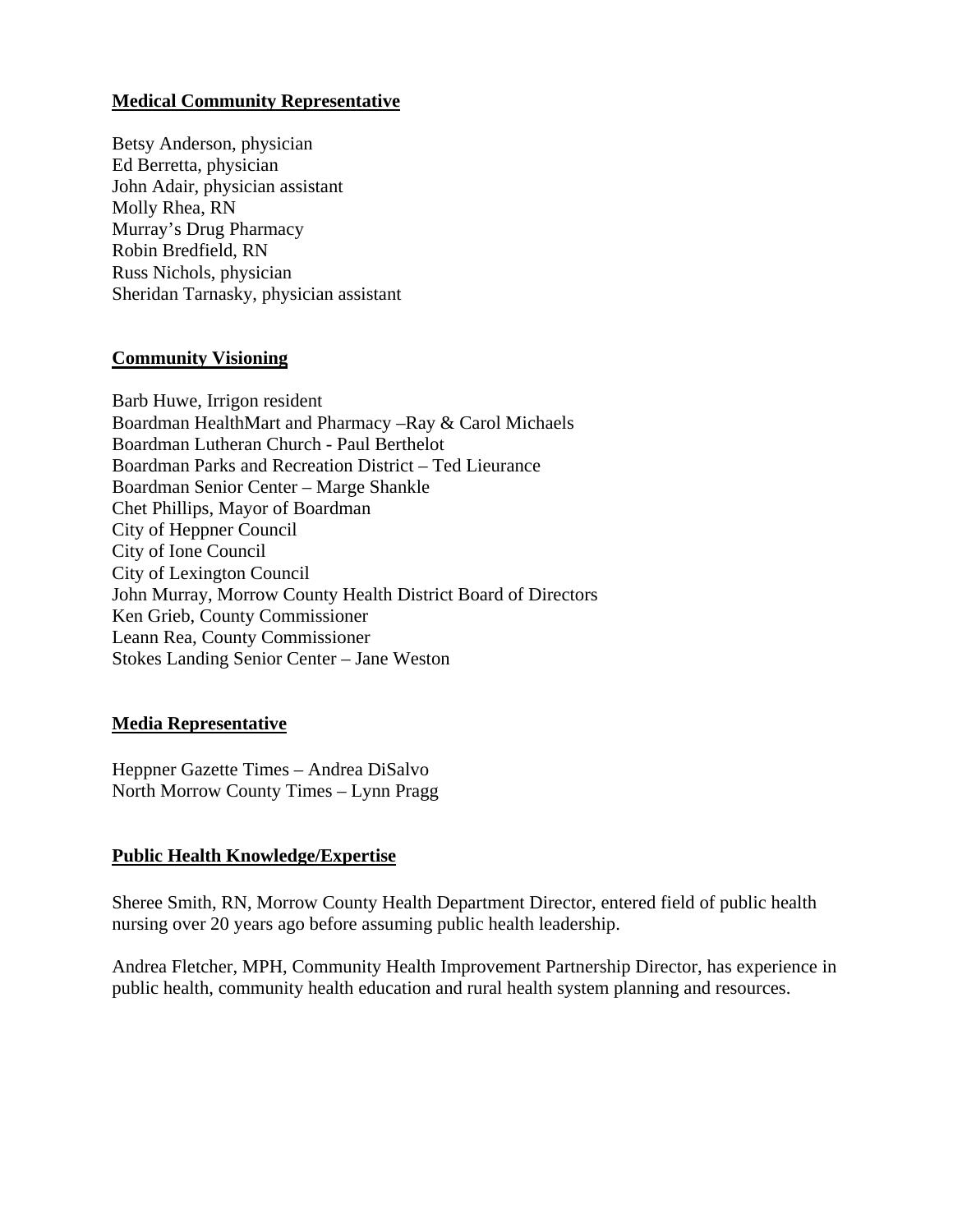## **Local Community Advisory Council to the Eastern Oregon Coordinated Care Organization Collaboration List July, 2013 – June, 2015**

#### **Members**

Kim Carnine – Commission on Children and Families Diane Wolfe - Boardman Chamber of Commerce Karen Pettigrew - City of Boardman Aaron Palmquist - City of Irrigon Jean Brazell – Town of Lexington Michael Schaub - Columbia River Community Health Services Sheryll Bates - Heppner Chamber of Commerce John Murray - Murray's Drug Pharmacy Kimberly Lindsay – Community Counseling Solutions Don Eppenbach – Community Representative Donna Eppenbach - Community Representative Sarah Crane-Simpson - Ione School District Dan Grigg - Morrow County Health District Dirk Dirksen - Morrow County School District George Mendoza - Morrow County School District Morrow County Veteran's Services Linda Skendzel Dan Daltoso - Umatilla Morrow County Head Start Cathy Wamesley - Umatilla Morrow County Head Start Mary Lou Gutierrez - Umatilla Morrow County Head Start Erin Richards - Umatilla Morrow County Head Start Deanna Lambert – Advantage Dental Nicole Coe – Advantage Dental Maryann Wren – Advantage Dental Estella Gomez – Oregon Health Authority Roberta Shimp - Oregon Self Sufficiency Program Lolly Torres - Oregon Self Sufficiency Program Michelle Brunick - Oregon Self Sufficiency Program Nora Kramer – Oregon Child Development Coalition Heidi Ziegler – Oregon Department of Human Services David Brehaut – Department of Human Services – Aging and People With Disabilities Emerson Ong - Oregon Office of Rural Health Don Russell - Morrow County Commissioner Leanne Rea Morrow County Commissioner Terry Tallman Morrow County Judge Michelle Meissner – CARE Program Peggy Doherty – CARE Program Kelly Holland – Morrow County Primary Care Veteran's Telehealth Clinic Yvonne Morter – Morrow County Health Department Cheryl Tallman – Morrow County Health District Home Health and Hospice Amy Sandy – Consumer Member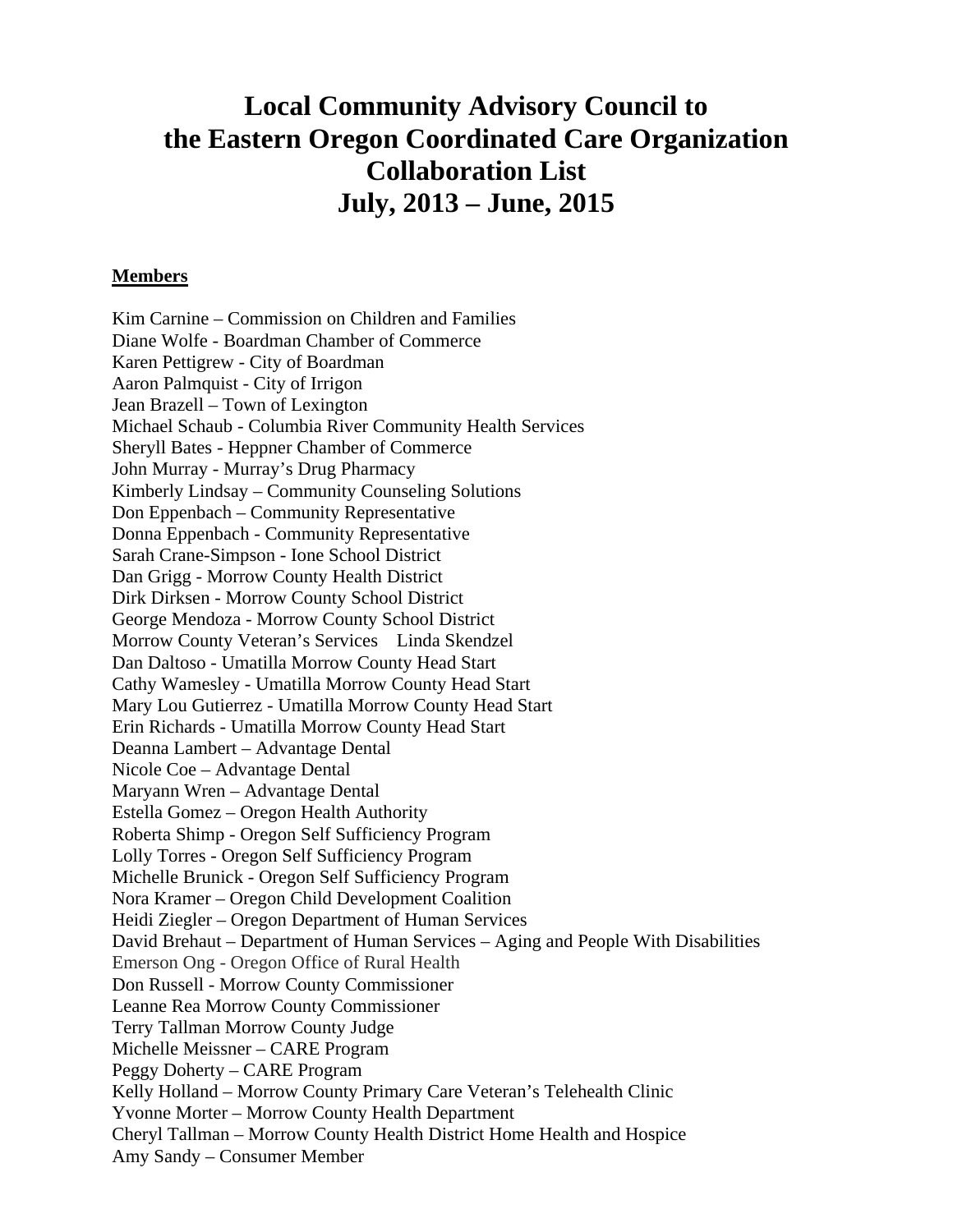#### **Medical/Health Community Representative**

Betsy Anderson, physician

#### **Community Focus Groups**

Clara Beas, Linda Ramirez, Brian Gonzalez, Jesus Pacheco, Linda Rocio-Ramirez, Barbara Hug, Daren Strong, Rod Osgood, Lynn Dee Ramos, Kelly Boyer, Theresa Crawford, Kim, Cutsforth, Sandra Johnson, Merilee McDowell, Joe Perry, Jill Parker, and Leann Rea.

#### **Public Health Knowledge/Expertise**

Sheree Smith, RN, Morrow County Health Department Director, entered field of public health nursing over 20 years ago before assuming public health leadership.

Erin Anderson, RN, Healthy Families Program

Diane Kilkenny, RN, Healthy Families Program

Shelley Wight, Communicable Disease, Tobacco and Preparedness Program Manager

Andrea Fletcher, MPH, Community Health Improvement Partnership Director, has experience in public health, community health education and rural health system planning and resources.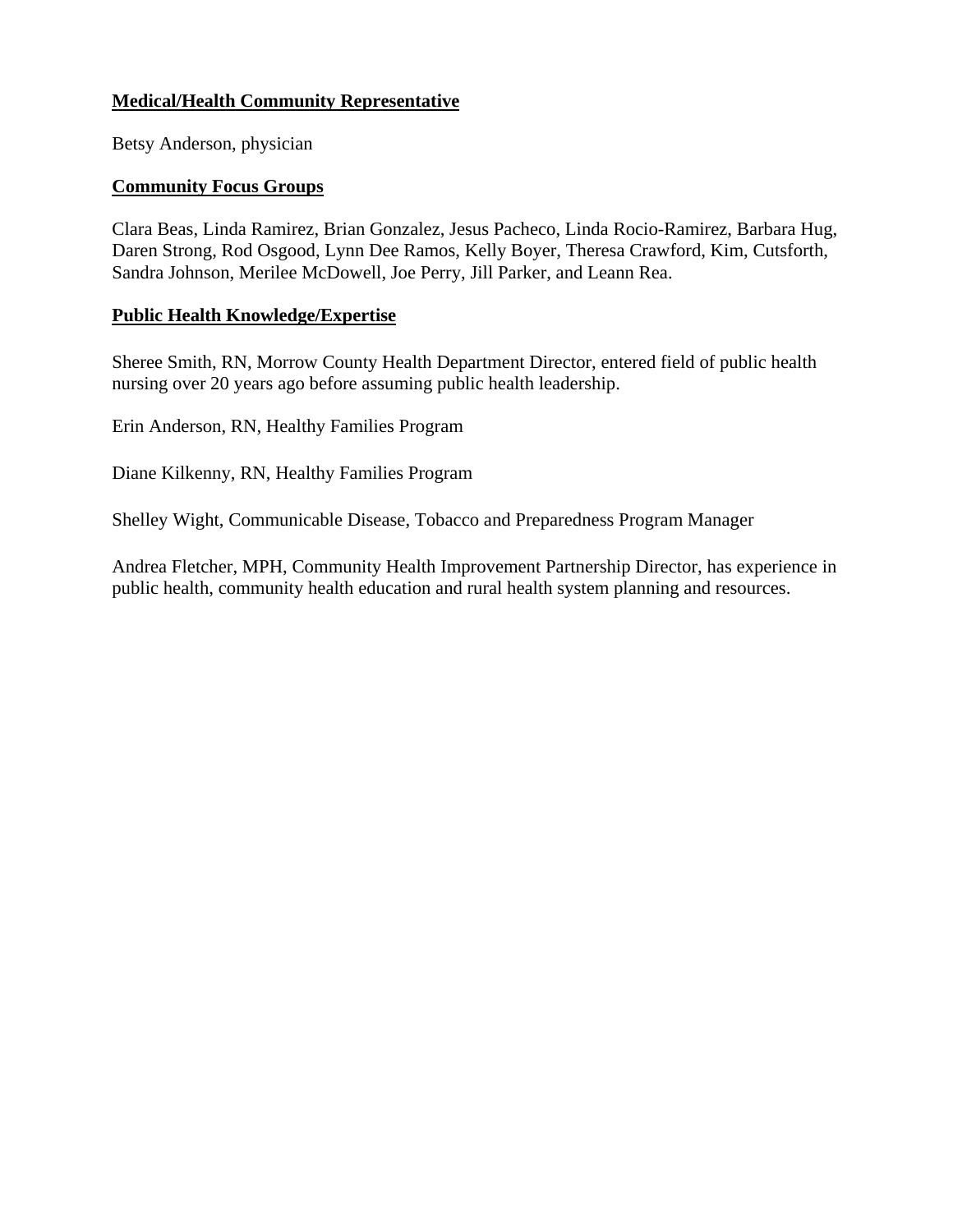# Attachment 2 Data Source

| <b>COUNTY HEALTH INDICATOR</b>           | <b>SOURCE</b>                     | <b>LOCATION</b>                                     |
|------------------------------------------|-----------------------------------|-----------------------------------------------------|
| DEMOGRAPHIC, SOCIO-ECONOMIC,             |                                   |                                                     |
| <b>EDUCATION, SAFETY AND RISKY</b>       |                                   |                                                     |
| <b>BEHAVIOR</b>                          |                                   |                                                     |
|                                          |                                   | Nielson 2014 (U.S. Census Bureau and American       |
| <b>Total Population Estimate</b>         | <b>OORH Community Profile #4</b>  | Community Survey - based)                           |
|                                          |                                   | Nielson 2014 (U.S. Census Bureau and American       |
| Population by Hispanic and City          | $\mathbf H$                       | Community Survey - based)                           |
|                                          |                                   | Nielson 2014 (U.S. Census Bureau and American       |
| Population by Gender                     | $\mathbf H$                       | Community Survey - based)                           |
|                                          |                                   | Nielson 2014 (U.S. Census Bureau and American       |
| Population by Age                        | П.                                | Community Survey - based)                           |
|                                          |                                   | 2008-2012 American Community Survey website, by     |
| Population Age 18-64 With a Disability   | <b>OORH Community Profile #5</b>  | Zipcode                                             |
|                                          |                                   | Oregon Employment Department, Unemployment          |
| Unemployment                             | OORH Community Profile #9         | Rates by County                                     |
|                                          |                                   | Bureau of Economic Analysis, Annual State Personal  |
| Per Capita Income                        | <b>OORH Community Profile #7</b>  | Income                                              |
|                                          |                                   | 2008-2012 American Community Survey website, by     |
| <b>Poverty Rate</b>                      | <b>OORH Community Profile #5</b>  | Zipcode                                             |
|                                          |                                   | 2008-2012 American Community Survey website, by     |
| Population Below 200% Poverty            | <b>OORH Community Profile #5</b>  | Zipcode                                             |
|                                          |                                   | 2008-2012 American Community Survey website, by     |
| Population < age 18 below poverty level  | <b>OORH Community Profile #5</b>  | Zipcode                                             |
|                                          |                                   | State and County Figure: Oregon Department of       |
|                                          |                                   | Education, 2013-2014 School Year, Statistics and    |
|                                          |                                   | Reports, School Finance Data and Analysis, Reports, |
|                                          |                                   | Students, by school. Local Figures: Morrow County   |
| Free and Reduced Lunch                   | <b>OORH Community Profile #11</b> | and Ione School Districts                           |
| Population 25+ years of age w/o high     |                                   | http://www.census.gov/quickfacts/table/PST045214/   |
| school diploma                           | <b>OORH Community Profile #5</b>  | 00,41,41049                                         |
| Bachelor's degree or higher, percent of  |                                   | http://www.census.gov/quickfacts/table/PST045214/   |
| persons age 25+, 2009-2013               | <b>OORH Community Profile #5</b>  | 00,41,41049                                         |
|                                          | Children First For Oregon         |                                                     |
| Number of juvenile arrests for person or | <b>Uniform Crime Reporting</b>    | http://datacenter.kidscount.org/data/tables/2556-   |
| property crimes and rate per 1,000       | Program, Department of State      | juvenile-arrests?loc=39&loct=5#detailed/5/5343-     |
| children ages 0-17.                      | Police                            | 5378/false/18,17,16,15/any/9859                     |
| Number of confirmed child victims of     |                                   | http://datacenter.kidscount.org/data/tables/2567-   |
| abuse or neglect (including Threat of    | Oregon Department of Human        | abuse-and-neglect-                                  |
| Harm as of 2011) and rate per 1,000      | Services, Division of Children,   | victims?loc=39&loct=5#detailed/5/5343-              |
| children under age 18.                   | Adults and Families.              | 5378/false/868,867,133,38,35/any/9861               |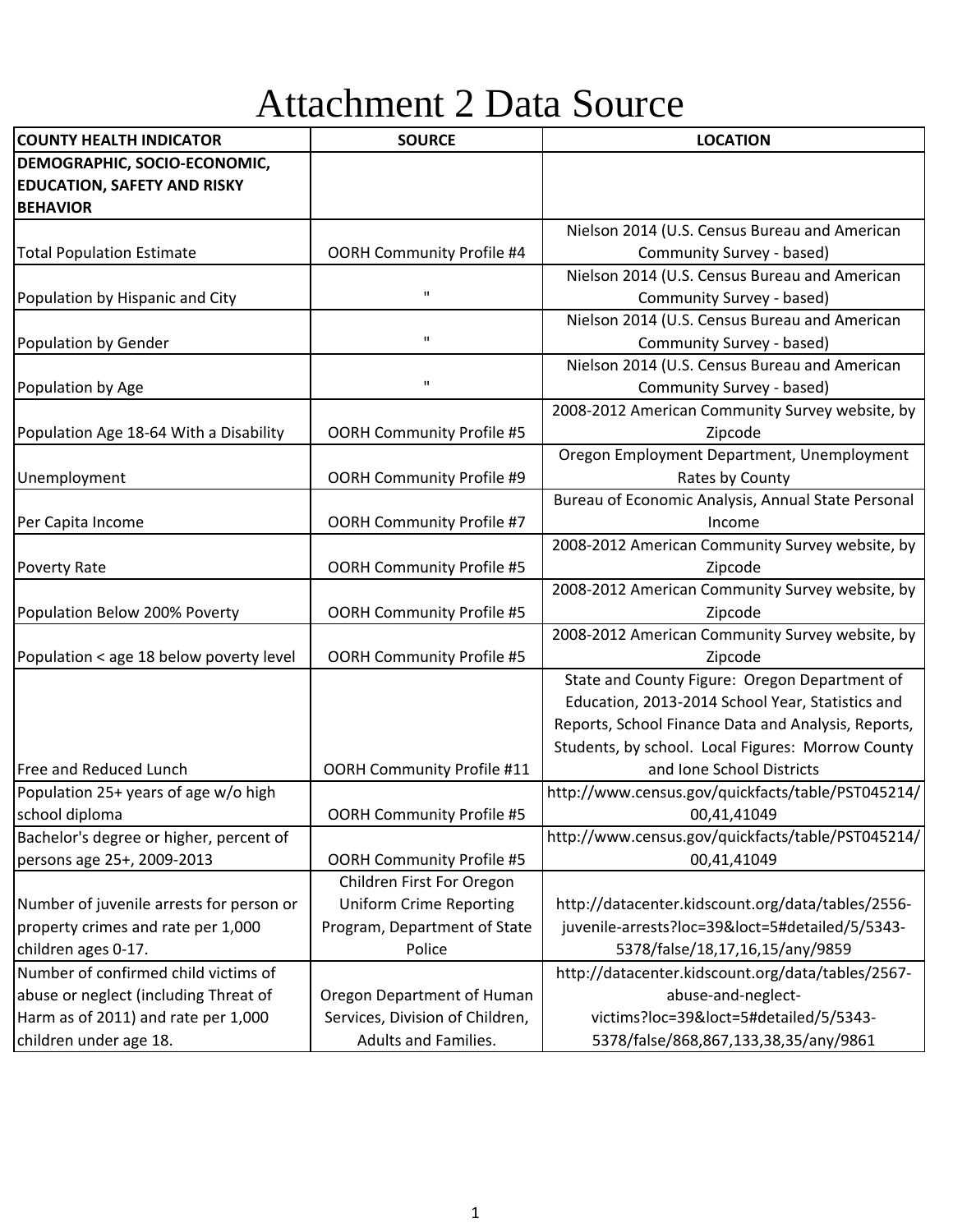| <b>MORTALITY</b>                        |                                   |                                                       |
|-----------------------------------------|-----------------------------------|-------------------------------------------------------|
| Leading Causes of Death - Crude         | OR Health Authority               | County Data Book 2004-13                              |
|                                         |                                   | Oregon Department of Human Services; Office of        |
|                                         |                                   | Disease Prevention and Epidemiology; Center for       |
|                                         |                                   | Health Statistics (and Vital Records); Deaths by Age, |
|                                         |                                   | County, and Zipcode (3-Year Aggregate).               |
| Age-adjusted Death Rate                 | <b>OORH Community Profile #16</b> | Denominator is current Claritas population.           |
|                                         |                                   | https://public.health.oregon.gov/PreventionWellness   |
|                                         |                                   | /TobaccoPrevention/Documents/countyfacts/cfs_we       |
| <b>Tobacco Related Deaths</b>           | OR Health Authority               | b table front.pdf                                     |
| <b>MORBIDITY - CHRONIC CONDITIONS</b>   |                                   |                                                       |
|                                         |                                   | http://public.health.oregon.gov/BirthDeathCertificate |
|                                         |                                   | s/Surveys/AdultBehaviorRisk/county/Documents/081      |
| Arthritis                               | OR Health Authority BRFSS         | 1/ORCounty conditions.pdf                             |
|                                         |                                   | http://public.health.oregon.gov/BirthDeathCertificate |
|                                         |                                   | s/Surveys/AdultBehaviorRisk/county/Documents/081      |
| <b>High Blood Cholesterol</b>           | OR Health Authority BRFSS         | 1/ORCounty_conditions.pdf                             |
|                                         |                                   | http://public.health.oregon.gov/BirthDeathCertificate |
|                                         |                                   | s/Surveys/AdultBehaviorRisk/county/Documents/081      |
| <b>High Blood Pressure</b>              | OR Health Authority BRFSS         | 1/ORCounty_conditions.pdf                             |
|                                         |                                   |                                                       |
|                                         |                                   | http://public.health.oregon.gov/DiseasesConditions/   |
| Cancer                                  | OR Health Authority BRFSS         | ChronicDisease/Cancer/oscar/Pages/AR2010.aspx         |
|                                         |                                   | https://public.health.oregon.gov/BirthDeathCertificat |
|                                         |                                   | es/Surveys/AdultBehaviorRisk/county/Documents/08      |
| <b>Diabetes</b>                         | OR Health Authority BRFSS         | 11/ORCounty_conditions.pdf                            |
|                                         |                                   | https://public.health.oregon.gov/DiseasesConditions/  |
|                                         |                                   | CommunicableDisease/DiseaseSurveillanceData/Ann       |
|                                         |                                   | ualReports/arpt2012/Documents/2012_disease-           |
| <b>MORBIDITY - COMMUNICABLE DISEASE</b> | OR Health Authority               | county.pdf                                            |
|                                         |                                   | http://public.health.oregon.gov/DiseasesConditions/   |
|                                         |                                   | CommunicableDisease/DiseaseSurveillanceData/STD/      |
| <b>STD</b>                              | OR Health Authority               | Pages/index.aspx                                      |
|                                         |                                   | Oregon STD Fact Sheet:                                |
|                                         |                                   | https://public.health.oregon.gov/DiseasesConditions/  |
|                                         |                                   | HIVSTDViralHepatitis/SexuallyTransmittedDisease/Pa    |
|                                         | OR Health Authority               | ges/facts.aspx                                        |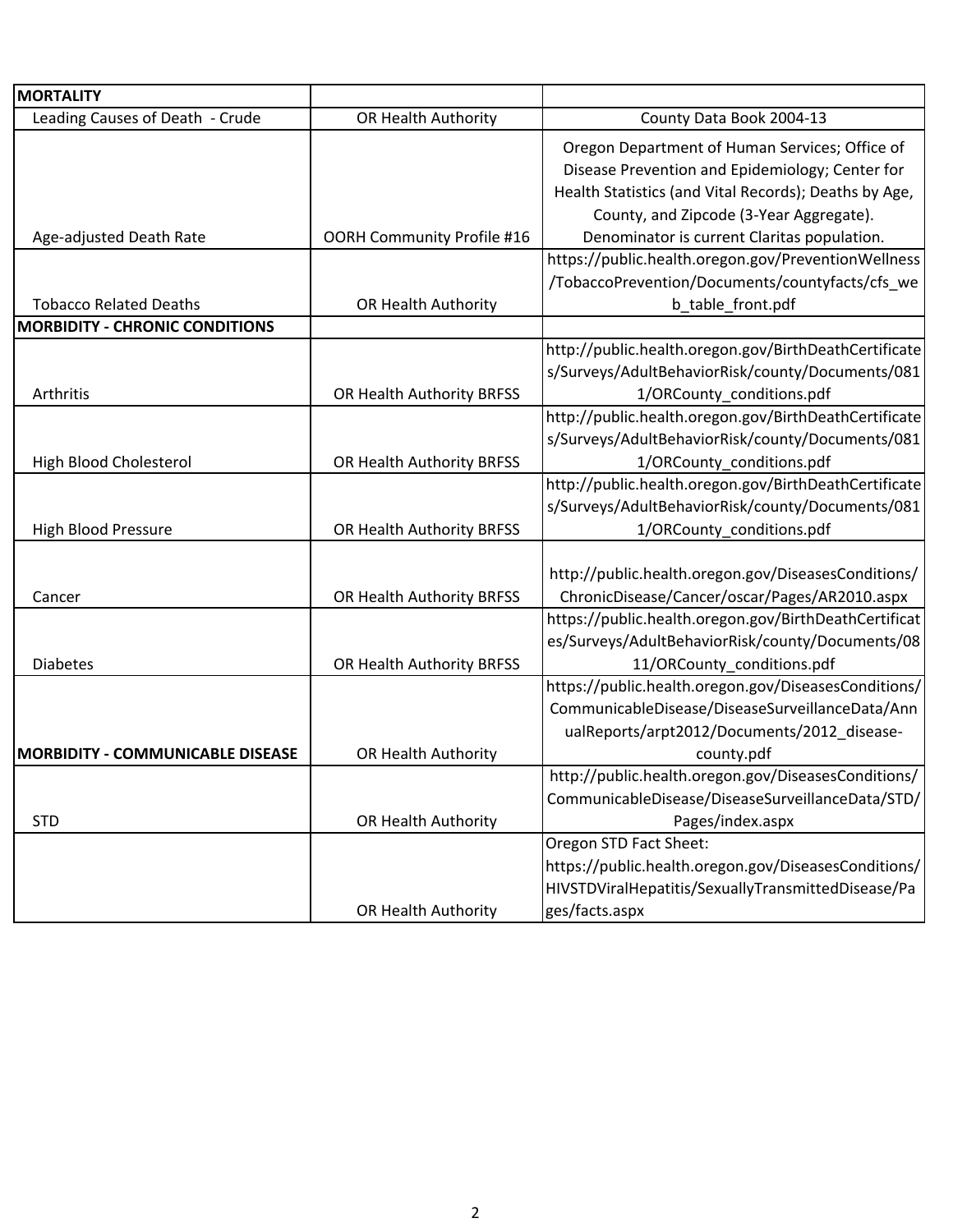| <b>HEALTH BEHAVIOR</b>              |                              |                                                       |
|-------------------------------------|------------------------------|-------------------------------------------------------|
|                                     |                              | http://public.health.oregon.gov/BirthDeathCertificate |
|                                     |                              | s/Surveys/AdultBehaviorRisk/county/Documents/081      |
| Obesity/Overweight                  | OR Health Authority BRFSS    | 1/ORCounty_riskfactors.pdf                            |
|                                     |                              | https://public.health.oregon.gov/BirthDeathCertificat |
|                                     |                              | es/Surveys/AdultBehaviorRisk/county/Documents/08      |
| <b>Colorectal Cancer Screening</b>  | OR Health Authority BRFSS    | 11/ORCounty_screenings.pdf                            |
|                                     |                              | https://public.health.oregon.gov/BirthDeathCertificat |
|                                     |                              | es/Surveys/AdultBehaviorRisk/county/Documents/08      |
| Mammogram                           | OR Health Authority BRFSS    | 11/ORCounty_screenings.pdf                            |
|                                     |                              | https://public.health.oregon.gov/BirthDeathCertificat |
|                                     |                              | es/Surveys/AdultBehaviorRisk/county/Documents/08      |
| 5 Fruit and Vegetables              | OR Health Authority BRFSS    | 11/ORCounty_screenings.pdf                            |
|                                     |                              | https://public.health.oregon.gov/BirthDeathCertificat |
| Cholesterol Screening Within Past 5 |                              | es/Surveys/AdultBehaviorRisk/county/Documents/08      |
| Years                               | OR Health Authority BRFSS    | 11/ORCounty_screenings.pdf                            |
|                                     |                              | https://public.health.oregon.gov/BirthDeathCertificat |
|                                     |                              | es/Surveys/AdultBehaviorRisk/county/Documents/08      |
| Pap Within Past 3 years             | OR Health Authority BRFSS    | 11/ORCounty_screenings.pdf                            |
|                                     |                              | https://public.health.oregon.gov/BirthDeathCertificat |
|                                     |                              | es/Surveys/AdultBehaviorRisk/county/Documents/08      |
| <b>Tobacco Use</b>                  | OR Health Authority BRFSS    | 11/ORCounty_tobacco.pdf                               |
|                                     |                              | https://public.health.oregon.gov/BirthDeathCertificat |
|                                     |                              | es/Surveys/AdultBehaviorRisk/county/Documents/08      |
| Smokeless Tobacco Use by Males      | OR Health Authority BRFSS    | 11/ORCounty_tobacco.pdf                               |
|                                     |                              | http://www.orohc.org/sites/default/files/Strategic%2  |
|                                     |                              | 0Plan%20for%20Oral%20Health%20in%20Oregon.rev         |
| Oral Health                         | Oregon Oral Health Coalition | _c.pdf                                                |
|                                     |                              | http://www.oregon.gov/oha/amh/sew/CountyReport        |
|                                     |                              | s/Morrow%20County%20-                                 |
|                                     |                              | %20Epidemiological%20Data%20on%20Alcohol,%20D         |
|                                     |                              | rugs%20and%20Mental%20Health%202000%20to%2            |
| Alcohol and Drug Use                | Oregon Health Authority      | 02012.pdf                                             |
|                                     |                              | http://public.health.oregon.gov/BirthDeathCertificate |
|                                     |                              | s/Surveys/AdultBehaviorRisk/county/index/Pages/ind    |
| Flu Shot                            | OR Health Authority BRFSS    | ex.aspx                                               |
|                                     |                              | http://public.health.oregon.gov/BirthDeathCertificate |
|                                     |                              | s/Surveys/AdultBehaviorRisk/county/index/Documen      |
| Pneumonia Vaccination               | OR Health Authority BRFSS    | ts/immpnuNAA.pdf                                      |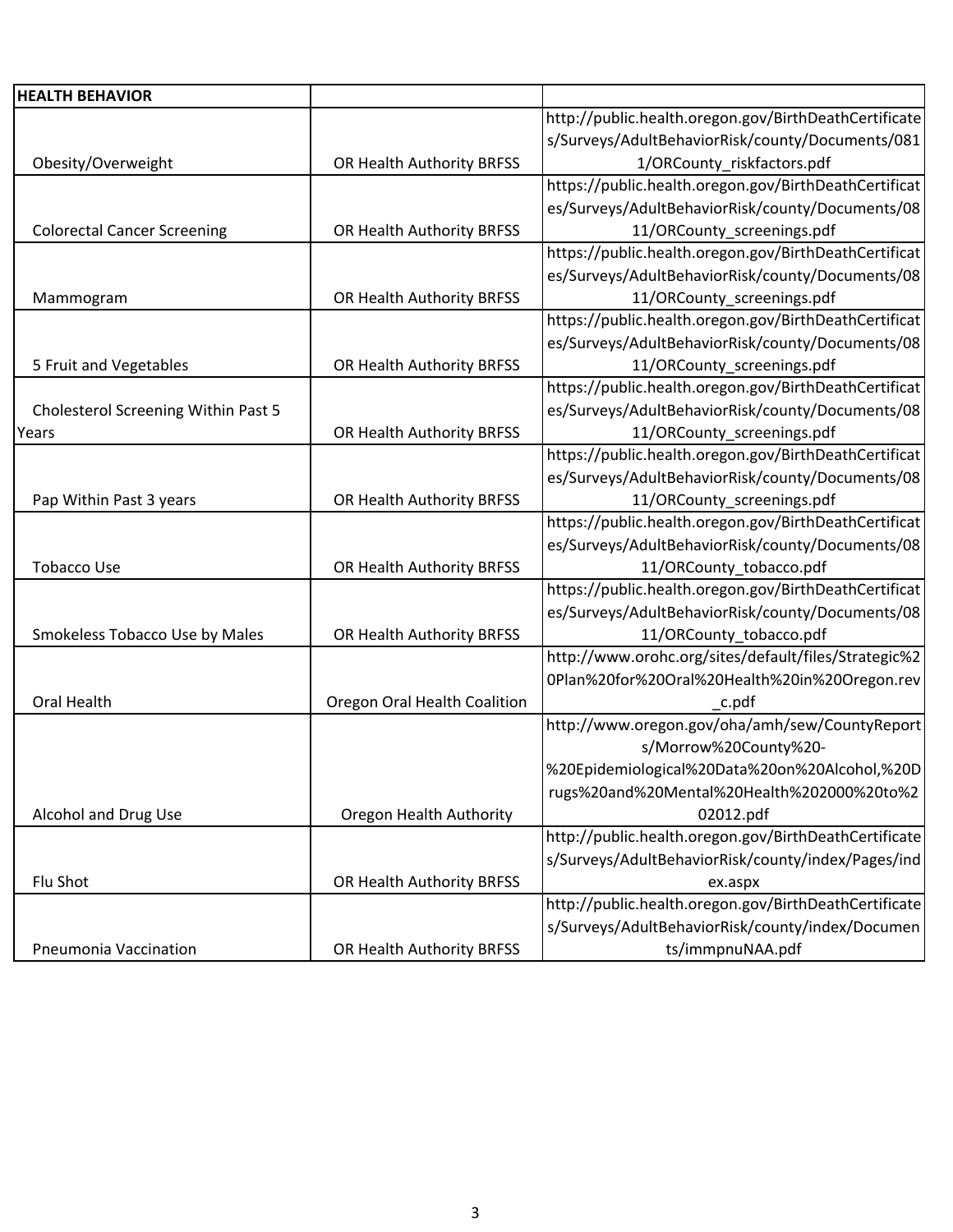| MATERNAL AND CHILD HEALTH              |                                   |                                                       |
|----------------------------------------|-----------------------------------|-------------------------------------------------------|
|                                        |                                   | Oregon Department of Human Services, Office of        |
|                                        |                                   | Disease Prevention and Epidemiology, Center for       |
|                                        |                                   | Health Statistics (and Vital Records) [by ZIP] Teen   |
| <b>Births</b>                          | <b>OORH Community Profile #14</b> | <b>Births: 15-19</b>                                  |
|                                        |                                   | https://public.health.oregon.gov/BirthDeathCertificat |
|                                        |                                   | es/VitalStatistics/annualreports/CountyDataBook/cdb   |
| Low Birth Weight                       | OORH Community Profile #14        | 2013/Documents/table14.pdf                            |
|                                        |                                   | https://public.health.oregon.gov/BirthDeathCertificat |
|                                        |                                   | es/VitalStatistics/annualreports/CountyDataBook/cdb   |
| Inadequate Prenatal Care               | <b>OORH Community Profile #14</b> | 2013/Documents/table08.pdf                            |
|                                        |                                   |                                                       |
|                                        |                                   | https://public.health.oregon.gov/BirthDeathCertificat |
|                                        |                                   | es/VitalStatistics/annualreports/CountyDataBook/cdb   |
|                                        |                                   | 2013/Documents/table04.pdf                            |
|                                        |                                   | https://public.health.oregon.gov/BirthDeathCertificat |
|                                        |                                   |                                                       |
| Teen Birth Rate (15-19)                | <b>OORH Community Profile #14</b> | es/VitalStatistics/TeenPregnancy/Pages/index.aspx     |
|                                        |                                   |                                                       |
|                                        |                                   | https://public.health.oregon.gov/BirthDeathCertificat |
|                                        |                                   | es/VitalStatistics/annualreports/CountyDataBook/cdb   |
|                                        |                                   | 2013/Documents/table04.pdf                            |
|                                        |                                   | https://public.health.oregon.gov/BirthDeathCertificat |
| Teen Pregnancy County (10-17)          | OORH Community Profile #14        | es/VitalStatistics/TeenPregnancy/Pages/index.aspx     |
|                                        |                                   | https://public.health.oregon.gov/BirthDeathCertificat |
|                                        |                                   | es/VitalStatistics/birth/Documents/Outcomes/2011-     |
| <b>Infant Breast Feeding</b>           | Oregon Health Authority           | 2013/MorrowChar1113.pdf                               |
|                                        |                                   | https://public.health.oregon.gov/BirthDeathCertificat |
|                                        |                                   | es/VitalStatistics/annualreports/CountyDataBook/cdb   |
| <b>Maternal Risk Factors</b>           | OR Health Authority               | 2013/Documents/table11.pdf                            |
|                                        |                                   |                                                       |
| Age 13-17 Adolescent Tdap              |                                   | http://public.health.oregon.gov/PreventionWellness/   |
| Immunization                           | OR Health Authority               | VaccinesImmunization/Documents/RatesAdol.pdf          |
| Percentage of two-year-olds being up   |                                   | http://public.health.oregon.gov/PreventionWellness/   |
| to date for their 4:3:1:3 immunization |                                   | Vaccines Immunization/Documents/county/Morrow.p       |
| series.                                | OR Health Authority               | df                                                    |
| <b>SPECIAL</b>                         |                                   |                                                       |
|                                        |                                   |                                                       |
|                                        |                                   | https://public.health.oregon.gov/PreventionWellness   |
| <b>Oral Health</b>                     | OR Health Authority               | /oralhealth/Documents/smile-survey2012.pdf            |
|                                        |                                   | Morrow County's epidemiological Data on Alcohol,      |
| Mental Health                          | OR Health Authority               | Drugs and Mental Health 2000-2012                     |
|                                        |                                   |                                                       |
|                                        |                                   | http://www.oregon.gov/oha/amh/strategicplandocs/      |
|                                        |                                   | OHA%208068%20Behavioral%20Health%20Strategic          |
|                                        | OR Health Authority               | %20Plan-Final%20SP.pdf                                |
|                                        |                                   |                                                       |
|                                        |                                   | http://www.cms.gov/Research-Statistics-Data-and-      |
|                                        | Center for Medicare and           | Systems/Statistics-Trends-and-                        |
| Medicare                               | <b>Medicaid Services</b>          | Reports/MedicareEnrpts/Downloads/County2012.pdf       |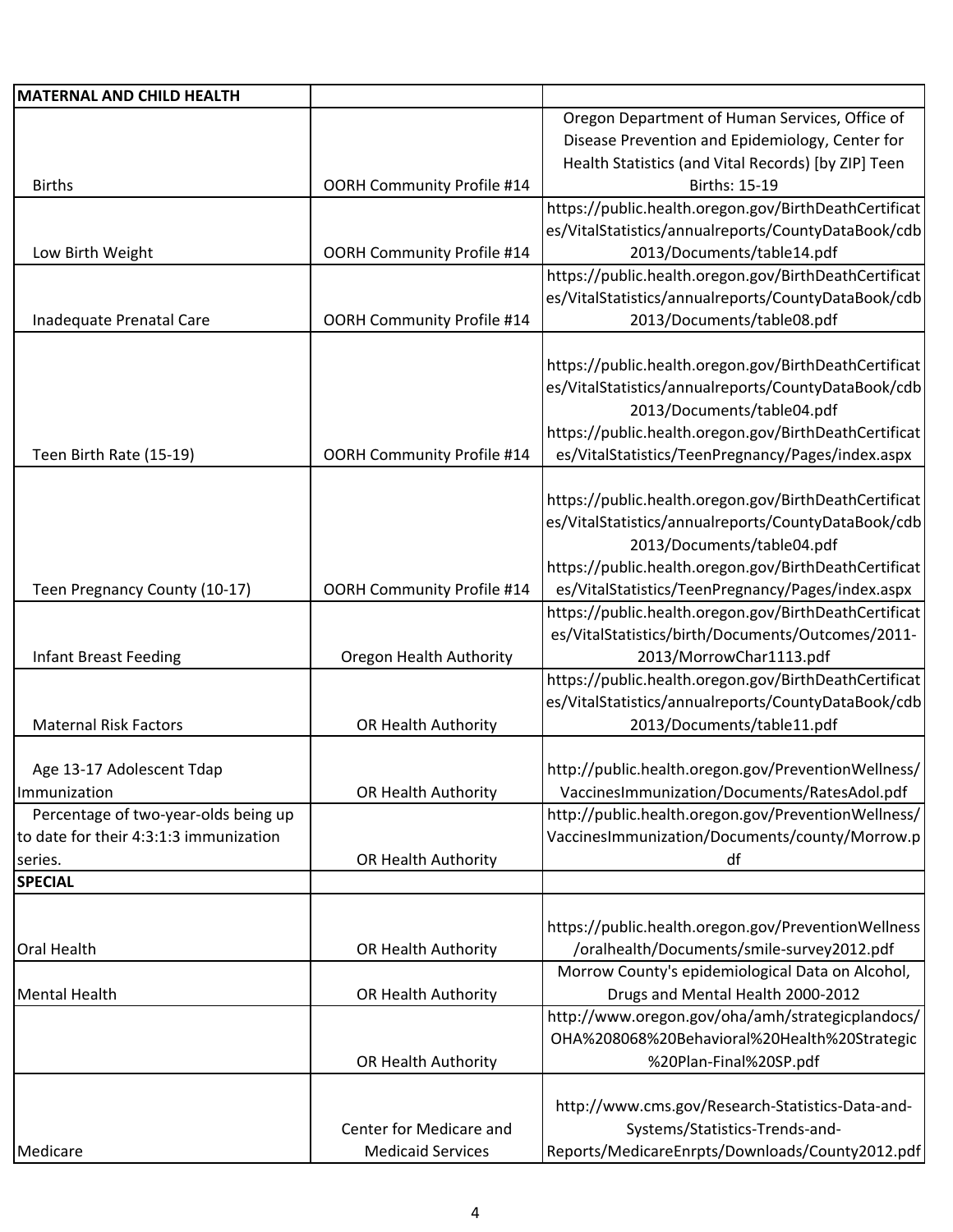|                                     |                                      | http://www.cms.gov/Research-Statistics-Data-and-              |
|-------------------------------------|--------------------------------------|---------------------------------------------------------------|
|                                     | Center for Medicare and              | Systems/Statistics-Trends-and-                                |
| Medicaid                            | <b>Medicaid Services</b>             | Reports/MedicareEnrpts/downloads/County2010.pdf               |
|                                     |                                      | https://public.health.oregon.gov/BirthDeathCertificat         |
|                                     |                                      | es/VitalStatistics/annualreports/CountyDataBook/cdb           |
| Payment of Birth Delivery           | Oregon Health Authority              | 2013/Documents/table12.pdf                                    |
|                                     |                                      | OHA Division of Medical Assistance Programs,                  |
| OHP Eligible                        | <b>OORH Community Profiles #6</b>    | September, 2014                                               |
| <b>SBIRT</b>                        | <b>EOCCO</b>                         | Moda Health Analytics 2014 Report Card by County,<br>12/16/14 |
| Follow-up Care for ADHD Prescribed  |                                      |                                                               |
| Meds                                | П.                                   | $\mathbf{H}$                                                  |
| Follow-up After Hospitalization for |                                      |                                                               |
| <b>Mental Illness</b>               | $\mathbf{H}$                         | $\pmb{\mathsf{H}}$                                            |
| <b>Timeliness of Prenatal Care</b>  | П.                                   | $\mathbf{H}$                                                  |
| <b>ED Utilization</b>               | п.                                   | $\mathbf{H}$                                                  |
| <b>Colorectal Cancer Screening</b>  | H.                                   | $\mathbf H$                                                   |
| Developmental Screening First 36    |                                      |                                                               |
| Months of Life                      | $\mathbf{H}$                         | $\mathbf H$                                                   |
| Adolescent Well Care Visit          | $\mathbf{H}$                         | $\mathbf{H}$                                                  |
|                                     |                                      |                                                               |
|                                     | Federal Interagency Forum on         | http://www.agingstats.gov/agingstatsdotnet/Main_Si            |
| Aging                               | Aging                                | te/Data/2012_Documents/Docs/EntireChartbook.pdf               |
|                                     | <b>Oregon Department of Veterans</b> |                                                               |
| Veterans                            | Affairs                              | http://www.oregon.gov/odva/INFO/Pages/stats.aspx              |
|                                     | United States Department of          |                                                               |
|                                     | <b>Veterans Affairs</b>              | http://www.va.gov/vetdata/Veteran_Population.asp              |
|                                     |                                      | http://www.ohsu.edu/xd/research/centers-                      |
|                                     |                                      | institutes/institute-on-development-and-                      |
|                                     | Oregon Health Science                | disability/public-health-                                     |
|                                     | University Office on Disability      | programs/upload/BRFSS_2014_Chartbook_FinalForW                |
| Disability                          | and Health                           | eb.pdf                                                        |
| Transportation                      | Morrow County                        | <b>Community Focus Groups</b>                                 |
|                                     | Eastern Oregon Coordinated           | http://www.eocco.com/pdfs/Morrow_HNA_Summar                   |
|                                     | Care Organization                    | y.pdf                                                         |
|                                     |                                      |                                                               |
|                                     | OR Health Authority Addictions       | https://oregon.pridesurveys.com/dl.php?pdf=Morro              |
| <b>Student Wellness Survey</b>      | and Mental Health Division           | w_Co_2012.pdf&type=county                                     |
|                                     | OR Commission on Hispanic            | http://www.oregon.gov/Hispanic/pdfs/ocha_annual               |
| Hispanic                            | Affairs                              | report2009.pdf                                                |
|                                     |                                      | Carol Cheney . Equity, Policy and Community                   |
|                                     |                                      | Engagement Manager • carol.i.cheney@state.or.us •             |
|                                     | Oregon Health Authority              | 971-673-2960                                                  |
| Environment                         |                                      |                                                               |
|                                     | Centers for Disease Control and      | https://nccd.cdc.gov/DOH_MWF/Default/WaterSyste               |
| <b>Community Water Fluoridation</b> | Prevention                           | mList.aspx                                                    |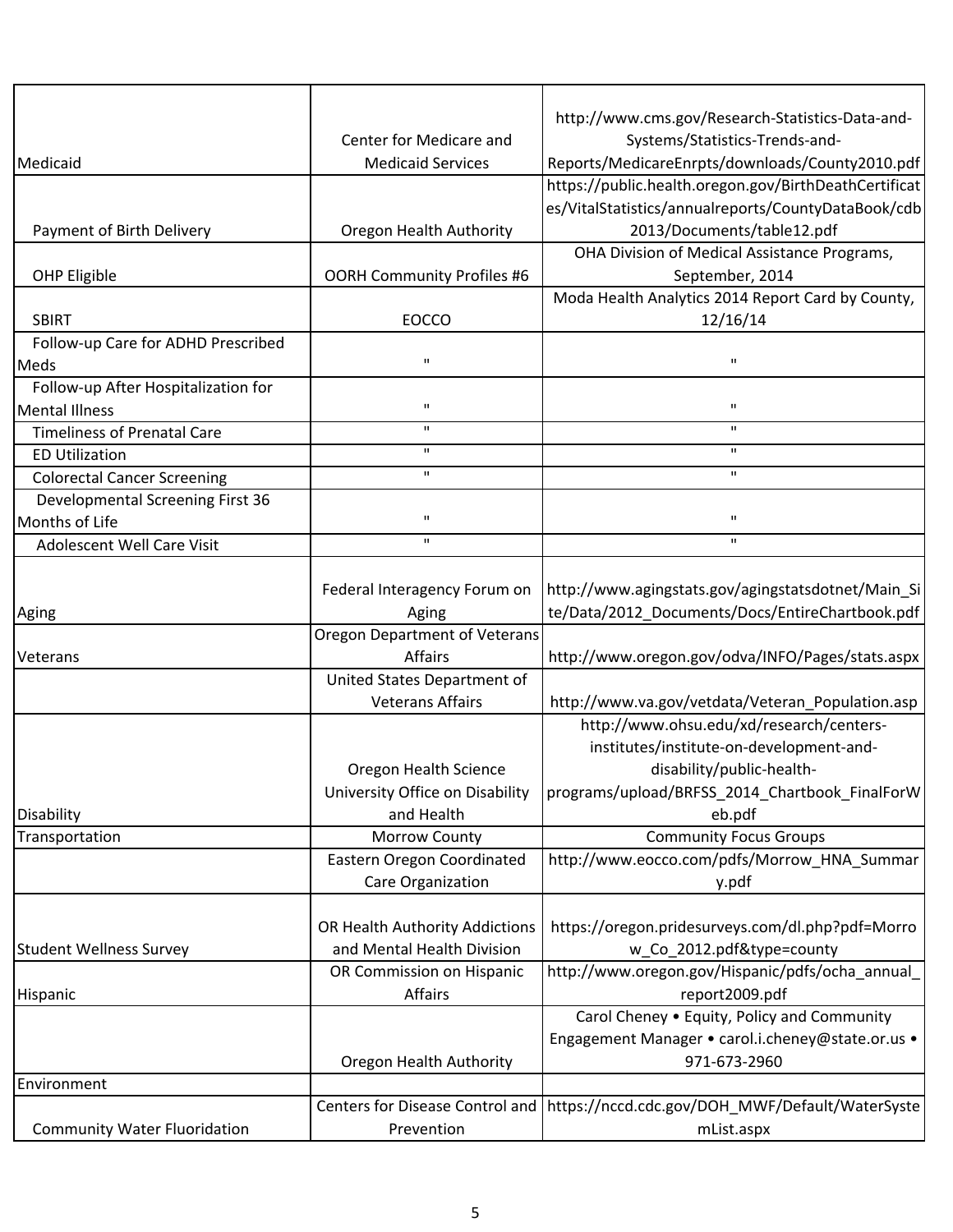# **Attachment 3 Morrow County Key Informant Interviews – October, 2013**

Thirty-one key informant interviews were reported. Not all interviewees answered all survey questions. The demographics of the respondent group are largely unknown or unreported to this writer. The respondents were all reported to be Hispanic. Twenty-nine (29) reside in the Boardman area and two reside in Irrigon.

**Key informant interviews are not a statistical sampling of the community.** This process gathers qualitative information – the "why" behind the "what." While we want to provide an indication of how broadly perceptions, opinions and attitudes are held in the community, we are not concerned with specific numbers. The results are therefore reported using terms such as: *majority, many, some, few* and *one.* To assist the reader, these words are presented in *italic*.

The scale is compressed because of the small number of interviewees.

#### *These statements ARE NOT intended as statements of fact and to consider them as such would be erroneous.*

The interviewers followed a pre-determined question guide and the information presented in this report follows the guide's format.

#### **Questions and Responses**:

#### **What do you perceive as the most important health system (resource) problem facing your community?**

*Many* respondents noted issues related to the lack of providers, or lack of services, resulting in difficulty accessing care. *Some* people commented on the lack of specialists, including pediatric dental care. *Some* stated the most important health system problem was no or insufficient healthcare coverage.

#### **How should the health system (resource) problems be solved**?

*Some* respondents suggested there was the need for an urgent care clinic in Boardman, while a *few* believed the solution would be to bring in more providers and services. A *few* noted there needed to be insurance for everyone or a sliding fee scale. *One* comment was made about employers needing to provide health insurance benefits to employees.

#### **What do you see as the most important health problems facing your community**?

*Some* respondents noted diabetes and a different *few* stated obesity as the leading health problems. A *few* respondents were concerned about the flu which seemed to perhaps be a current concern. Beyond those comments the rest of the statements were singular.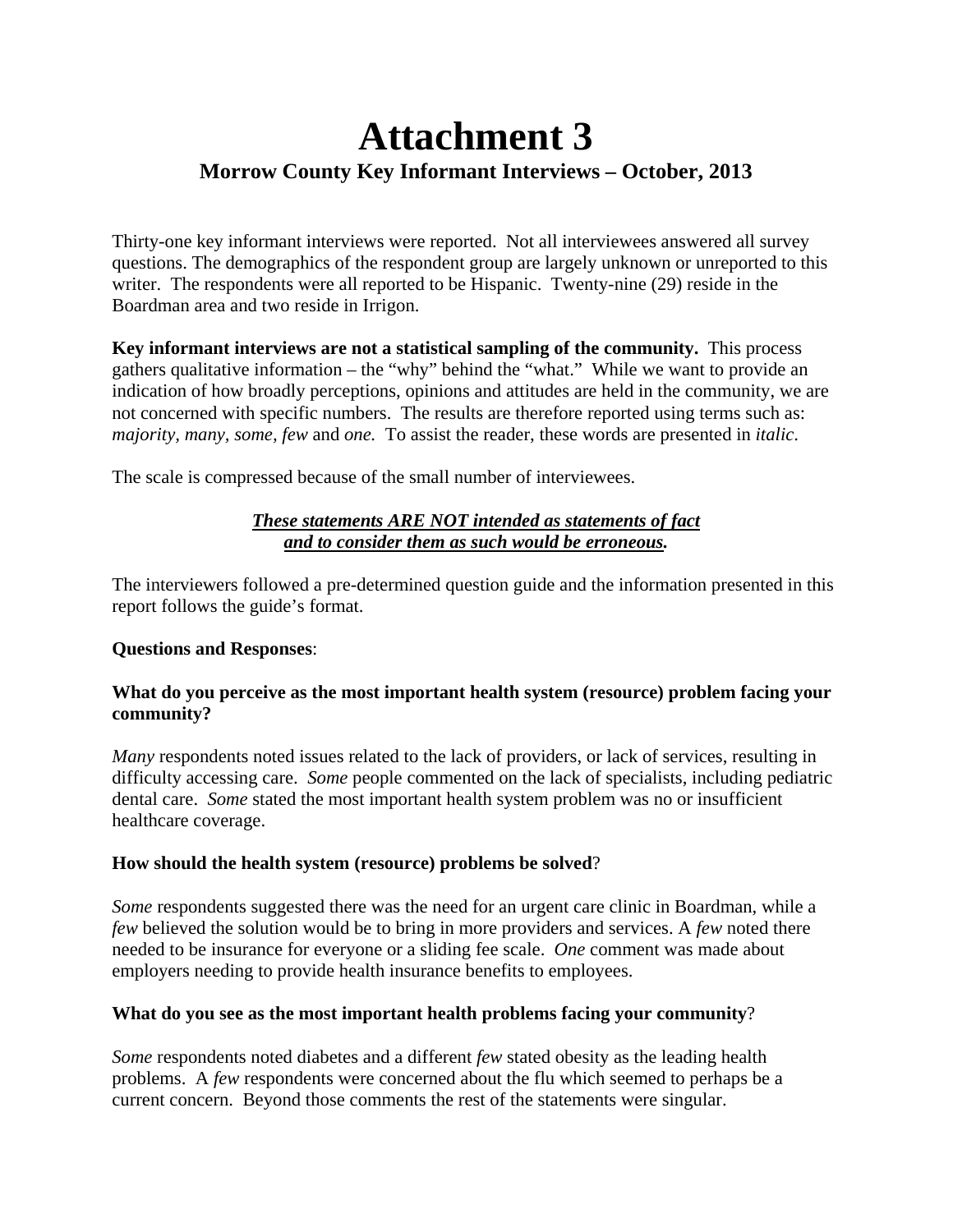#### **How should the most important health problem be solved**?

The *majority* stated that education would help address health problems. A separate *few* stated they believed guidance and education from a care giver was the key to solving the problem. Another *few* believed the best education would be focused on an individual's specific disease. Specific statements from respondents included this range of responses:

- "Educate people more, especially the Latino community they believe a lot of old wives tales and will not stray away from their beliefs, regardless of provider instructions and warnings."
- "I think if people knew how to take care of themselves, they would do exactly that. I think I cook healthy food but my kids are overweight. WIC or the health department could offer nutrition and healthy cooking classes on the weekend. My husband and I work all week and are very tired when we get home. We only have weekends."

Those *few* who stated the flu was a problem noted the best solution is immunizations.

#### **Is your personal health provider in the local area?**

The *majority* stated yes*. Many* stated no. A *few* indicated they have no local provider and do not seek care because of the expense.

#### **What are the perceptions of service providers in the local area?**

*Many* believed their care was accessible. *Some* stated it was high quality, affordable, and adequate. A *few* noted that they had no options due to lack of transportation.

#### **If you do not go to a provider locally, where do you like to go for health services**?

*Some* travel to Hermiston for their primary care and if they are unable to get in to a local provider, *a* few stated they go to a bigger city or to Pendleton. Otherwise, their comments were singular responses with no pattern.

#### **Why did you make that choice**?

A *few* went elsewhere because there were more appointment options available to them. The rest of the respondents choices were all single comments with no pattern.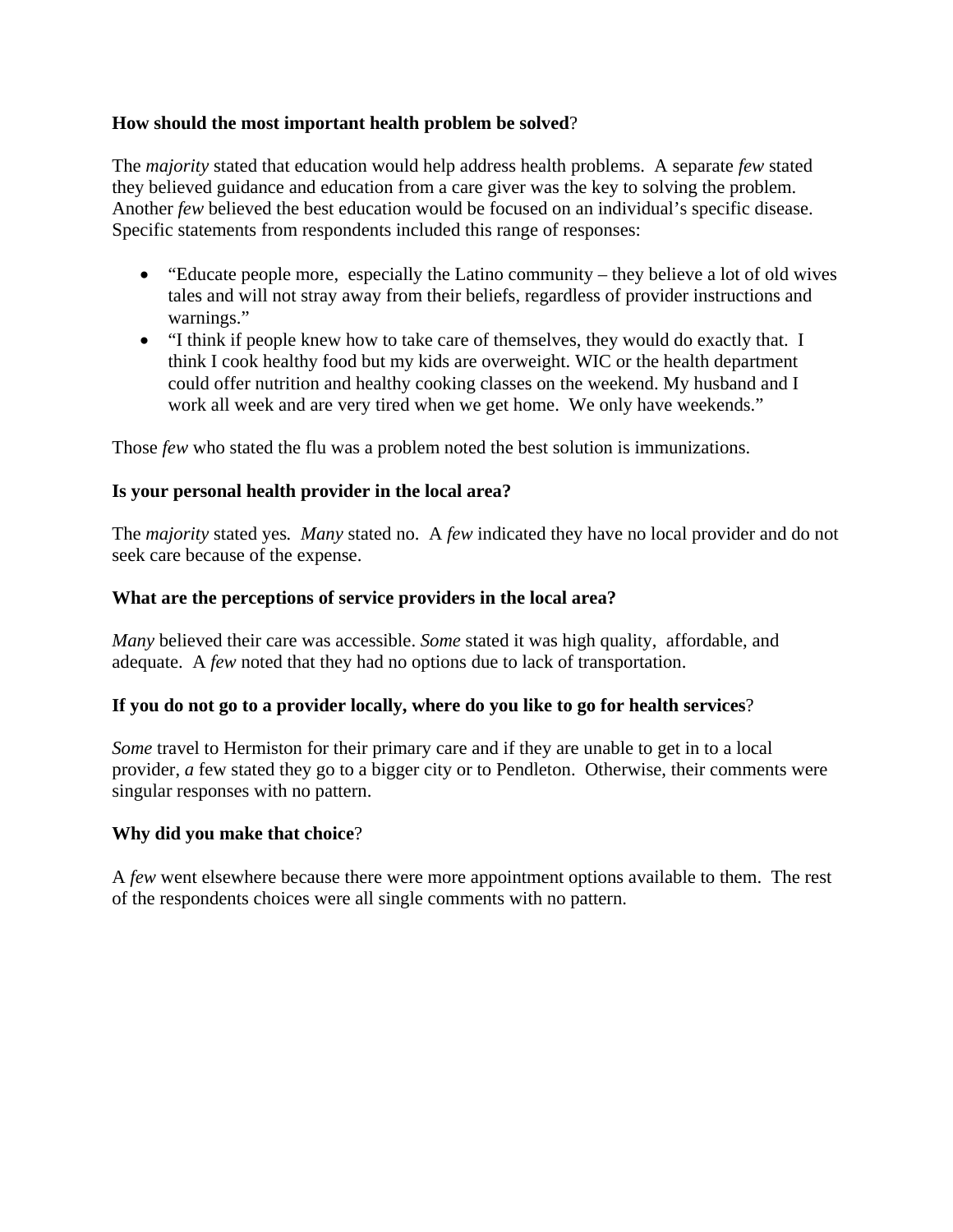#### **What is your perception of these other community health functions?**

The primary theme of this section was the significant lack of recognition of services which do exist in northern Morrow County; in particular hospice and senior programs.

| <b>Services</b>                    | <b>COMMENTS:</b>                                                         |
|------------------------------------|--------------------------------------------------------------------------|
| (service does exist in North       |                                                                          |
| <b>Morrow County and</b>           |                                                                          |
| indicated in yellow)               |                                                                          |
| Adult Foster Care: (this is        | The <i>majority</i> believed the service didn't exist in northern Morrow |
| through DHS and it is              | or they didn't know for sure that it was available.                      |
| unknown at this time if there      |                                                                          |
| are service providers in the       |                                                                          |
| north end of the county)           |                                                                          |
| <b>Alternative Providers:</b>      | The <i>majority</i> believed the service didn't exist in northern Morrow |
| (Massage Therapists,               | or they didn't know for sure that it was available. Singular states      |
| Naturopath, Acupuncture,           | seemed to carry the theme of an interest in these kinds of               |
| $etc.$ )                           | providers if they were affordable.                                       |
|                                    |                                                                          |
| <b>Ambulance Services</b>          | Some stated the ambulance service was of high quality and                |
|                                    | accessible. A few noted that it was adequate, accessible, or they        |
|                                    | didn't know whether it existed. One comment was that there               |
|                                    | needed to be more Spanish speakers as ambulance crew.                    |
| <b>Assisted Living Facilities:</b> | The majority believed the service didn't exist in northern Morrow        |
|                                    | or they didn't know for sure that it was available. One person           |
|                                    | noted they really needed a facility in the Boardman area.                |
| <b>Children's Foster Care:</b>     | The <i>majority</i> believed the service didn't exist in northern Morrow |
|                                    | or they didn't know for sure that it was available. One person was       |
|                                    | aware of the service and stated they were very grateful for it.          |
|                                    | Another <i>singular</i> response was that parents needed more            |
|                                    | information on this.                                                     |
| Chiropractic:                      | The majority believed the service didn't exist in northern Morrow        |
|                                    | or they didn't know for sure that it was available.                      |
| <b>Dietary Services:</b>           | The <i>majority</i> believed the service didn't exist in northern Morrow |
|                                    | or they didn't know for sure that it was available. A few noted the      |
| In addition to WIC, the            | only options were WIC and Herbal Life!                                   |
| <b>Extension Service and</b>       |                                                                          |
| <b>Umatilla/Morrow Head Start</b>  |                                                                          |
| offer cooking classes.             |                                                                          |
| Dental:                            | Many noted the dental services were accessible and some stated           |
|                                    | they were of high quality. A few stated they were adequate and           |
|                                    | affordable.                                                              |
|                                    |                                                                          |
| Drug & Alcohol prevention:         | The <i>majority</i> believed the service didn't exist in northern Morrow |
|                                    | or they didn't know for sure that it was available. A few stated the     |
|                                    | prevention services were high quality and <i>one</i> person stated "this |
|                                    | is a high risk area and this needs more emphasis."                       |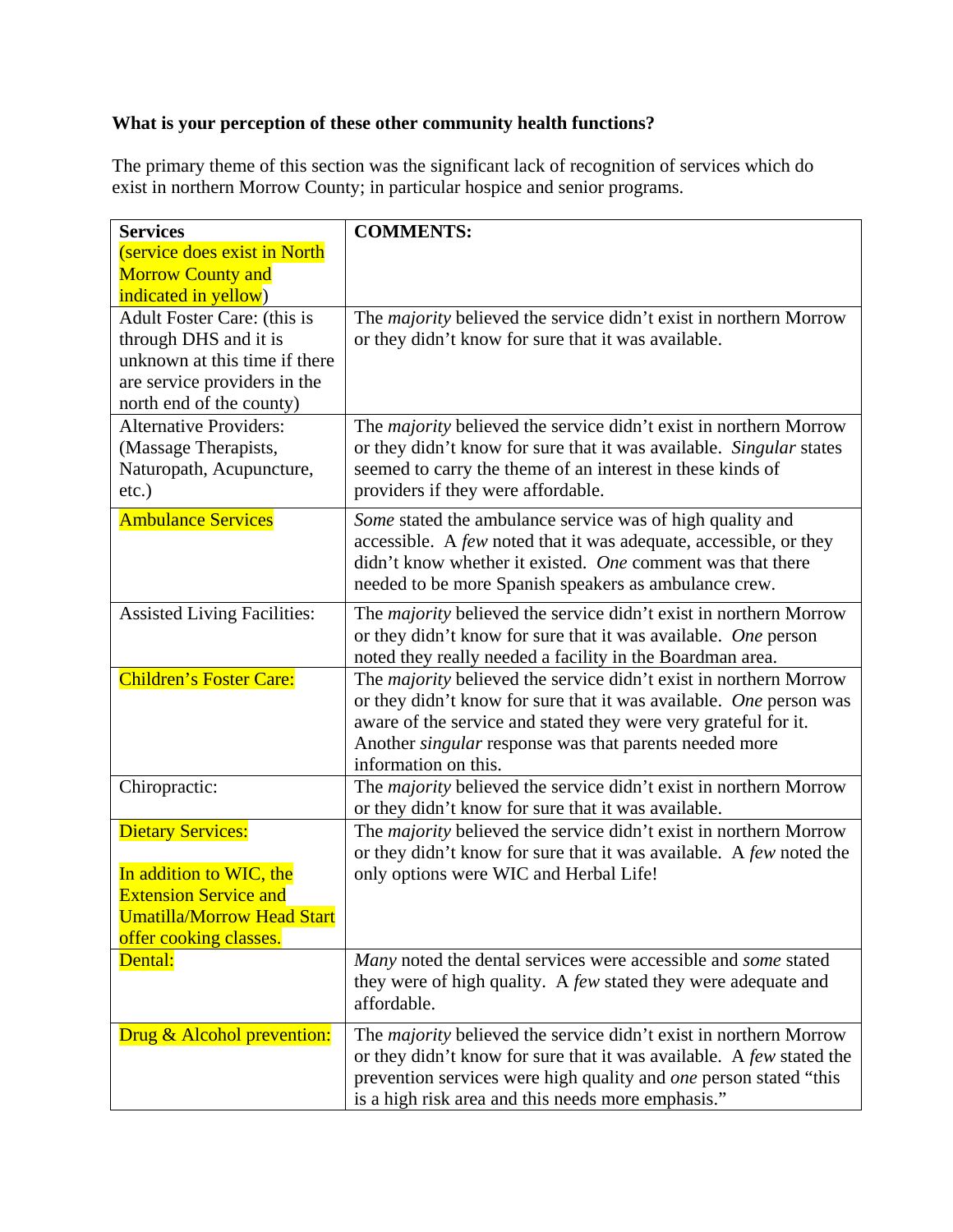| Drug & Alcohol Substance<br>abuse:                                                                                                                                           | The <i>majority</i> believed the service didn't exist in northern Morrow<br>or they didn't know for sure that it was available. A few noted<br>there was AA available in the area.                                                                                                        |
|------------------------------------------------------------------------------------------------------------------------------------------------------------------------------|-------------------------------------------------------------------------------------------------------------------------------------------------------------------------------------------------------------------------------------------------------------------------------------------|
| <b>Emergency Room</b>                                                                                                                                                        | Many noted that people needed to travel to Hermiston for this<br>service. Some stated there was a very long wait at the Hermiston<br>ER and one stated they needed Spanish speaking staff in the ER.                                                                                      |
| Health Care for Children<br>(including school-based<br>programs):                                                                                                            | Some knew the services at the school were not available to<br>children, but a few others chose to interpret this as availability at<br>the local clinic and they stated that was where they took their<br>children.                                                                       |
| Foot Care: (a podiatrist is<br>available through Home<br>Health)                                                                                                             | The majority believed the service didn't exist in northern Morrow<br>or they didn't know for sure that it was available. Current<br>availability does seem to be primarily for those who are in need of<br>the services while being seen through Home Health.                             |
| <b>Home Health:</b>                                                                                                                                                          | The <i>majority</i> believed the service didn't exist in northern Morrow<br>or they didn't know for sure that it was available. Of the few who<br>knew about the service, they stated it was high quality.                                                                                |
| Hospice:                                                                                                                                                                     | The <i>majority</i> believed the service didn't exist in northern Morrow<br>or they didn't know for sure that it was available. There were two<br>very different <i>singular</i> comments: one stated a need for hospice<br>and another stated "dislike for hospice agencies in general." |
| Hospital:                                                                                                                                                                    | The <i>majority</i> recognized the closest hospital was in Hermiston but<br>one stated that due to the growth in the community they believed<br>it was time for a hospital in the north end of the county.                                                                                |
| <b>Medical Specialist:</b>                                                                                                                                                   | Many clearly knew there were no specialists in Boardman, and a<br>few stated that it was too far to travel to specialists and they<br>needed some in Boardman.                                                                                                                            |
| <b>Mental Health Services</b>                                                                                                                                                | The majority believed the service didn't exist in northern Morrow<br>or they didn't know for sure that it was available. Some, who<br>knew it existed, noted it was accessible. And a different few<br>believed it to be high quality.                                                    |
| Nursing Home or Long<br>Term Care Facility:                                                                                                                                  | The <i>majority</i> know the service does not exist in Boardman, but<br>one person noted a need.                                                                                                                                                                                          |
| Pharmacy:                                                                                                                                                                    | Many stated the pharmacy was accessible and stated it was of high<br>quality. A few stated it was adequate and had friendly staff. Some<br>said it was affordable.                                                                                                                        |
| Prenatal Care: (Columbia<br><b>River Community Health</b><br>Services will contract with a<br>prenatal provider and<br>provide bus services to that<br>provider, if needed.) | Many believed the service didn't exist in northern Morrow. The<br>rest of the responses were widely divergent.                                                                                                                                                                            |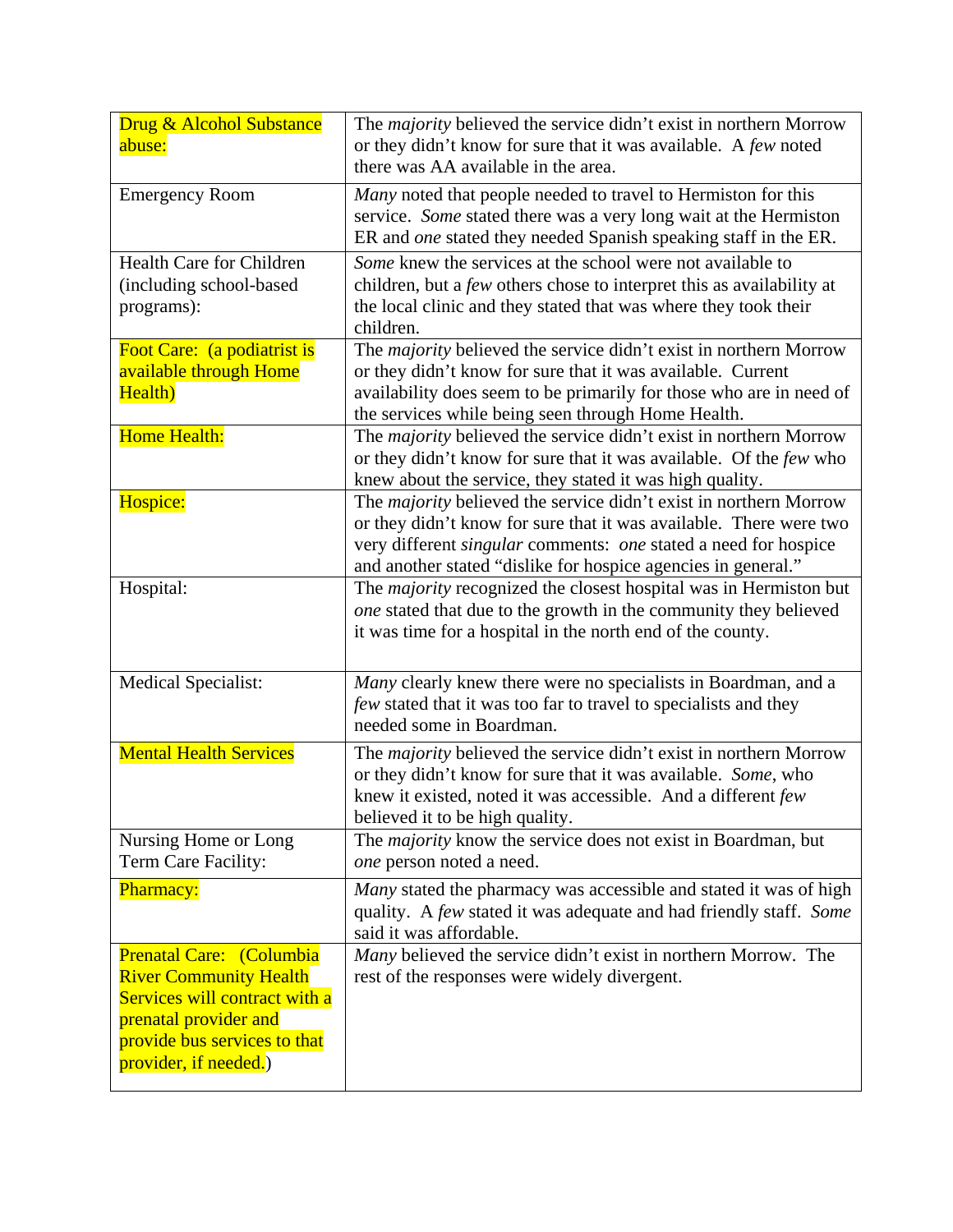| <b>Preventive Care / Health</b><br><b>Promotion:</b>                                     | The <i>majority</i> believed the service didn't exist in northern Morrow<br>or they didn't know for sure that it was available. There was one<br>statement that the Family Support Worker at Healthy Start was the<br>only person providing them with information on how to prevent<br>care. There were a few comments on the need for education and<br>classes. One person believed the hospital should bring this into<br>the community for them. |
|------------------------------------------------------------------------------------------|-----------------------------------------------------------------------------------------------------------------------------------------------------------------------------------------------------------------------------------------------------------------------------------------------------------------------------------------------------------------------------------------------------------------------------------------------------|
| <b>Public Health:</b><br>(immunizations; family<br>planning; etc.)                       | Many stated Public Health provided high quality and affordable<br>care. A few stated it was accessible but some stated they needed<br>to add hours to be open after 5 and others stated they needed to be<br>open more days in the week.                                                                                                                                                                                                            |
| <b>Senior Programs (meals on</b><br>wheels, transportation,<br>nutrition centers, etc.): | The <i>majority</i> believed the service didn't exist in northern Morrow<br>or they didn't know for sure that it was available. One apparent<br>English reader stated they had signs all over Boardman but they<br>had never been.                                                                                                                                                                                                                  |
| <b>Teen Pregnancy prevention:</b>                                                        | The <i>majority</i> believed the service didn't exist in northern Morrow<br>or they didn't know for sure that it was available. Many stated<br>there needed to be more education for teens and parents; this is a<br>high risk group; services are unknown. One person poignantly<br>noted they did not know help was available until they were<br>already pregnant – there was no information at the schools.                                      |
| Tobacco prevention:                                                                      | The <i>majority</i> believed the service didn't exist in northern Morrow<br>or they didn't know for sure that it was available. A few stated<br>they knew there was a hotline.                                                                                                                                                                                                                                                                      |
| <b>Urgent Care:</b>                                                                      | A few noted the need for urgent care in this section as they had in<br>the earlier section.                                                                                                                                                                                                                                                                                                                                                         |
| Vision:                                                                                  | One person stated a need for this service in the community.                                                                                                                                                                                                                                                                                                                                                                                         |
| Special Services You Need<br>or Use:                                                     | Singular comments around specialty needs.                                                                                                                                                                                                                                                                                                                                                                                                           |
| Other:                                                                                   | Widely scattered and <i>singular</i> comments about solutions, such as<br>a recreation center to keep youth away from drugs, alcohol and<br>gangs. Another <i>singular</i> comment on the need for medical<br>equipment and supplies for long term recovery. One comment on<br>lack of transportation.                                                                                                                                              |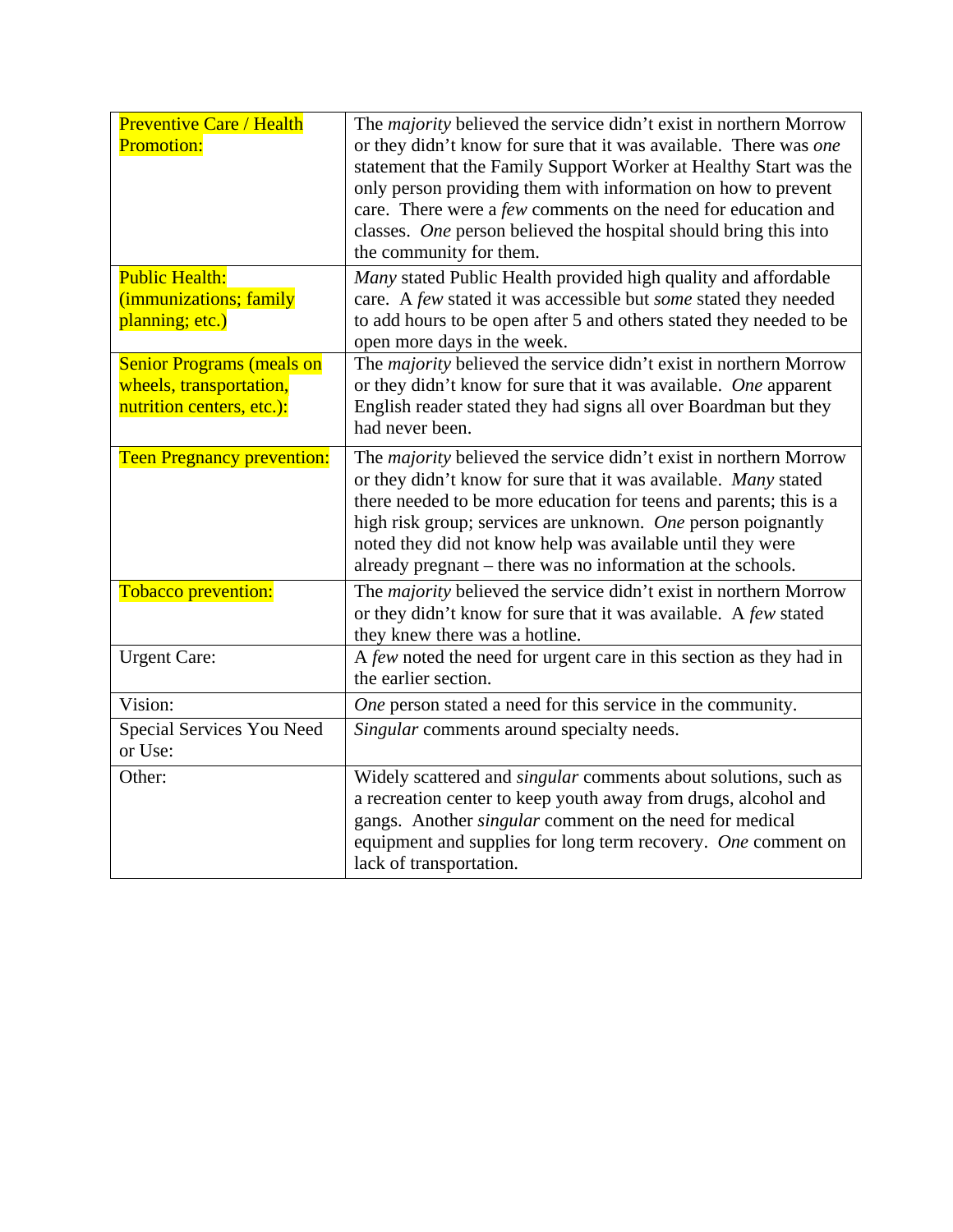### **Attachment 4 Morrow County Health District 2015 Impact Strategies**

| <b>Morrow County</b>                                                                    | <b>Morrow County Health District</b>                                                                                                 | <b>Impact or Outcome Evaluation</b> |
|-----------------------------------------------------------------------------------------|--------------------------------------------------------------------------------------------------------------------------------------|-------------------------------------|
| <b>Priority</b>                                                                         | <b>Strategy</b>                                                                                                                      |                                     |
| 1. Provide education<br>and/or programs to<br>promote healthy<br>lifestyles and support | Contribute community health<br>education articles to local news<br>media                                                             |                                     |
| improved maternal,<br>child and family health                                           | Provide health information through<br>the MCHD newsletter to every<br>household in Morrow County                                     |                                     |
|                                                                                         | Contingent upon Morrow County<br><b>Public Health Department</b><br>resources, sponsor in partnership<br>Diabetes Care class         |                                     |
|                                                                                         | Provide courtesy healthy foot care<br>clinics                                                                                        |                                     |
|                                                                                         | Contingent upon availability,<br>pursue contract services with a<br>certified diabetes educator                                      |                                     |
|                                                                                         | Provide free community blood<br>pressure testing                                                                                     |                                     |
|                                                                                         | Provide free sports physicals for<br>student athletes                                                                                |                                     |
|                                                                                         | Provide trauma nurse "Talk<br>Tough" sessions in all Morrow<br>County schools                                                        |                                     |
|                                                                                         | Contingent upon funding, support<br>the offering of "Cooking Matters"<br>- a consumer nutrition program                              |                                     |
|                                                                                         | Contingent upon resources,<br>support the offering of "Living"<br>Well Morrow County" - a chronic<br>disease self-management program |                                     |
|                                                                                         |                                                                                                                                      |                                     |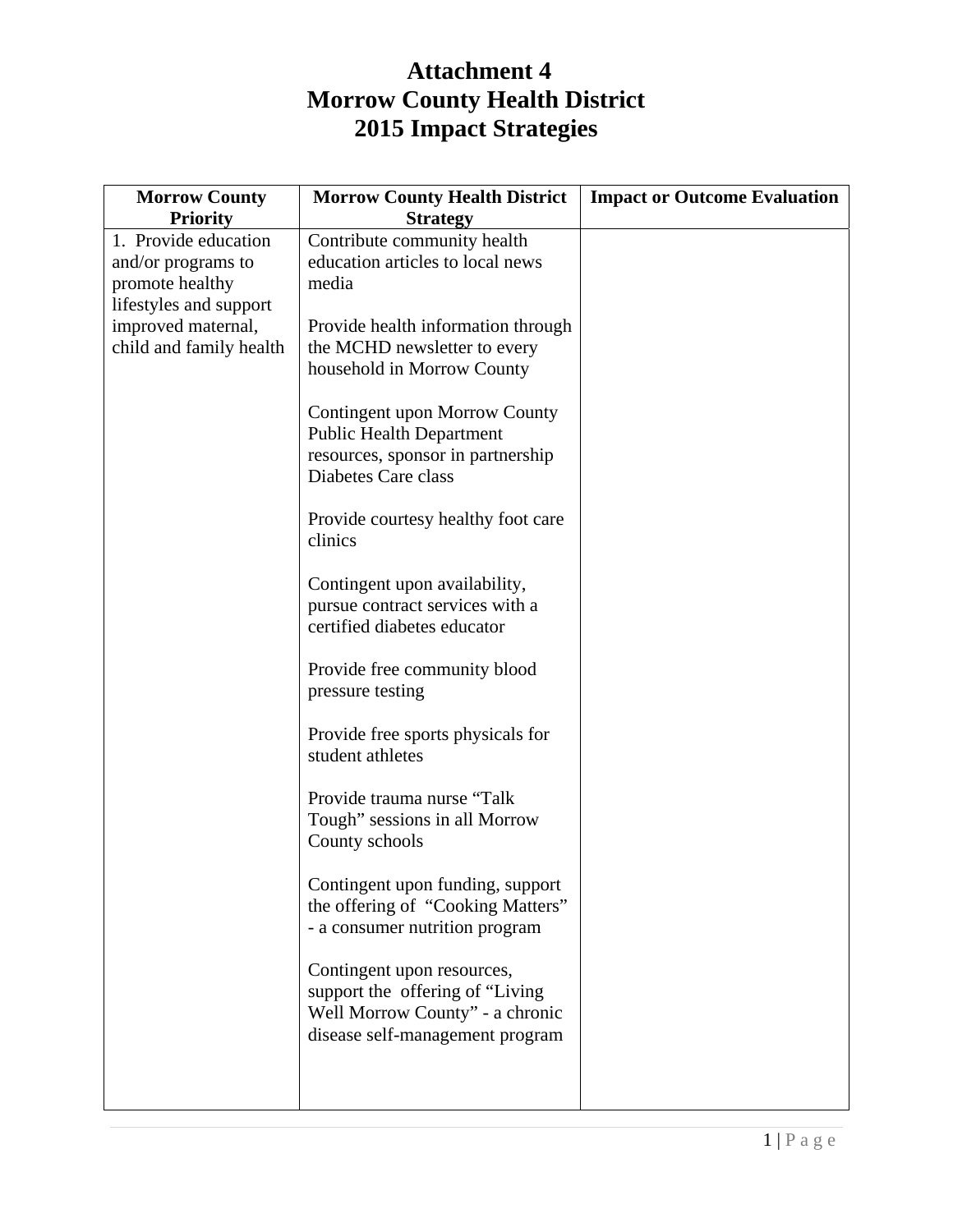| <b>Morrow County</b>                                                                                                                                                    | <b>Morrow County Health District</b>                                                                                                                                                                                                                                                                                                         | <b>Impact or Outcome Evaluation</b> |
|-------------------------------------------------------------------------------------------------------------------------------------------------------------------------|----------------------------------------------------------------------------------------------------------------------------------------------------------------------------------------------------------------------------------------------------------------------------------------------------------------------------------------------|-------------------------------------|
| <b>Priority</b>                                                                                                                                                         | <b>Strategy</b>                                                                                                                                                                                                                                                                                                                              |                                     |
| 1. Provide education<br>and/or programs to<br>promote healthy<br>lifestyles and support<br>improved maternal,<br>child and family health<br>cont.                       | Provide liability insurance<br>coverage for community fitness<br>classes<br>Collaborate with other health<br>organizations serving Morrow<br>County to strengthen "CARE<br>Program" to serve women,<br>children and families -<br>wraparound services                                                                                        |                                     |
| 2. Improve<br>communication and<br>coordination among<br>health organizations,<br>and improve<br>communication<br>between health care<br>providers and the<br>community | Serve as the medical sponsor to<br>develop a student/community<br>health center working in<br>collaboration with the Morrow<br>County Public Health Department,<br>local dental and behavioral health<br>providers and Ione Community<br>School to plan and provide<br>services to Ione Community<br>School students and the city of<br>Ione |                                     |
|                                                                                                                                                                         | Serve as appointed member of<br><b>Local Community Advisory</b><br><b>Council to Eastern Oregon</b><br>Coordinated Care Organization<br>and founding member of<br><b>Community Health Improvement</b><br>Partnership to share information<br>and coordinate county-wide<br>services and programs                                             |                                     |
|                                                                                                                                                                         | Collaborate with other health<br>organizations serving Morrow<br>County to strengthen "CARE<br>Program" to serve women,<br>children and families -<br>wraparound services<br>Maintain up-to-date website<br>Provide Patient Centered Primary<br>Care Home in Primary Medical<br>Care Clinics                                                 |                                     |